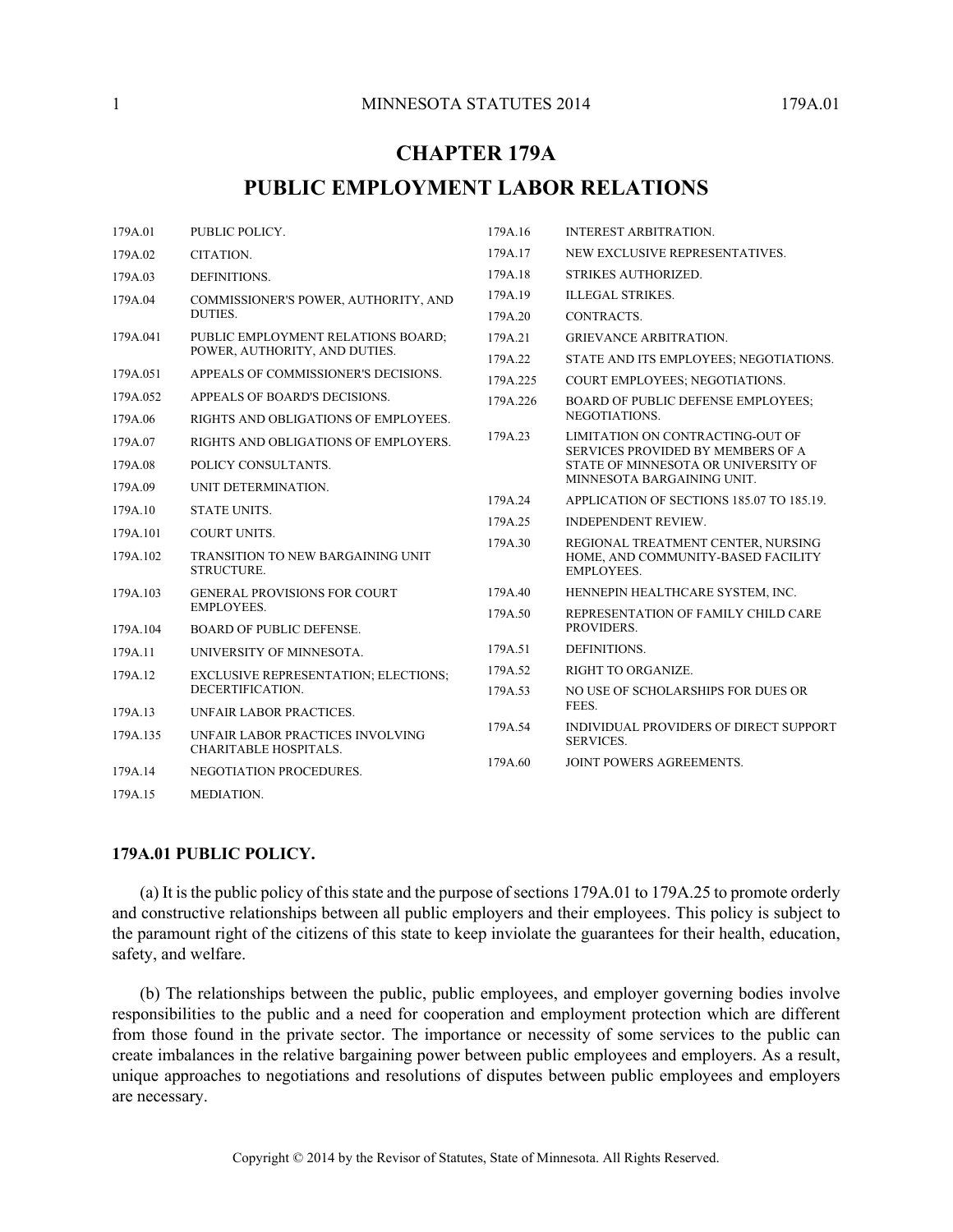179A.01 MINNESOTA STATUTES 2014 2

(c) Unresolved disputes between the public employer and its employees are injurious to the public as well as to the parties. Adequate means must be established for minimizing them and providing for their resolution. Within these limitations and considerations, the legislature has determined that overall policy is best accomplished by:

(1) granting public employees certain rights to organize and choose freely their representatives;

(2) requiring public employers to meet and negotiate with public employees in an appropriate bargaining unit and providing that the result of bargaining be in written agreements; and

(3) establishing special rights, responsibilities, procedures, and limitations regarding public employment relationships which will provide for the protection of the rights of the public employee, the public employer, and the public at large.

(d) Nothing in sections 179A.01 to 179A.25 impairs, modifies, or alters the authority of the legislature to establish rates of pay, or retirement or other benefits for its employees.

**History:** *1984 c 462 s 2*

## **179A.02 CITATION.**

Sections 179A.01 to 179A.25 shall be known as the Public Employment Labor Relations Act.

**History:** *1984 c 462 s 3*

## **179A.03 DEFINITIONS.**

Subdivision 1. **General.** For the purposes of sections 179A.01 to 179A.25, the terms defined in this section have the meanings given them unless otherwise stated.

Subd. 2. **Appropriate unit.** "Appropriate unit" or "unit" means a unit of employees determined under sections 179A.09 to 179A.11. For school districts, the term means all the teachers in the district.

Subd. 2a. **Board.** "Board" means the Public Employment Relations Board under section 179A.041.

*[See Note.]*

Subd. 3. **Bureau.** "Bureau" means the Minnesota Bureau of Mediation Services.

Subd. 4. **Confidential employee.** "Confidential employee" means an employee who as part of the employee's job duties:

(1) is required to access and use labor relations information as that term is defined in section 13.37, subdivision 1, paragraph (c); or

(2) actively participates in the meeting and negotiating on behalf of the public employer.

Subd. 5. **Commissioner.** "Commissioner of the Minnesota Bureau of Mediation Services" or "commissioner" means the commissioner of the Bureau of Mediation Services.

Subd. 5a. **Court employee.** "Court employee" means a public employee employed by the Supreme Court, Court of Appeals, or a judicial district that is under section 480.181, subdivision 1, paragraph (b).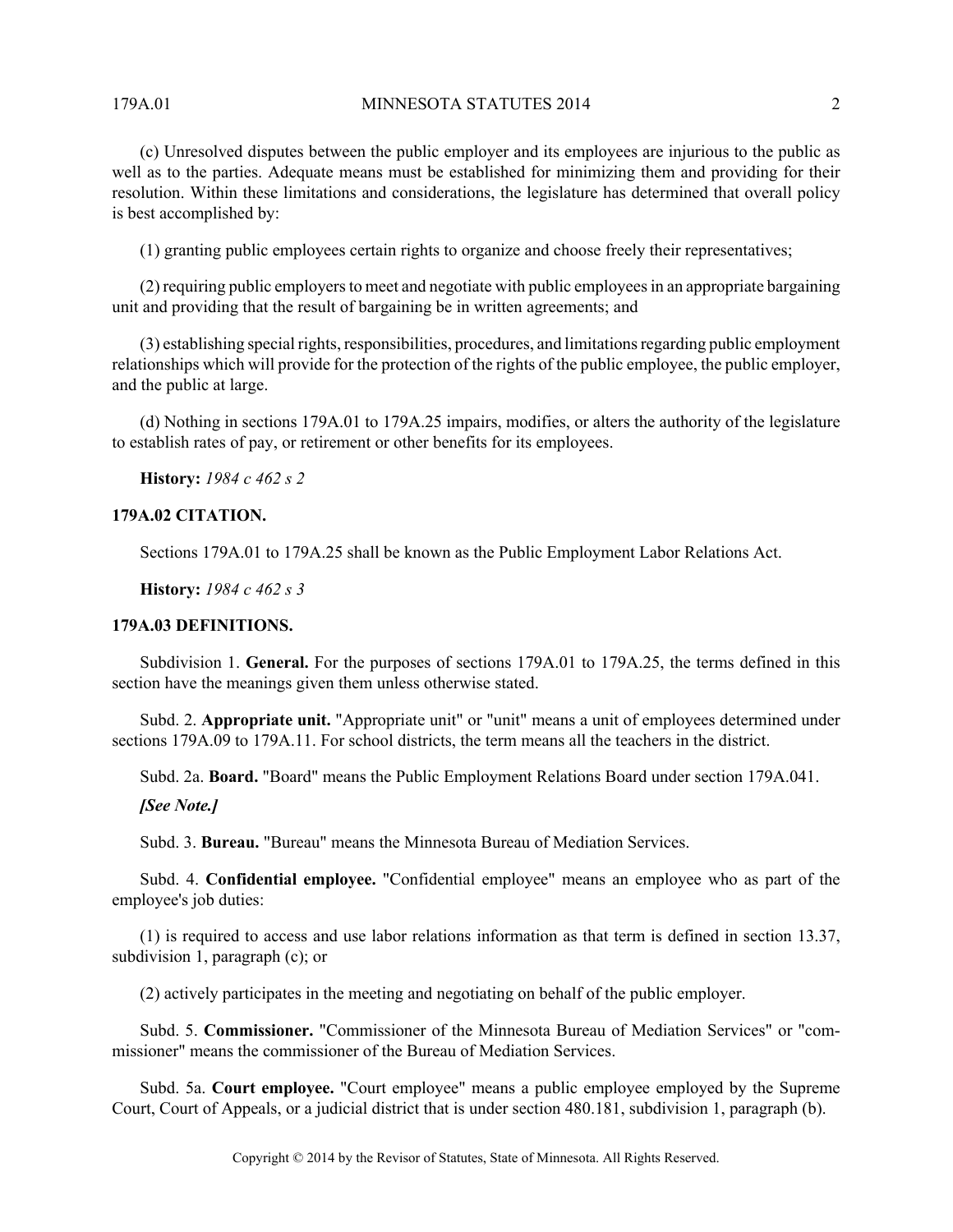## 3 MINNESOTA STATUTES 2014 179A.03

Subd. 6. **Employee organization.** "Employee organization" means any union or organization of public employees whose purpose is, in whole or in part, to deal with public employers concerning grievances and terms and conditions of employment.

Subd. 7. **Essential employee.** "Essential employee" means firefighters, peace officers subject to licensure under sections 626.84 to 626.863, 911 system and police and fire department public safety dispatchers, guards at correctional facilities, confidential employees, supervisory employees, assistant county attorneys, assistant city attorneys, principals, and assistant principals. However, for state employees, "essential employee" means all employees in law enforcement, public safety radio communications operators, health care professionals, correctional guards, professional engineering, and supervisory collective bargaining units, irrespective of severance, and no other employees. For University of Minnesota employees, "essential employee" means all employees in law enforcement, nursing professional and supervisory units, irrespective of severance, and no other employees. "Firefighters" means salaried employees of a fire department whose duties include, directly or indirectly, controlling, extinguishing, preventing, detecting, or investigating fires. Employees for whom the state court administrator is the negotiating employer are not essential employees. For Hennepin Healthcare System, Inc. employees, "essential employees" means all employees.

Subd. 8. **Exclusive representative.** "Exclusive representative" means an employee organization which has been certified by the commissioner under section 179A.12 to meet and negotiate with the employer on behalf of all employees in the appropriate unit.

Subd. 9. **Fair share fee challenge.** "Fair share fee challenge" means any proceeding or action instituted by a public employee, a group of public employees, or any other person, to determine their rights and obligations with respect to the circumstances or the amount of a fair share fee.

Subd. 10. **Meet and confer.** "Meet and confer" means the exchange of views and concerns between employers and their employees.

Subd. 11. **Meet and negotiate.** "Meet and negotiate" means the performance of the mutual obligations of public employers and the exclusive representatives of public employees to meet at reasonable times, including where possible meeting in advance of the budget making process, with the good faith intent of entering into an agreement on terms and conditions of employment. This obligation does not compel either party to agree to a proposal or to make a concession.

Subd. 12. **Principal; assistant principal.** "Principal" and "assistant principal" means any person so licensed by the commissioner of education who devotes more than 50 percent of the time to administrative or supervisory duties.

Subd. 13. **Professional employee.** "Professional employee" means:

(1) any employee engaged in work (i) predominantly intellectual and varied in character as opposed to routine mental, manual, mechanical, or physical work; (ii) involving the consistent exercise of discretion and judgment in its performance; (iii) of a character that the output produced or the result accomplished cannot be standardized in relation to a given period of time; and (iv) requiring advanced knowledge in a field of science or learning customarily acquired by a prolonged course of specialized intellectual instruction and study in an institution of higher learning or a hospital, as distinguished from a general academic education, an apprenticeship, or training in the performance of routine mental, manual, or physical processes; or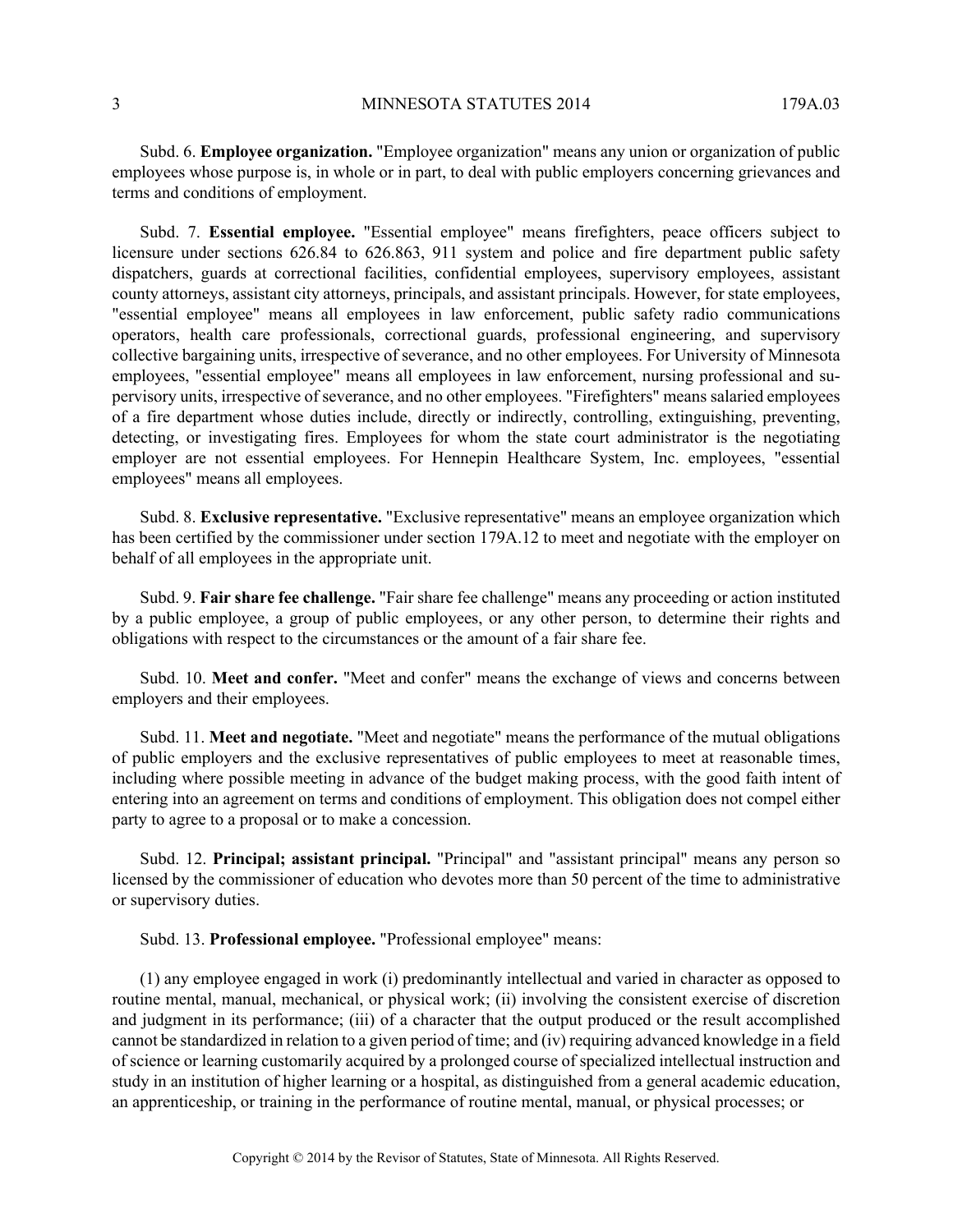#### 179A.03 MINNESOTA STATUTES 2014 4

(2) any employee, who (i) has completed the course of advanced instruction and study described in clause (1), item (iv); and (ii) is performing related work under the supervision of a professional person to qualify as a professional employee as defined in clause (1); or

(3) a teacher.

Subd. 14. **Public employee or employee.** (a) "Public employee" or "employee" means any person appointed or employed by a public employer except:

(1) elected public officials;

(2) election officers;

(3) commissioned or enlisted personnel of the Minnesota National Guard;

(4) emergency employees who are employed for emergency work caused by natural disaster;

(5) part-time employees whose service does not exceed the lesser of 14 hours per week or 35 percent of the normal work week in the employee's appropriate unit;

(6) employees whose positions are basically temporary or seasonal in character and: (i) are not for more than 67 working days in any calendar year; or (ii) are not for more than 100 working days in any calendar year and the employees are under the age of 22, are full-time students enrolled in a nonprofit or public educational institution prior to being hired by the employer, and have indicated, either in an application for employment or by being enrolled at an educational institution for the next academic year or term, an intention to continue as students during or after their temporary employment;

(7) employees providing services for not more than two consecutive quarters to the Board of Trustees of the Minnesota State Colleges and Universities under the terms of a professional or technical services contract as defined in section 16C.08, subdivision 1;

(8) employees of charitable hospitals as defined by section 179.35, subdivision 3, except that employees of charitable hospitals as defined by section 179.35, subdivision 3, are public employees for purposes of sections 179A.051, 179A.052, and 179A.13;

(9) full-time undergraduate students employed by the school which they attend under a work-study program or in connection with the receipt of financial aid, irrespective of number of hours of service per week;

(10) an individual who is employed for less than 300 hours in a fiscal year as an instructor in an adult vocational education program;

(11) an individual hired by the Board of Trustees of the Minnesota State Colleges and Universities to teach one course for three or fewer credits for one semester in a year;

(12) with respect to court employees:

(i) personal secretaries to judges;

(ii) law clerks;

(iii) managerial employees;

(iv) confidential employees; and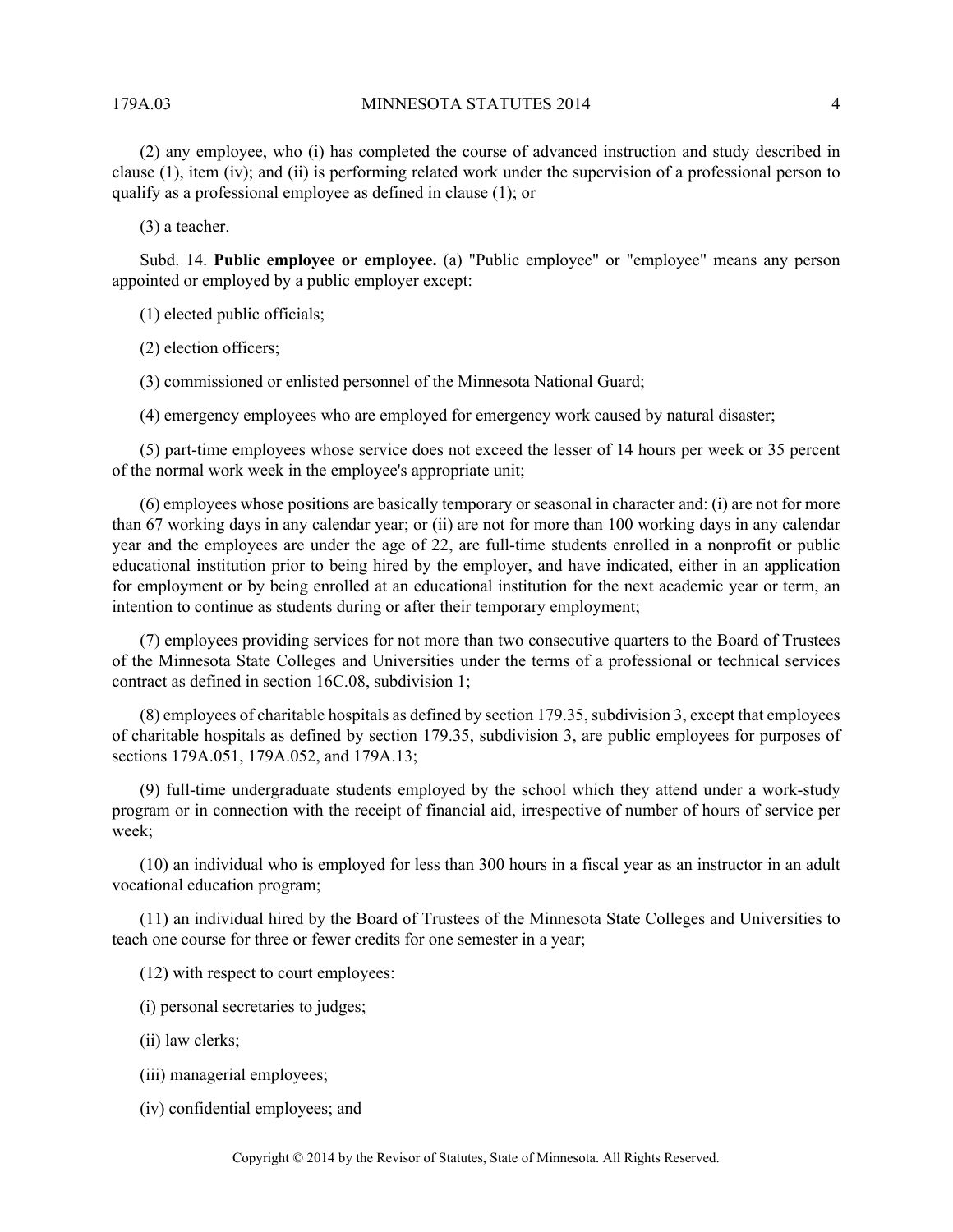(v) supervisory employees;

(13) with respect to employees of Hennepin Healthcare System, Inc., managerial, supervisory, and confidential employees.

(b) The following individuals are public employees regardless of the exclusions of paragraph (a), clauses (5) and (6):

(1) an employee hired by a school district or the Board of Trustees of the Minnesota State Colleges and Universities except at the university established in the Twin Cities metropolitan area under section 136F.10 or for community services or community education instruction offered on a noncredit basis: (i) to replace an absent teacher or faculty member who is a public employee, where the replacement employee is employed more than 30 working days as a replacement for that teacher or faculty member; or (ii) to take a teaching position created due to increased enrollment, curriculum expansion, courses which are a part of the curriculum whether offered annually or not, or other appropriate reasons;

(2) an employee hired for a position under paragraph (a), clause (6), item (i), if that same position has already been filled under paragraph (a), clause (6), item (i), in the same calendar year and the cumulative number of days worked in that same position by all employees exceeds 67 calendar days in that year. For the purpose of this paragraph, "same position" includes a substantially equivalent position if it is not the same position solely due to a change in the classification or title of the position; and

(3) an early childhood family education teacher employed by a school district.

*[See Note.]*

Subd. 15. **Public employer or employer.** (a) "Public employer" or "employer" means:

(1) the state of Minnesota for employees of the state not otherwise provided for in this subdivision or section 179A.10 for executive branch employees;

(2) the Board of Regents of the University of Minnesota for its employees;

(3) the state court administrator for court employees;

(4) the state Board of Public Defense for its employees;

(5) Hennepin Healthcare System, Inc.; and

(6) notwithstanding any other law to the contrary, the governing body of a political subdivision or its agency or instrumentality which has final budgetary approval authority for its employees. However, the views of elected appointing authorities who have standing to initiate interest arbitration, and who are responsible for the selection, direction, discipline, and discharge of individual employees shall be considered by the employer in the course of the discharge of rights and duties under sections 179A.01 to 179A.25.

(b) When two or more units of government subject to sections 179A.01 to 179A.25 undertake a project or form a new agency under law authorizing common or joint action, the employer is the governing person or board of the created agency. The governing official or body of the cooperating governmental units shall be bound by an agreement entered into by the created agency according to sections 179A.01 to 179A.25.

(c) "Public employer" or "employer" does not include a "charitable hospital" as defined in section 179.35, subdivision 2, except that a charitable hospital as defined by section 179.35, subdivision 2, is a public employer for purposes of sections 179A.051, 179A.052, and 179A.13.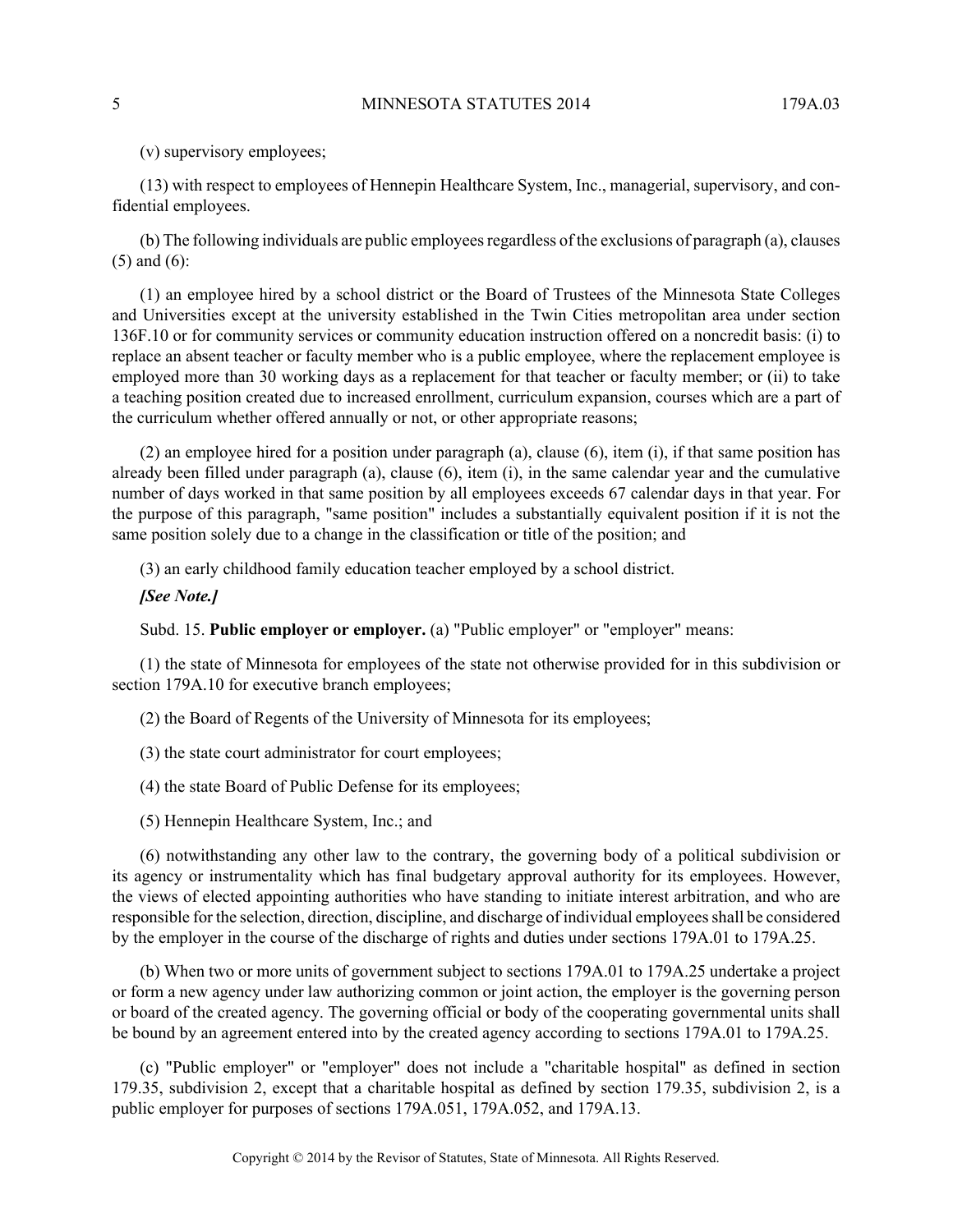179A.03 MINNESOTA STATUTES 2014 6

(d) Nothing in this subdivision diminishes the authority granted pursuant to law to an appointing authority with respect to the selection, direction, discipline, or discharge of an individual employee if this action is consistent with general procedures and standards relating to selection, direction, discipline, or discharge which are the subject of an agreement entered into under sections 179A.01 to 179A.25.

## *[See Note.]*

Subd. 16. **Strike.** "Strike" means concerted action in failing to report for duty, the willful absence from one's position, the stoppage of work, slowdown, or the abstinence in whole or in part from the full, faithful, and proper performance of the duties of employment for the purposes of inducing, influencing, or coercing a change in the conditions or compensation or the rights, privileges, or obligations of employment.

Subd. 17. **Supervisory employee.** "Supervisory employee" means a person who has the authority to undertake a majority of the following supervisory functions in the interests of the employer: hiring, transfer, suspension, promotion, discharge, assignment, reward, or discipline of other employees, direction of the work of other employees, or adjustment of other employees' grievances on behalf of the employer. To be included as a supervisory function which the person has authority to undertake, the exercise of the authority by the person may not be merely routine or clerical in nature but must require the use of independent judgment. An employee, other than an essential employee, who has authority to effectively recommend a supervisory function, is deemed to have authority to undertake that supervisory function for the purposes of this subdivision. The administrative head of a municipality, municipal utility, or police or fire department, and the administrative head's assistant, are always considered supervisory employees.

The removal of employees by the employer from a nonsupervisory appropriate unit for the purpose of designating the employees as "supervisory employees" shall require either the prior written agreement of the exclusive representative and the written approval of the commissioner or a separate determination by the commissioner before the redesignation is effective.

Subd. 18. **Teacher.** "Teacher" means any public employee other than a superintendent or assistant superintendent, principal, assistant principal, or a supervisory or confidential employee, employed by a school district:

(1) in a position for which the person must be licensed by the Board of Teaching or the commissioner of education; or

(2) in a position as a physical therapist, occupational therapist, art therapist, music therapist, or audiologist.

Subd. 19. **Terms and conditions of employment.** "Terms and conditions of employment" means the hours of employment, the compensation therefor including fringe benefits except retirement contributions or benefits other than employer payment of, or contributions to, premiums for group insurance coverage of retired employees or severance pay, and the employer's personnel policies affecting the working conditions of the employees. In the case of professional employees the term does not mean educational policies of a school district. "Terms and conditions of employment" is subject to section 179A.07.

Subd. 20. MS 2006 [Renumbered subd 5a]

**History:** *1984 c 462 s 4; 1986 c 444; 1987 c 186 s 15; 1987 c 384 art 2 s 1; 1988 c 605 s 4; 1989 c 255 s 2; 1990 c 377 s 1; 1991 c 308 s 2; 1992 c 582 s 3-5; 1993 c 12 s 1; 1995 c 212 art 4 s 64; 1995 c 226 art 6 s 3; 1996 c 425 s 7; 1997 c 7 art 1 s 81,82; 1997 c 156 s 3; 1998 c 355 s 1; 1998 c 386 art 2 s 65; 1998 c*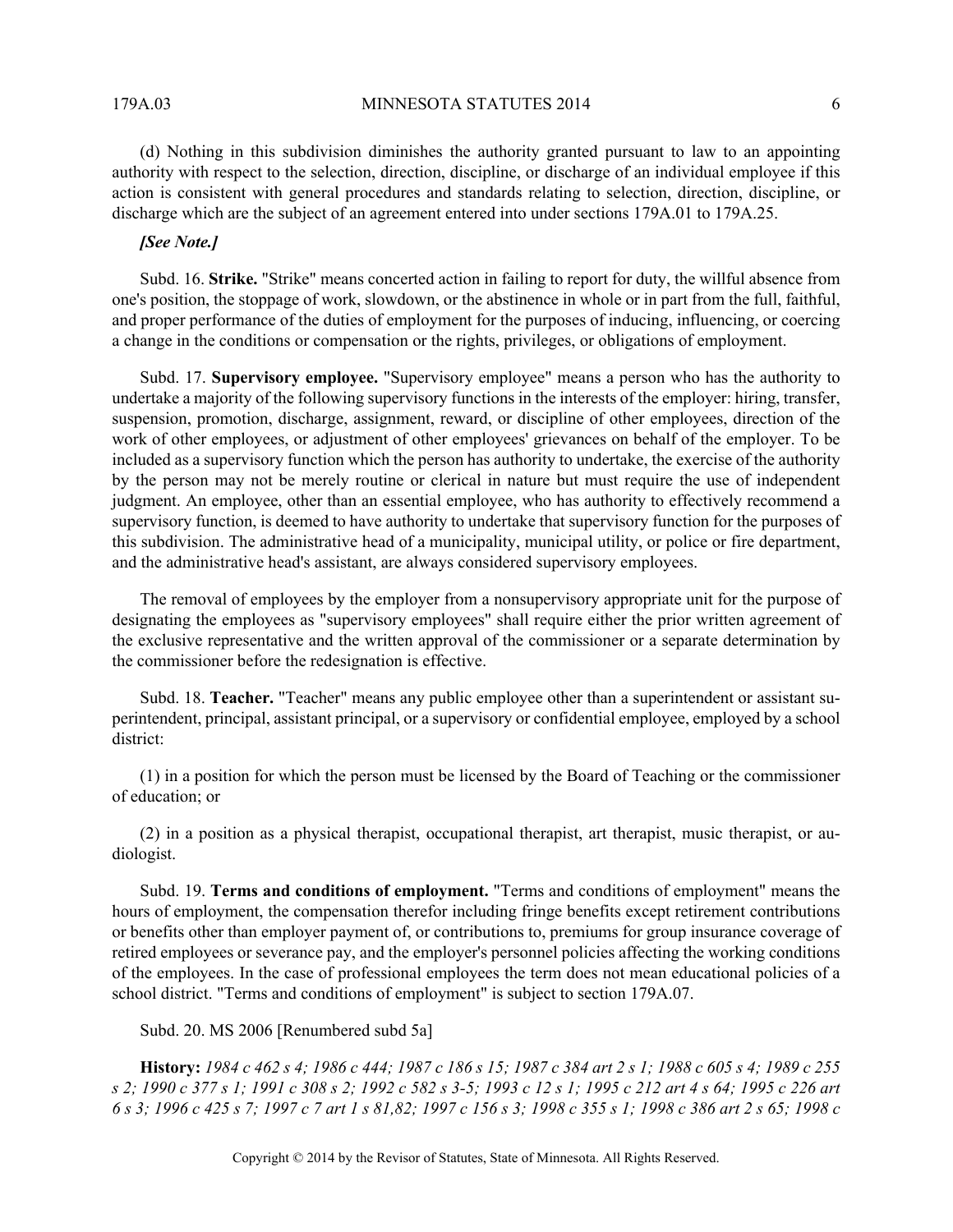*398 art 5 s 55; 1Sp1998 c 1 art 3 s 20; 1999 c 216 art 7 s 3-6; 1999 c 221 s 5; 2000 c 345 s 1; 2003 c 130 s 12; 2005 c 125 art 1 s 29; art 2 s 1-3,10; 1Sp2005 c 5 art 7 s 16; 1Sp2005 c 6 art 3 s 81; 1Sp2005 c 7 s 34; 2009 c 95 art 2 s 35; 2014 c 211 s 1-3,13; 2014 c 219 s 1; 2014 c 247 s 1*

**NOTE:** Subdivision 2a, as added by Laws 2014, chapter 211, section 1, and the amendments to subdivisions 14 and 15 by Laws 2014, chapter 211, sections 2 and 3, are effective July 1, 2015. Laws 2014, chapter 211, section 13.

#### **179A.04 COMMISSIONER'S POWER, AUTHORITY, AND DUTIES.**

Subdivision 1. **Petitions.** The commissioner shall accept and investigate all petitions for:

(1) certification or decertification as the exclusive representative of an appropriate unit;

(2) mediation services;

(3) any election or other voting procedures provided for in sections 179A.01 to 179A.25;

(4) certification to the Board of Arbitration; and

(5) fair share fee challenges, upon the receipt of a filing fee. The commissioner shall hear and decide all issues in a fair share fee challenge.

Subd. 2. **Unit determination.** The commissioner shall determine appropriate units, under the criteria of section 179A.09.

Subd. 3. **Other duties.** (a) The commissioner shall:

(1) provide mediation services as requested by the parties until the parties reach agreement, and may continue to assist parties after they have submitted their final positions for interest arbitration;

(2) issue notices, subpoenas, and orders required by law to carry out duties under sections 179A.01 to 179A.25;

(3) assist the parties in formulating petitions, notices, and other papers required to be filed with the commissioner or the board;

(4) conduct elections;

(5) certify the final results of any election or other voting procedure conducted under sections 179A.01 to 179A.25;

(6) adopt rules relating to the administration of this chapter and the conduct of hearings and elections;

(7) receive, catalogue, file, and make available to the public all decisions of arbitrators and panels authorized by sections 179A.01 to 179A.25, all grievance arbitration decisions to the extent the decision is public under section 13.43, subdivision 2, paragraph (b), and the commissioner's orders and decisions;

(8) adopt, subject to chapter 14, a grievance procedure that fulfills the purposes of section 179A.20, subdivision 4, that is available to any employee in a unit not covered by a contractual grievance procedure;

(9) maintain a schedule of state employee classifications or positions assigned to each unit established in section 179A.10, subdivision 2;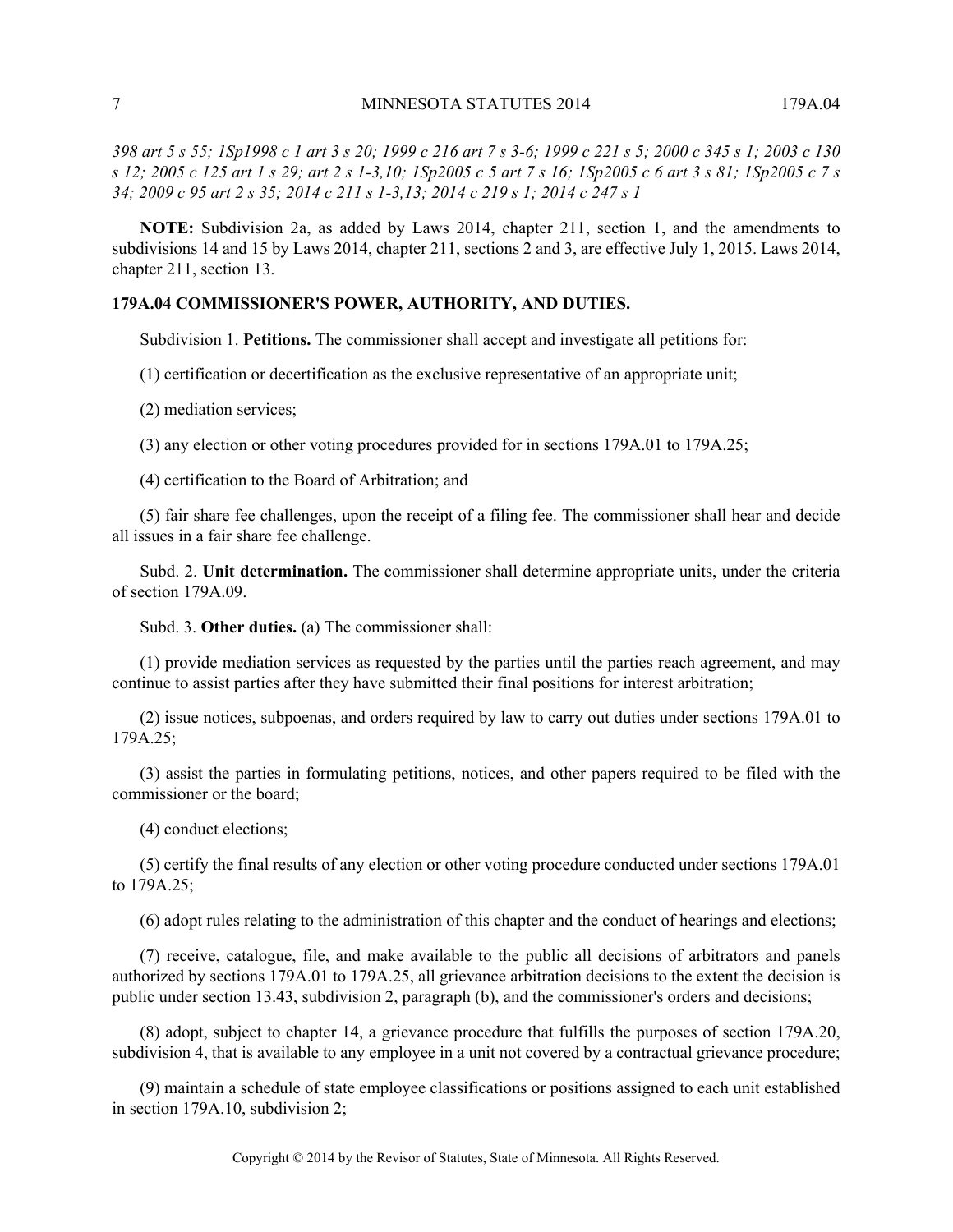179A.04 MINNESOTA STATUTES 2014 8

(10) collect fees established by rule for empanelment of persons on the labor arbitrator roster maintained by the commissioner or in conjunction with fair share fee challenges. Arbitrator application fees will be \$100 per year for initial applications and renewals effective July 1, 2007;

(11) provide technical support and assistance to voluntary joint labor-management committees established for the purpose of improving relationships between exclusive representatives and employers, at the discretion of the commissioner;

(12) provide to the parties a list of arbitrators as required by section 179A.16, subdivision 4;

(13) maintain a list of up to 60 arbitrators for referral to employers and exclusive representatives for the resolution of grievance or interest disputes. Each person on the list must be knowledgeable about collective bargaining and labor relations in the public sector, well versed in state and federal labor law, and experienced in and knowledgeable about labor arbitration. To the extent practicable, the commissioner shall appoint members to the list so that the list is gender and racially diverse; and

(14) upon request of the board, provide administrative support and other assistance to the board, including assistance in development and adoption of board rules.

(b) From the names provided by representative organizations, the commissioner shall maintain a list of arbitrators to conduct teacher discharge or termination hearings according to section 122A.40 or 122A.41. The persons on the list must meet at least one of the following requirements:

(1) be a former or retired judge;

(2) be a qualified arbitrator on the list maintained by the bureau;

(3) be a present, former, or retired administrative law judge; or

(4) be a neutral individual who is learned in the law and admitted to practice in Minnesota, who is qualified by experience to conduct these hearings, and who is without bias to either party.

Each year, education Minnesota shall provide a list of up to 14 names and the Minnesota School Boards Association a list of up to 14 names of persons to be on the list. The commissioner may adopt rules about maintaining and updating the list.

Subd. 4. **Location of hearings.** Hearings and mediation meetings authorized by this section shall be held at a time and place determined by the commissioner, but, whenever practical, a hearing shall be held in the general geographic area where the question has arisen or exists.

**History:** *1984 c 462 s 5; 1985 c 157 s 1; 1987 c 186 s 15; 1990 c 546 s 4; 1991 c 196 s 5; 1992 c 458 s 1; 1992 c 582 s 6; 1993 c 122 s 3; 1994 c 560 art 2 s 17; 1995 c 239 s 2; 1996 c 425 s 8; 1998 c 397 art 11 s 3; 1999 c 221 s 6; 2000 c 501 s 4; 2007 c 135 art 2 s 20; 2010 c 365 art 1 s 11; 2014 c 211 s 4*

## **179A.041 PUBLIC EMPLOYMENT RELATIONS BOARD; POWER, AUTHORITY, AND DUTIES.**

Subdivision 1. **Membership.** The Public Employment Relations Board is established with three members. One member shall be an officer or employee of an exclusive representative of public employees and shall be appointed by the governor; one shall be representative of public employers and shall be appointed by the governor; and one shall be representative of the public at large and shall be appointed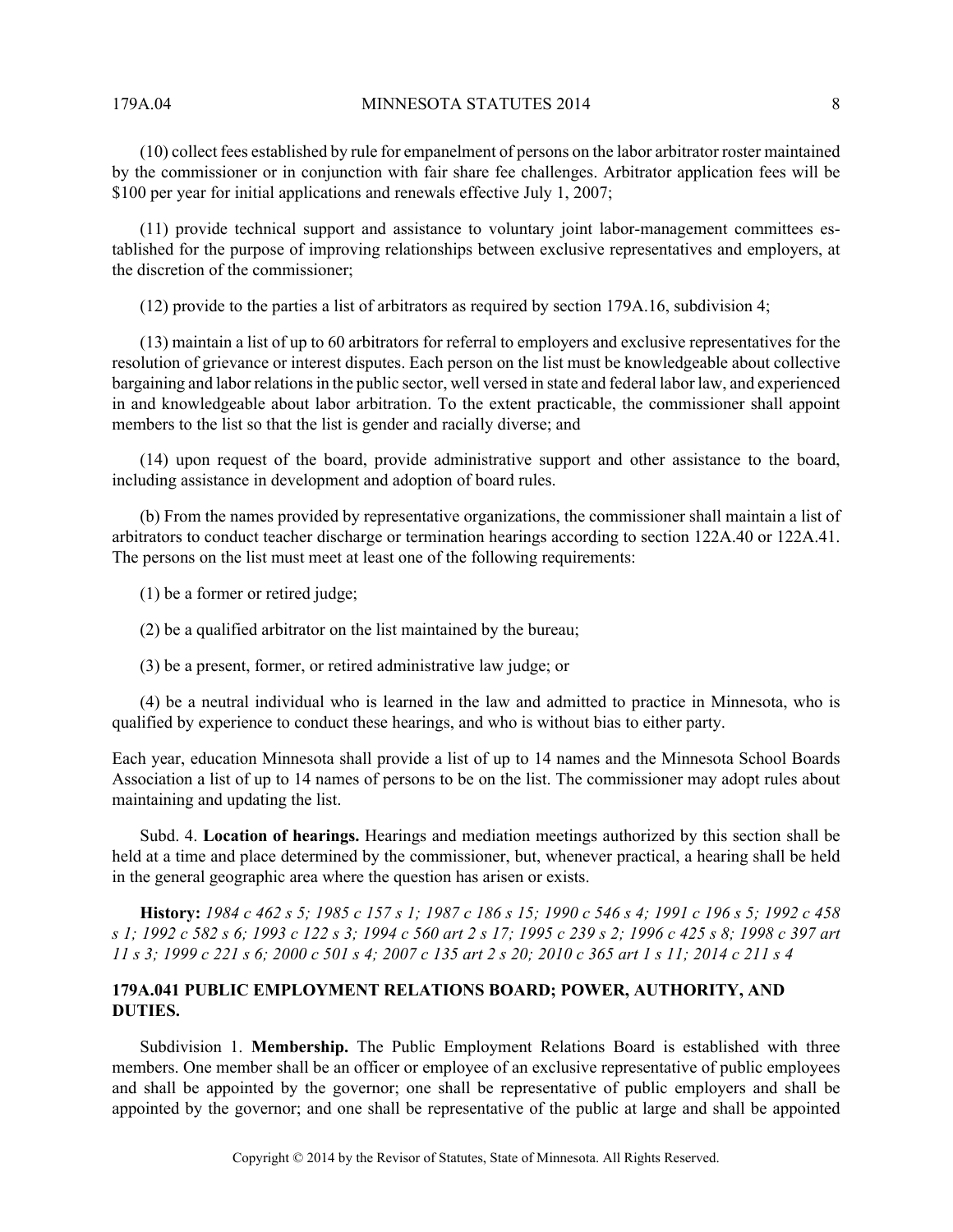by the other two members. Public employers and employee organizations representing public employees may submit for consideration names of persons representing their interests. The board shall select one of its members to serve as chair for a term beginning July 1 of each year.

Subd. 2. **Alternate members.** (a) The appointing authorities shall appoint alternate members to serve only in the case of a member having a conflict of interest under subdivision 9, as follows:

(1) one alternate, appointed by the governor, who is an officer or employee of an exclusive representative of public employees, to serve as an alternate to the member appointed by the governor who is an officer or employee of an exclusive representative of public employees. This alternate must not be an officer or employee of the same exclusive representative of public employees as the member for whom the alternate serves;

(2) one alternate, appointed by the governor, who is a representative of public employers, to serve as an alternate to the member appointed by the governor who is a representative of public employers. This alternate must not represent the same public employer as the member for whom the alternate serves; and

(3) one alternate, appointed by the member who is an officer or employee of an exclusive representative of public employees and the member who is a representative of public employers, who is not an officer or employee of an exclusive representative of public employees, or a representative of a public employer, to serve as an alternate for the member that represents the public at large.

(b) Each alternate member shall serve a term that is coterminous with the term of the member for whom the alternate member serves as an alternate.

Subd. 3. **Terms; compensation.** The membership terms, compensation, removal of members, and filling of vacancies for members and alternate members shall be as provided in section 15.0575.

Subd. 4. **Rules; meetings.** The board shall adopt rules governing its procedure and shall hold meetings as prescribed in those rules. The chair shall convene and preside at meetings of the board.

Subd. 5. **Powers.** The board shall have the powers and authority required for the board to take the actions assigned to the board under section 179A.13.

Subd. 6. **Appeals.** In addition to the other powers and duties given it by law, the board shall hear and decide appeals from:

(1) recommended decisions and orders relating to an unfair labor practice under section 179A.13; and

(2) determinations of the commissioner under section 179A.12, subdivision 11.

Subd. 7. **Rulemaking.** The board shall adopt rules under chapter 14 governing the presentation of issues and the taking of appeals under subdivision 6. All issues and appeals presented to the board shall be determined upon the record of hearing, except that the board may request additional evidence when necessary or helpful.

Subd. 8. **Employees and contracts.** The board may hire investigators, hearing officers, and other employees as necessary to perform its duties, or may enter into contracts to perform any of the board's duties.

Subd. 9. **Conflict of interest.** A member must disclose any conflict of interest in a case before the board and shall not take any action or vote in the case. The person designated as the recused member's alternate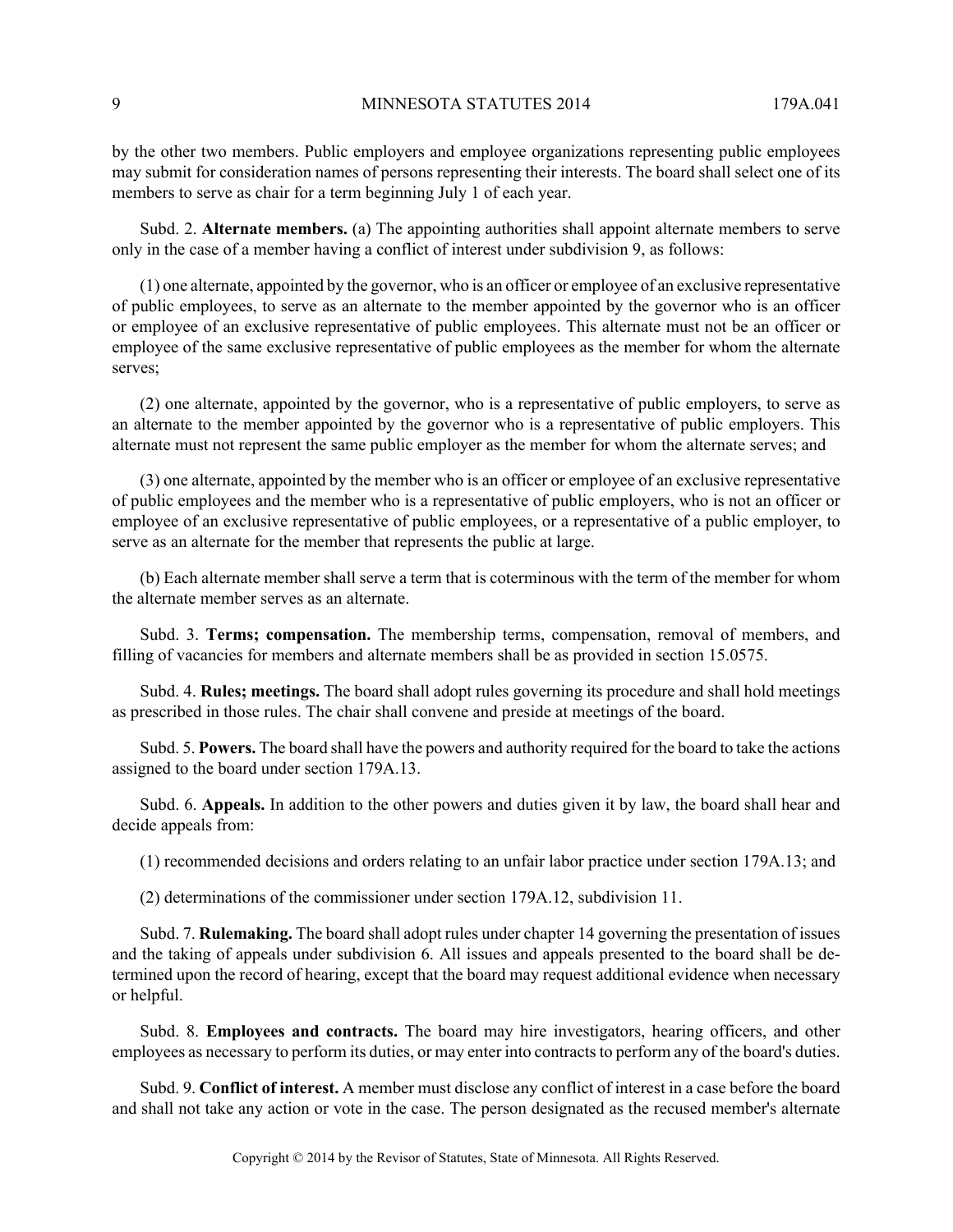179A.041 MINNESOTA STATUTES 2014 10

shall serve in place of the member who has a conflict for all actions and votes on the case, unless the alternate has a conflict of interest. If both a member and the member's alternate have a conflict of interest in a case, the appointing authority will appoint a second alternate member, who meets the same requirements as the alternate member and who has no conflict of interest, to take action and vote in the case. A board member or alternate member has a conflict of interest in a case if the member is employed by, an officer of, a member of the governing body of, or a member of, a party in the case.

**History:** *2014 c 211 s 5*

**NOTE:** The Public Employment Relations Board created by Laws 2014, chapter 211, section 5, shall be established and prepared to hear and decide rules under subdivision 4 by July 1, 2015. Laws 2014, chapter 211, section 5, the effective date.

**179A.05** [Repealed, 1992 c 582 s 26]

## **179A.051 APPEALS OF COMMISSIONER'S DECISIONS.**

(a) Decisions of the commissioner relating to supervisory, confidential, essential, and professional employees, appropriateness of a unit, or fair share fee challenges may be reviewed on certiorari by the Court of Appeals. A petition for a writ of certiorari must be filed and served on the other party or parties and the commissioner within 30 days from the date of the mailing of the commissioner's decision. The petition must be served on the other party or parties at the party's or parties' last known address.

(b) Decisions of the commissioner relating to unfair labor practices under section 179A.12, subdivision 11, may be appealed to the board if the appeal is filed with the board and served on all other parties no later than 30 days after service of the commissioner's decision.

**History:** *1992 c 582 s 7; 2014 c 211 s 6,13*

**NOTE:** The amendment to this section by Laws 2014, chapter 211, section 6, is effective July 1, 2015. Laws 2014, chapter 211, section 13.

### **179A.052 APPEALS OF BOARD'S DECISIONS.**

Decisions of the board relating to unfair labor practices under section 179.11, 179.12, 179A.12, subdivision 11, or 179A.13 including dismissal of unfair labor practice charges, may be reviewed on certiorari by the Court of Appeals. A petition for a writ of certiorari must be filed and served on the other party or parties and the board within 30 days from the date of the mailing of the board's decision. The petition must be served on the other party or parties at the party's or parties' last known address.

**History:** *2014 c 211 s 7,13*

**NOTE:** This section, as added by Laws 2014, chapter 211, section 7, is effective July 1, 2015. Laws 2014, chapter 211, section 13.

## **179A.06 RIGHTS AND OBLIGATIONS OF EMPLOYEES.**

Subdivision 1. **Expression of views.** Sections 179A.01 to 179A.25 do not affect the right of any public employee or the employee's representative to express or communicate a view, grievance, complaint, or opinion on any matter related to the conditions or compensation of public employment or their betterment, so long as this is not designed to and does not interfere with the full faithful and proper performance of the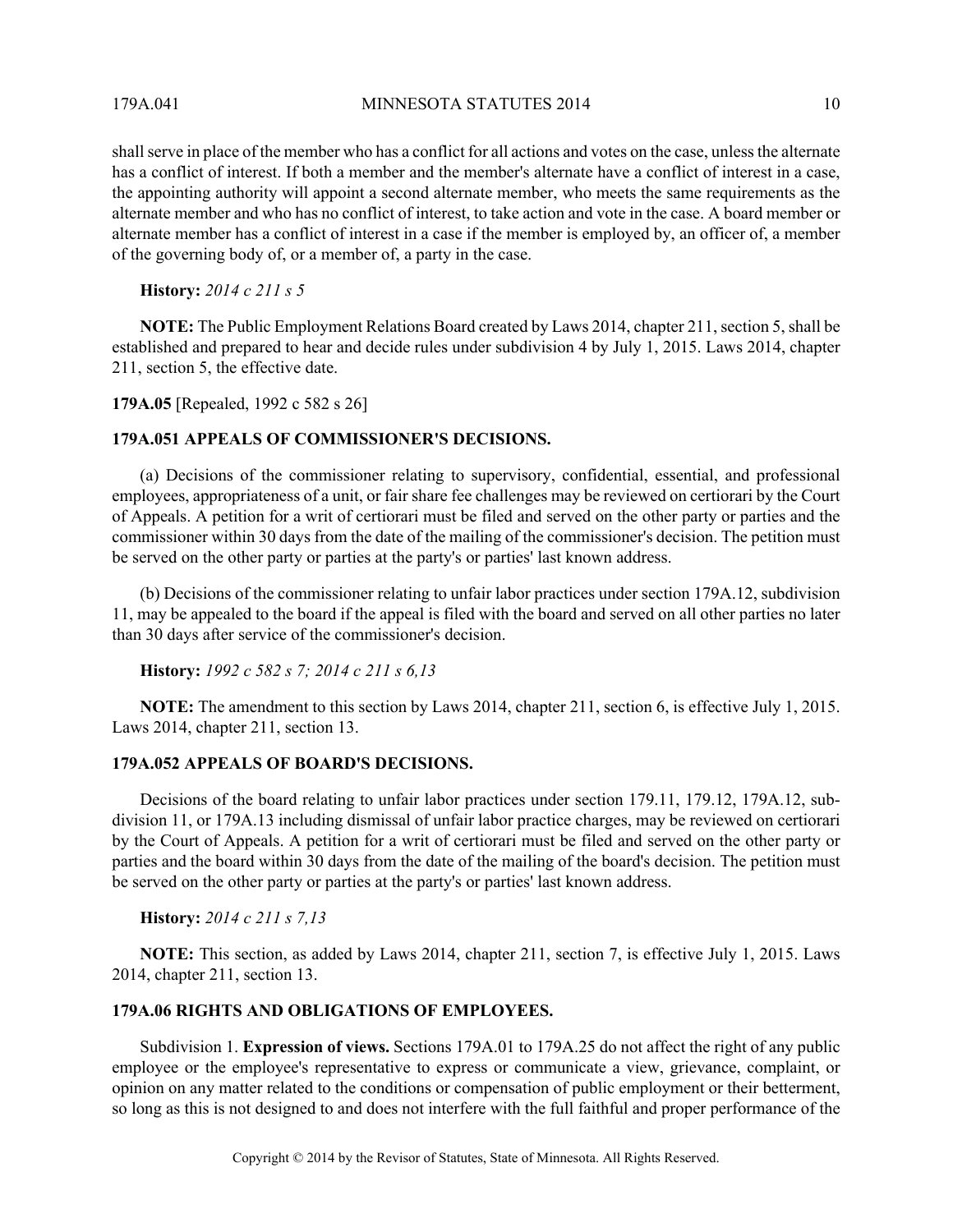11 MINNESOTA STATUTES 2014 179A.06

duties of employment or circumvent the rights of the exclusive representative. Sections 179A.01 to 179A.25 do not require any public employee to perform labor or services against the employee's will.

If no exclusive representative has been certified, any public employee individually, or group of employees through their representative, has the right to express or communicate a view, grievance, complaint, or opinion on any matter related to the conditions or compensation of public employment or their betterment, by meeting with their public employer or the employer's representative, so long as this is not designed to and does not interfere with the full, faithful, and proper performance of the duties of employment.

Subd. 2. **Right to organize.** Public employees have the right to form and join labor or employee organizations, and have the right not to form and join such organizations. Public employees in an appropriate unit have the right by secret ballot to designate an exclusive representative to negotiate grievance procedures and the terms and conditions of employment with their employer. Confidential employees of the state, confidential court employees, and confidential University of Minnesota employees are excluded from bargaining. Supervisory and managerial court employees are excluded from bargaining. Supervisory, managerial, and confidential employees of Hennepin Healthcare System, Inc., are excluded from bargaining. Other confidential employees, supervisory employees, principals, and assistant principals may form their own organizations. An employer shall extend exclusive recognition to a representative of or an organization of supervisory or confidential employees, or principals and assistant principals, for the purpose of negotiating terms or conditions of employment, in accordance with sections 179A.01 to 179A.25, applicable to essential employees.

Supervisory or confidential employee organizations shall not participate in any capacity in any negotiations which involve units of employees other than supervisory or confidential employees. Except for organizations which represent supervisors who are: (1) firefighters, emergency medical service employees certified under section 144E.28, 911 system public safety dispatchers, peace officers subject to licensure under sections 626.84 to 626.863, guards at correctional facilities, or employees at hospitals other than state hospitals; and (2) not state or University of Minnesota employees, a supervisory or confidential employee organization which is affiliated with another employee organization which is the exclusive representative of nonsupervisory or nonconfidential employees of the same public employer shall not be certified, or act as, an exclusive representative for the supervisory or confidential employees. For the purpose of this subdivision, affiliation means either direct or indirect and includes affiliation through a federation or joint body of employee organizations.

Subd. 3. **Fair share fee.** An exclusive representative may require employees who are not members of the exclusive representative to contribute a fair share fee for services rendered by the exclusive representative. The fair share fee must be equal to the regular membership dues of the exclusive representative, less the cost of benefits financed through the dues and available only to members of the exclusive representative. In no event may the fair share fee exceed 85 percent of the regular membership dues. The exclusive representative shall provide advance written notice of the amount of the fair share fee to the employer and to unit employees who will be assessed the fee. The employer shall provide the exclusive representative with a list of all unit employees.

A challenge by an employee or by a person aggrieved by the fee must be filed in writing with the commissioner, the public employer, and the exclusive representative within 30 days after receipt of the written notice. All challenges must specify those portions of the fee challenged and the reasons for the challenge. The burden of proof relating to the amount of the fair share fee is on the exclusive representative. The commissioner shall hear and decide all issues in these challenges.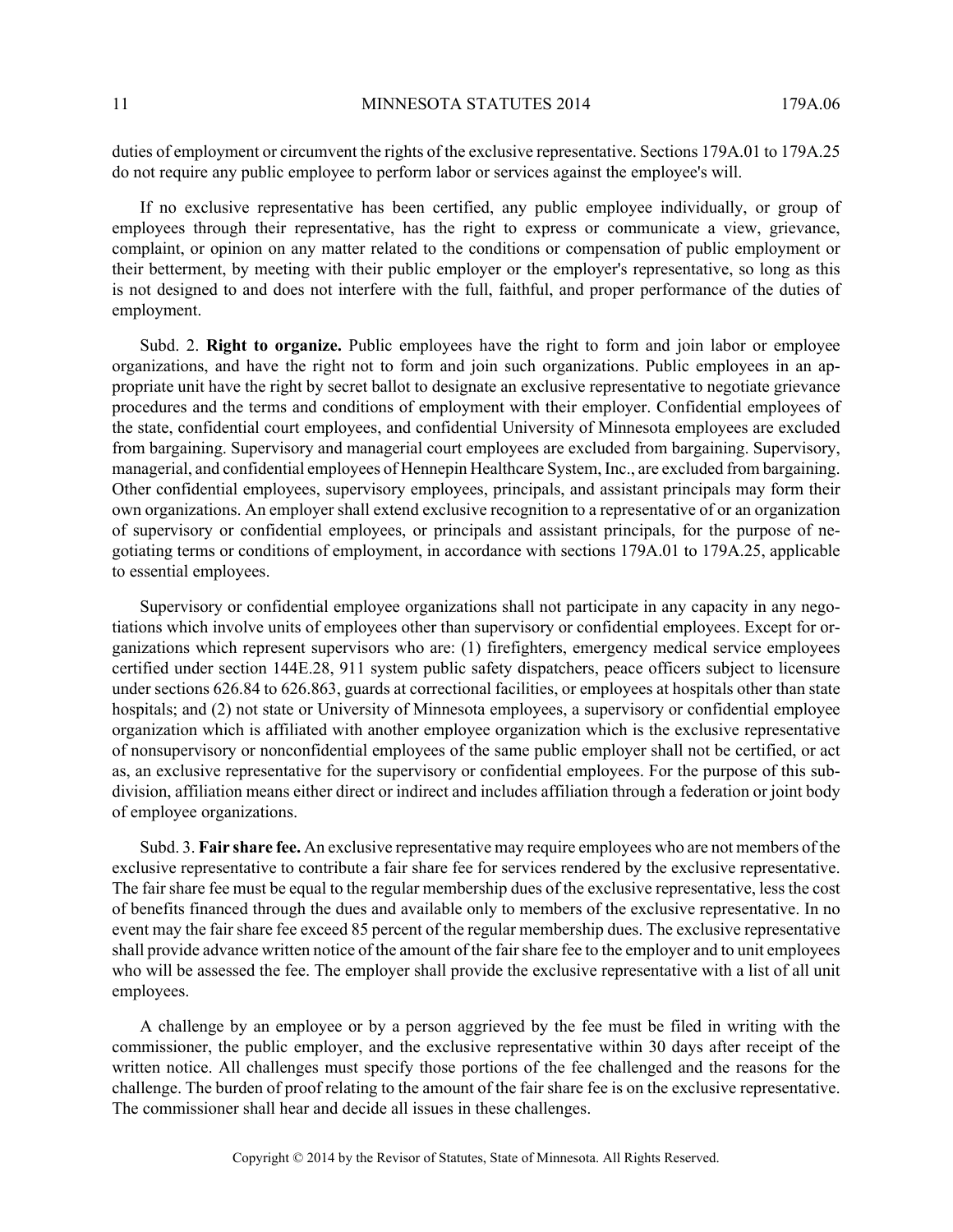179A.06 MINNESOTA STATUTES 2014 12

The employer shall deduct the fee from the earnings of the employee and transmit the fee to the exclusive representative 30 days after the written notice was provided. If a challenge is filed, the deductions for a fair share fee must be held in escrow by the employer pending a decision by the commissioner.

Subd. 4. **Meet and confer.** Professional employees have the right to meet and confer under section 179A.08 with public employers regarding policies and matters other than terms and conditions of employment.

Subd. 5. **Meet and negotiate.** Public employees, through their certified exclusive representative, have the right and obligation to meet and negotiate in good faith with their employer regarding grievance procedures and the terms and conditions of employment, but this obligation does not compel the exclusive representative to agree to a proposal or require the making of a concession.

Subd. 6. **Dues checkoff.** Public employees have the right to request and be allowed dues checkoff for the exclusive representative. In the absence of an exclusive representative, public employees have the right to request and be allowed dues checkoff for the organization of their choice.

Subd. 7. **Concerted activity.** Public employees have the right to engage in concerted activities for the purpose of collective bargaining or other mutual aid or protection.

## *[See Note.]*

**History:** *1984 c 462 s 7; 1987 c 186 s 15; 1989 c 255 s 4; 1997 c 7 art 1 s 83; 1999 c 216 art 7 s 7; 2000 c 387 s 1; 2005 c 125 art 1 s 29; art 2 s 4,10; 1Sp2005 c 7 s 34; 2014 c 211 s 8,13*

**NOTE:** Subdivision 7, as added by Laws 2014, chapter 211, section 8, is effective July 1, 2015. Laws 2014, chapter 211, section 13.

## **179A.07 RIGHTS AND OBLIGATIONS OF EMPLOYERS.**

Subdivision 1. **Inherent managerial policy.** A public employer is not required to meet and negotiate on matters of inherent managerial policy. Matters of inherent managerial policy include, but are not limited to, such areas of discretion or policy as the functions and programs of the employer, its overall budget, utilization of technology, the organizational structure, selection of personnel, and direction and the number of personnel. No public employer shall sign an agreement which limits its right to select persons to serve as supervisory employees or state managers under section 43A.18, subdivision 3, or requires the use of seniority in their selection.

Subd. 2. **Meet and negotiate.** (a) A public employer has an obligation to meet and negotiate in good faith with the exclusive representative of public employees in an appropriate unit regarding grievance procedures and the terms and conditions of employment, but this obligation does not compel the public employer or its representative to agree to a proposal or require the making of a concession.

The public employer's duty under this subdivision exists notwithstanding contrary provisions in a municipal charter, ordinance, or resolution. A provision of a municipal charter, ordinance, or resolution which limits or restricts a public employer from negotiating or from entering into binding contracts with exclusive representatives is superseded by this subdivision.

(b) In addition, a public employer may, but does not have an obligation to, meet and negotiate in good faith with the exclusive representative of public employees in an appropriate unit regarding an employer contribution to the state of Minnesota deferred compensation plan authorized by section 356.24, paragraph (a), clause (4), within the limits set by section 356.24, paragraph (a), clause (4).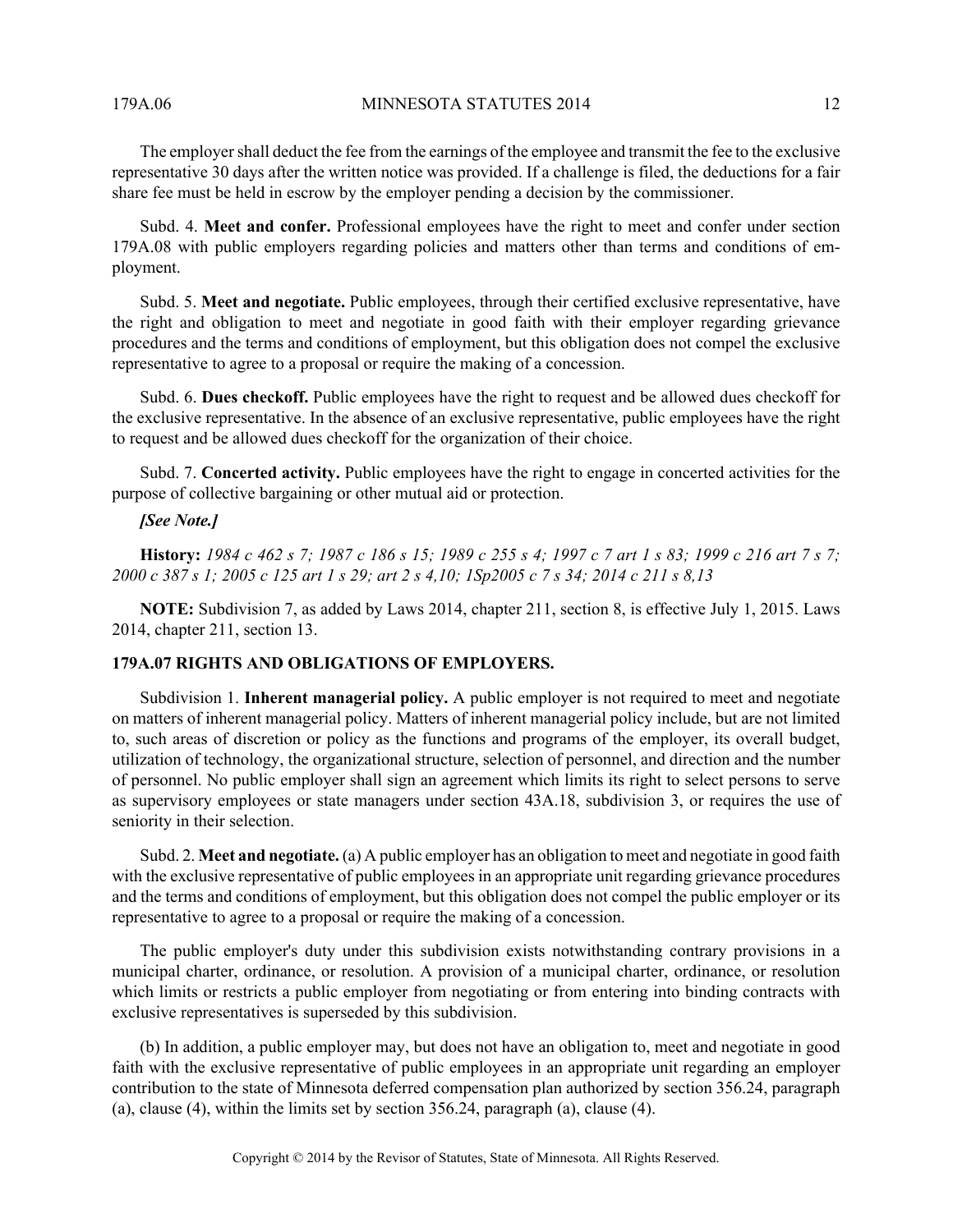Subd. 3. **Meet and confer.** A public employer has the obligation to meet and confer, under section 179A.08, with professional employees to discuss policies and other matters relating to their employment which are not terms and conditions of employment.

Subd. 4. **Other communication.** If an exclusive representative has been certified for an appropriate unit, the employer shall not meet and negotiate or meet and confer with any employee or group of employees who are in that unit except through the exclusive representative. This subdivision does not prevent communication to the employer, other than through the exclusive representative, of advice or recommendations by professional employees, if this communication is a part of the employee's work assignment. This subdivision does not prevent communication between public postsecondary employers and postsecondary professional employees, other than through the exclusive representative, regarding policies and matters that are not terms and conditions of employment.

Subd. 5. **Arbitrators pay and hiring.** An employer may hire and pay for arbitrators desired or required by sections 179A.01 to 179A.25.

Subd. 6. **Time off.** A public employer must afford reasonable time off to elected officers or appointed representatives of the exclusive representative to conduct the duties of the exclusive representative and must, upon request, provide for leaves of absence to elected or appointed officials of the exclusive representative or to a full-time appointed official of an exclusive representative of teachers in another Minnesota school district.

Subd. 7. [Repealed, 1Sp2001 c 10 art 2 s 102]

**History:** *1984 c 462 s 8; 1988 c 605 s 5; 1994 c 647 art 8 s 27; 1995 c 212 art 2 s 9; 1996 c 425 s 9*

## **179A.08 POLICY CONSULTANTS.**

Subdivision 1. **Professional employees.** The legislature recognizes that professional employees possess knowledge, expertise, and dedication which is helpful and necessary to the operation and quality of public services and which may assist public employers in developing their policies. It is, therefore, the policy of this state to encourage close cooperation between public employers and professional employees by providing for discussions and the mutual exchange of ideas regarding all matters that are not terms and conditions of employment.

Subd. 2. **Meet and confer.** The professional employees shall select a representative to meet and confer with a representative or committee of the public employer on matters not specified under section 179A.03, subdivision 19, relating to the services being provided to the public. The public employer shall provide the facilities and set the time for these conferences to take place. The parties shall meet at least once every four months.

**History:** *1984 c 462 s 9*

## **179A.09 UNIT DETERMINATION.**

Subdivision 1. **Criteria.** In determining the appropriate unit, the commissioner shall consider the principles and the coverage of uniform comprehensive position classification and compensation plans of the employees, professions and skilled crafts, and other occupational classifications, relevant administrative and supervisory levels of authority, geographical location, history, extent of organization, the recommendation of the parties, and other relevant factors. The commissioner shall place particular importance upon the history and extent of organization, and the desires of the petitioning employee representatives.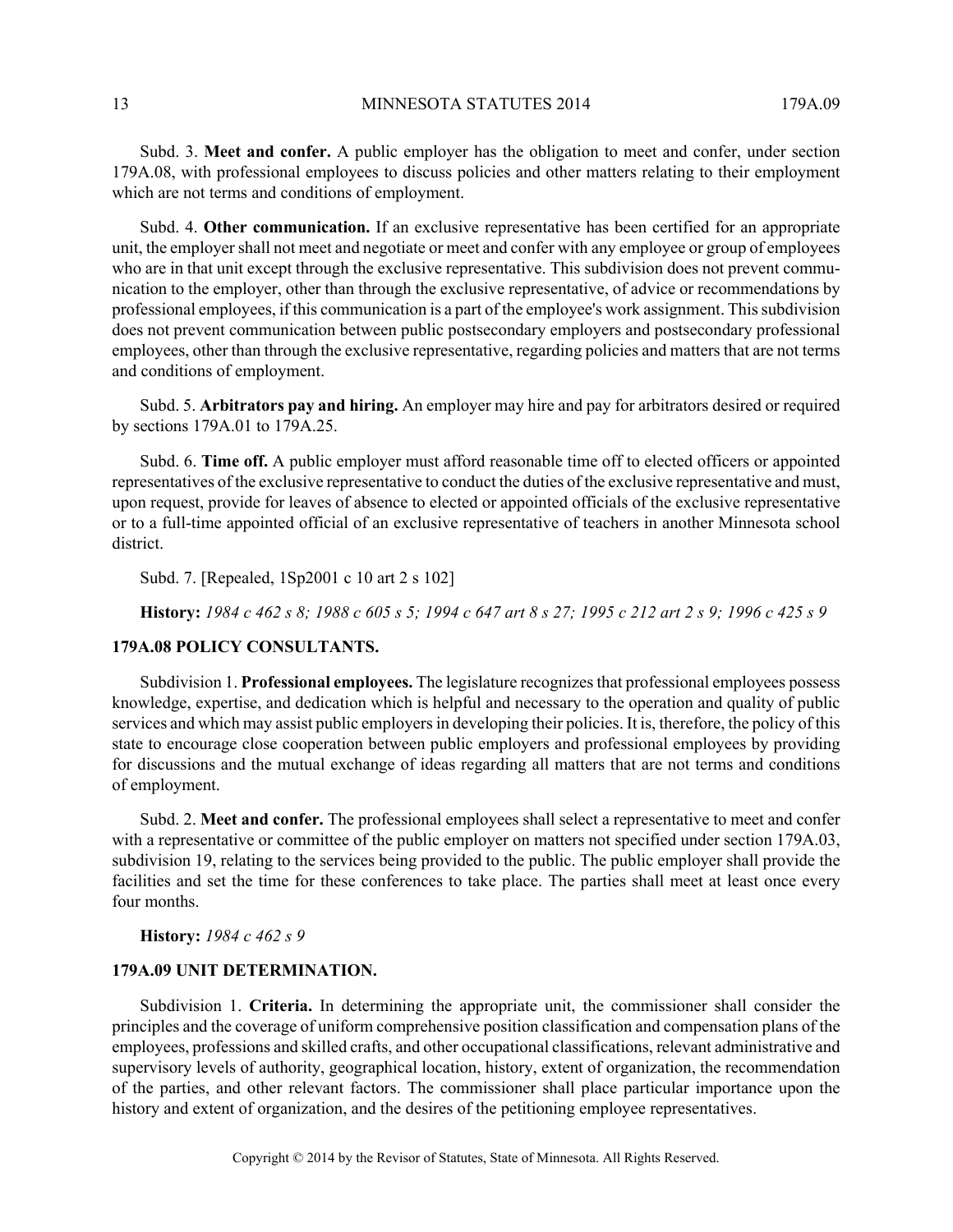Subd. 2. **Prohibitions.** The commissioner shall not designate an appropriate unit which includes essential employees with other employees.

Subd. 3. **Division of units.** If a designated appropriate unit contains both peace officers subject to licensure under sections 626.84 to 626.863 and essential employees who are not peace officers, the commissioner, at the request of a majority of either the peace officers or the other essential employees within the unit, shall divide the unit into two separate appropriate units, one for the peace officers and one for the other essential employees.

**History:** *1984 c 462 s 10; 1987 c 186 s 15; 1993 c 136 s 2; 1997 c 7 art 1 s 84*

## **179A.10 STATE UNITS.**

Subdivision 1. **Exclusions.** The commissioner of management and budget shall meet and negotiate with the exclusive representative of each of the units specified in this section, except as provided in section 43A.06, subdivision 1, paragraph (c). The units provided in this section are the only appropriate units for executive branch state employees. The following employees shall be excluded from any appropriate unit:

(1) the positions and classes of positions in the classified and unclassified services defined as managerial by the commissioner of management and budget in accordance with section 43A.18, subdivision 3, and so designated in the official state compensation schedules;

(2) unclassified positions in the Minnesota State Colleges and Universities defined as managerial by the Board of Trustees;

(3) positions of physician employees compensated under section 43A.17, subdivision 4;

(4) positions of all unclassified employees appointed by a constitutional officer;

(5) positions in the Bureau of Mediation Services and the Public Employment Relations Board;

(6) positions of employees whose classification is pilot or chief pilot;

(7) administrative law judge and compensation judge positions in the Office of Administrative Hearings; and

(8) positions of all confidential employees.

The governor may upon the unanimous written request of exclusive representatives of units and the commissioner direct that negotiations be conducted for one or more units in a common proceeding or that supplemental negotiations be conducted for portions of a unit or units defined on the basis of appointing authority or geography.

#### *[See Note.]*

Subd. 2. **State employees.** Unclassified employees, unless otherwise excluded, are included within the units which include the classifications to which they are assigned for purposes of compensation. Supervisory employees shall only be assigned to units 12 and 16. The following are the appropriate units of executive branch state employees:

(1) law enforcement unit;

(2) craft, maintenance, and labor unit;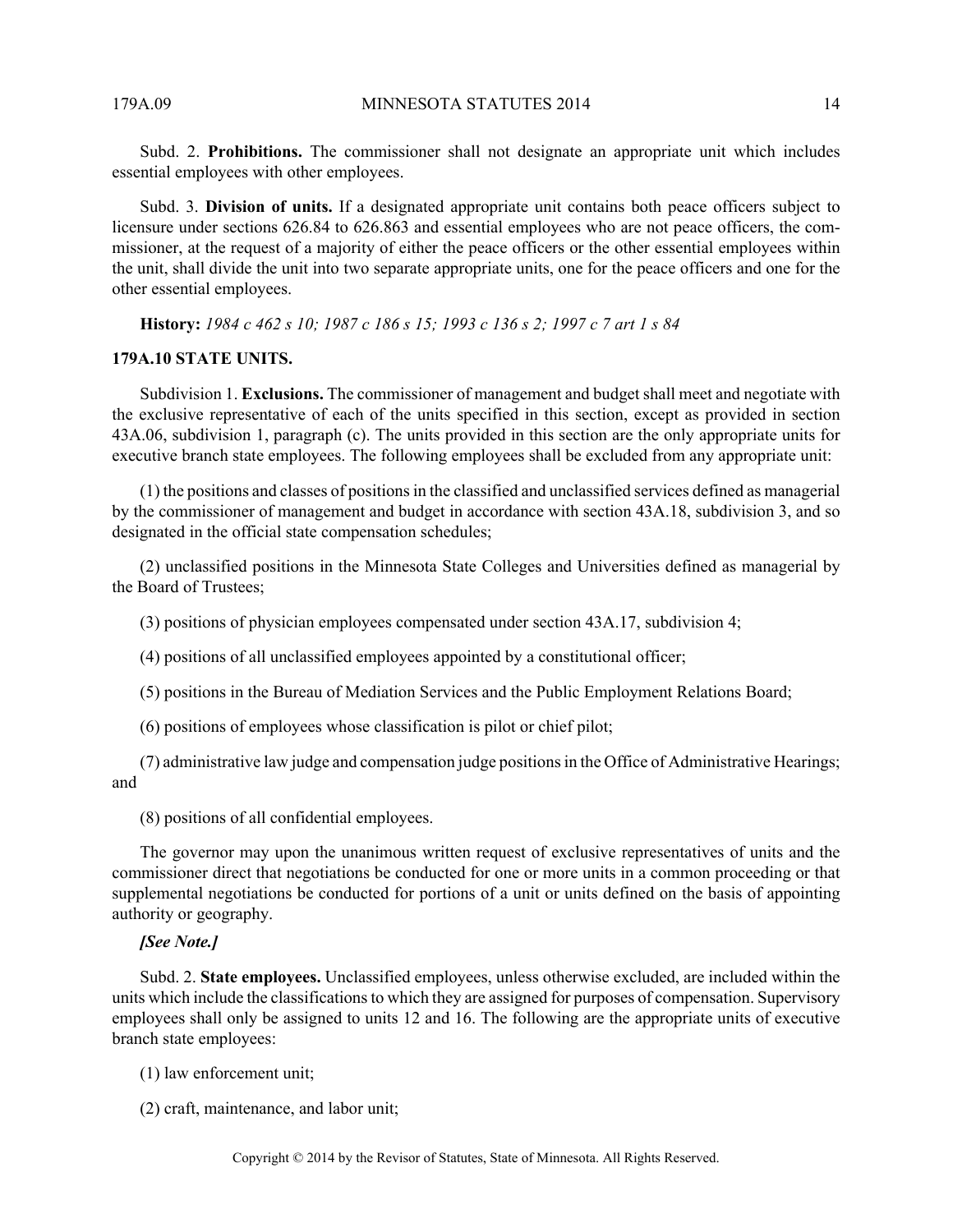- (3) service unit;
- (4) health care nonprofessional unit;
- (5) health care professional unit;
- (6) clerical and office unit;
- (7) technical unit;
- (8) correctional guards unit;
- (9) state university instructional unit;
- (10) state college instructional unit;
- (11) state university administrative unit;
- (12) professional engineering unit;
- (13) health treatment unit;
- (14) general professional unit;
- (15) professional state residential instructional unit;
- (16) supervisory employees unit; and
- (17) public safety radio communications operator unit.

Each unit consists of the classifications or positions assigned to it in the schedule of state employee job classification and positions maintained by the commissioner. The commissioner may only make changes in the schedule in existence on the day prior to August 1, 1984, as required by law or as provided in subdivision 4.

Subd. 3. **State employee severance.** Each of the following groups of employees has the right, as specified in this subdivision, to separate from the general professional, health treatment, or general supervisory units provided for in subdivision 2: attorneys, physicians, professional employees of the Minnesota Office of Higher Education who are compensated under section 43A.18, subdivision 4, State Patrol-supervisors, enforcement supervisors employed by the Department of Natural Resources, and criminal apprehension investigative-supervisors. This right must be exercised by petition during the 60-day period commencing 270 days prior to the termination of a contract covering the units. If one of these groups of employees exercises the right to separate from the units they have no right to meet and negotiate, but retain the right to meet and confer with the commissioner of management and budget and with the appropriate appointing authority on any matter of concern to them. The right to separate must be exercised as follows: An employee organization or group of employees claiming that a majority of any one of these groups of employees on a statewide basis wish to separate from their units may petition the commissioner for an election during the petitioning period. If the petition is supported by a showing of at least 30 percent support for the petitioner from the employees, the commissioner shall hold an election to ascertain the wishes of the majority with respect to the issue of remaining within or severing from the units provided in subdivision 2. This election must be conducted within 30 days of the close of the petition period. If a majority of votes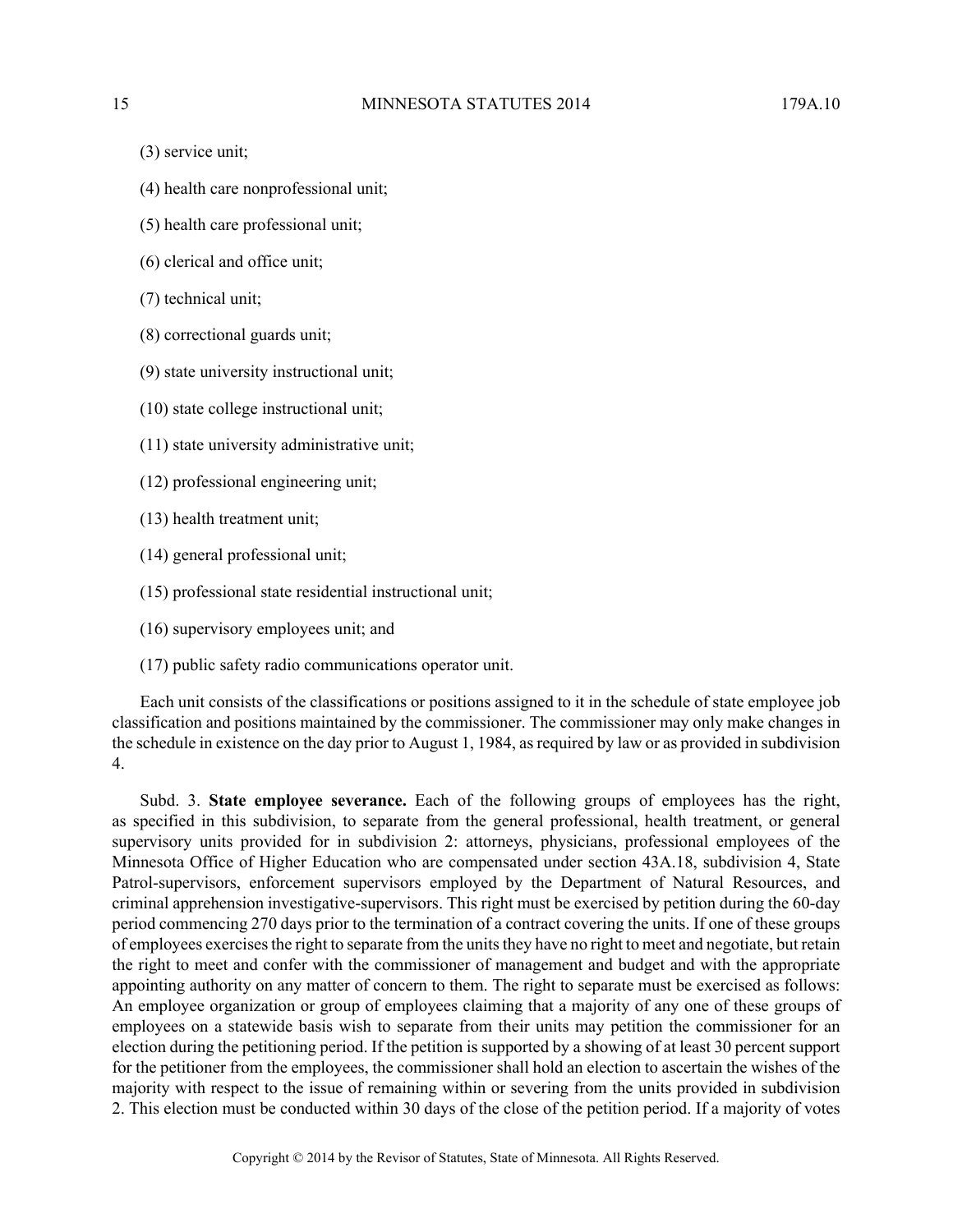cast endorse severance from the unit in favor of separate meet and confer status for any one of these groups of employees, the commissioner shall certify that result. This election, where not inconsistent with other provisions of this section, is governed by section 179A.12. If a group of employees elects to sever, the group may rejoin that unit by following the same procedures specified above for severance, but may only do so during the periods provided for severance.

Subd. 4. **Other assignments.** The commissioner shall assign state employee classifications, court employee classifications, University of Minnesota employee classifications, and supervisory positions to the appropriate units when the classifications or positions have not been assigned under subdivision 2 or section 179A.101 or 179A.11 or have been significantly modified in occupational content subsequent to assignment under these sections. The assignment of the classes shall be made on the basis of the community of interest of the majority of employees in these classes with the employees within the statutory units. All the employees in a class, excluding supervisory and confidential employees, shall be assigned to a single appropriate unit.

**History:** *1984 c 462 s 11; 1984 c 640 s 32; 1Sp1986 c 3 art 1 s 26; 1987 c 186 s 15; 1988 c 667 s 26; 1991 c 356 art 9 s 7; 1992 c 464 art 1 s 25; 1992 c 582 s 8,9; 1994 c 532 art 4 s 6; 1994 c 560 art 2 s 18; 1995 c 212 art 3 s 59; 1997 c 156 s 4; 1999 c 216 art 7 s 8; 1999 c 221 s 7; 2001 c 133 s 2; 2005 c 107 art 2 s 60; 1Sp2005 c 6 art 3 s 82; 2008 c 204 s 42; 2009 c 101 art 2 s 109; 2014 c 211 s 9,13*

**NOTE:** The amendment to subdivision 1 by Laws 2014, chapter 211, section 9, is effective July 1, 2015. Laws 2014, chapter 211, section 13.

## **179A.101 COURT UNITS.**

Subdivision 1. **Court employee units.** (a) The state court administrator shall meet and negotiate with the exclusive representative of each of the units specified in this section. The units provided in this section are the only appropriate units for court employees. Court employees, unless otherwise excluded, are included within the units which include the classifications to which they are assigned for purposes of compensation. Initial assignment of classifications to bargaining units shall be made by the state court administrator by August 15 of the year preceding the year in which the state assumes the cost of court administration in the judicial district in which the bargaining unit is located. An exclusive representative may appeal the initial assignment decision of the state court administrator by filing a petition with the commissioner within 45 days of being certified as the exclusive representative for a judicial district. The units in this subdivision are the appropriate units of court employees.

(b) The Judicial District Unit consists of clerical, administrative, and technical employees of a judicial district under section 480.181, subdivision 1, paragraph (b), or of two or more of these districts that are represented by the same employee organization or one or more subordinate bodies of the same employee organization. The judicial district unit includes individuals, not otherwise excluded, whose work is typically clerical or secretarial in nature, including nontechnical data recording and retrieval and general office work, and individuals, not otherwise excluded, whose work is not typically manual and which requires specialized knowledge or skills acquired through two-year academic programs or equivalent experience or on-the-job training.

(c) The Appellate Courts Unit consists of clerical, administrative, and technical employees of the Court of Appeals and clerical, administrative, and technical employees of the Supreme Court. The Appellate Courts Unit includes individuals, not otherwise excluded, whose work is typically clerical or secretarial in nature, including nontechnical data recording and retrieval and general office work, and individuals, not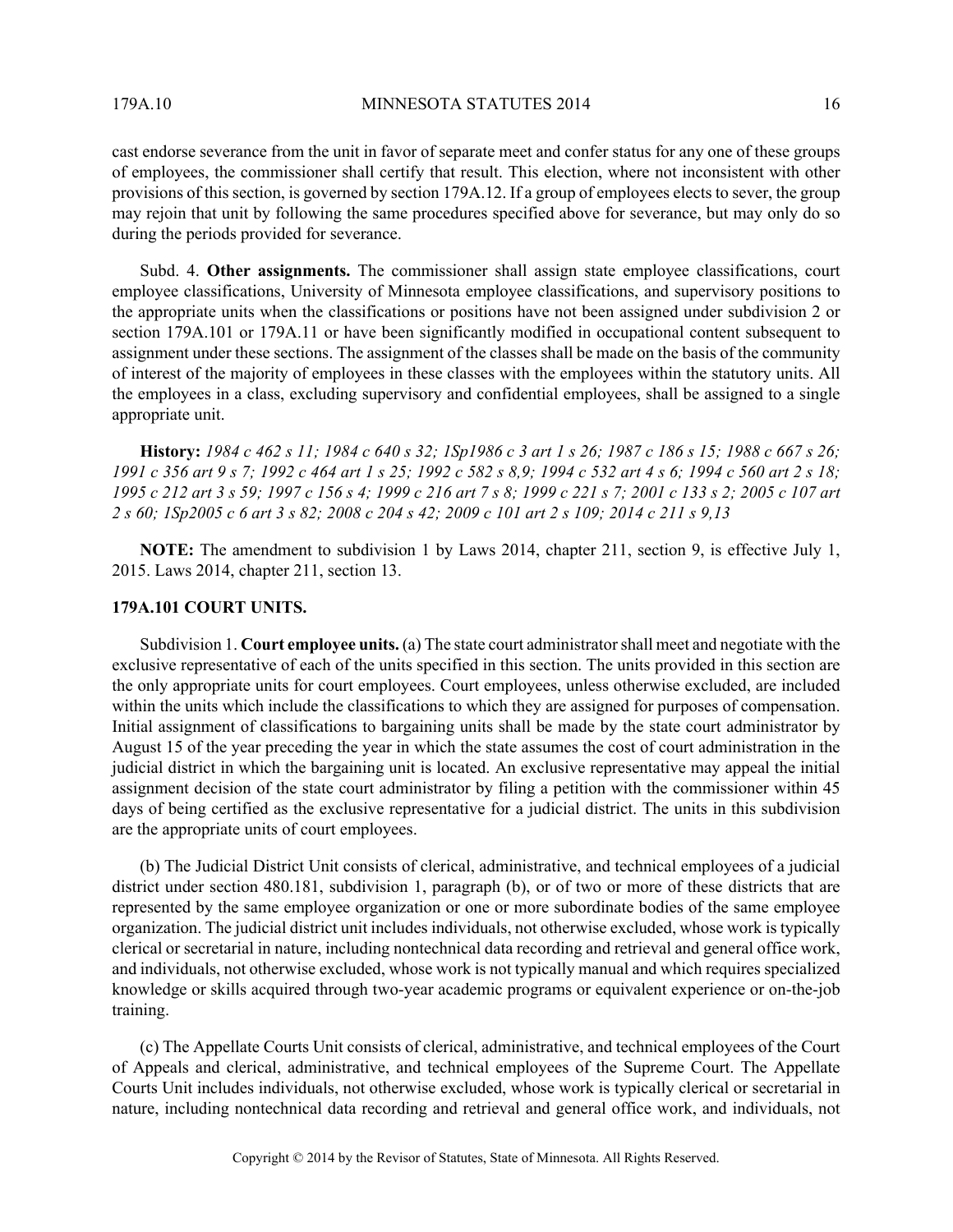otherwise excluded, whose work is not typically manual and which requires specialized knowledge or skills acquired through two-year academic programs or equivalent experience or on-the-job training.

(d) The Court Employees Professional Employee Unit consists of professional employees, not otherwise excluded, that are employed by the Supreme Court, the Court of Appeals, or a judicial district under section 480.181, subdivision 1, paragraph (b).

(e) The Court Employees Court Reporter Unit consists of court reporters not otherwise excluded who are employed by a judicial district under section 480.181, subdivision 1, paragraph (a).

(f) Notwithstanding any provision of this chapter or any other law to the contrary, judges may appoint and remove court reporters at their pleasure.

(g) Copies of collective bargaining agreements entered into under this section must be submitted to the Legislative Coordinating Commission for the commission's information.

Subd. 2. **Exclusions.** The following employees are excluded from the appropriate units under subdivision 1:

- (1) personal secretaries to judges;
- (2) law clerks;
- (3) managerial employees;
- (4) confidential employees; and
- (5) supervisory employees.

Subd. 3. **Employee organizations representing more than one judicial district unit.** Whenever an employee organization or one or more subordinate bodies of the same employee organization is certified as the exclusive representative of the employees in more than one judicial district unit, all judicial district units for which the employee organization or one or more subordinate bodies of the same employee organization has been certified will be combined into one unit and the employee organization certified as exclusive representative of the employees of the new, combined unit. The commissioner shall issue a certification within 45 days of receipt of a petition demonstrating that an employee organization or one or more subordinate bodies of the same employee organization is certified as the exclusive representative of employees in more than one judicial district unit.

**History:** *1999 c 216 art 7 s 9; 2000 c 345 s 2,3; 1Sp2001 c 5 art 5 s 2*

## **179A.102 TRANSITION TO NEW BARGAINING UNIT STRUCTURE.**

Subdivision 1. **Application of section.** Notwithstanding the provisions of section 179A.12 or any other law, this section governs, where contrary to other law, the initial certification and decertification, if any, of exclusive representatives for the appropriate units established by section 179A.101. Subsequent to the initial certification and decertification, if any, pursuant to this section, this section does not apply.

Subd. 2. **Existing majority.** The commissioner shall certify an employee organization as exclusive representative for an appropriate unit established under section 179A.101 upon a petition filed with the commissioner by the organization within 30 days of the effective date of the judicial district coming under section 480.181, subdivision 1, paragraph (b), demonstrating that the petitioner is certified pursuant to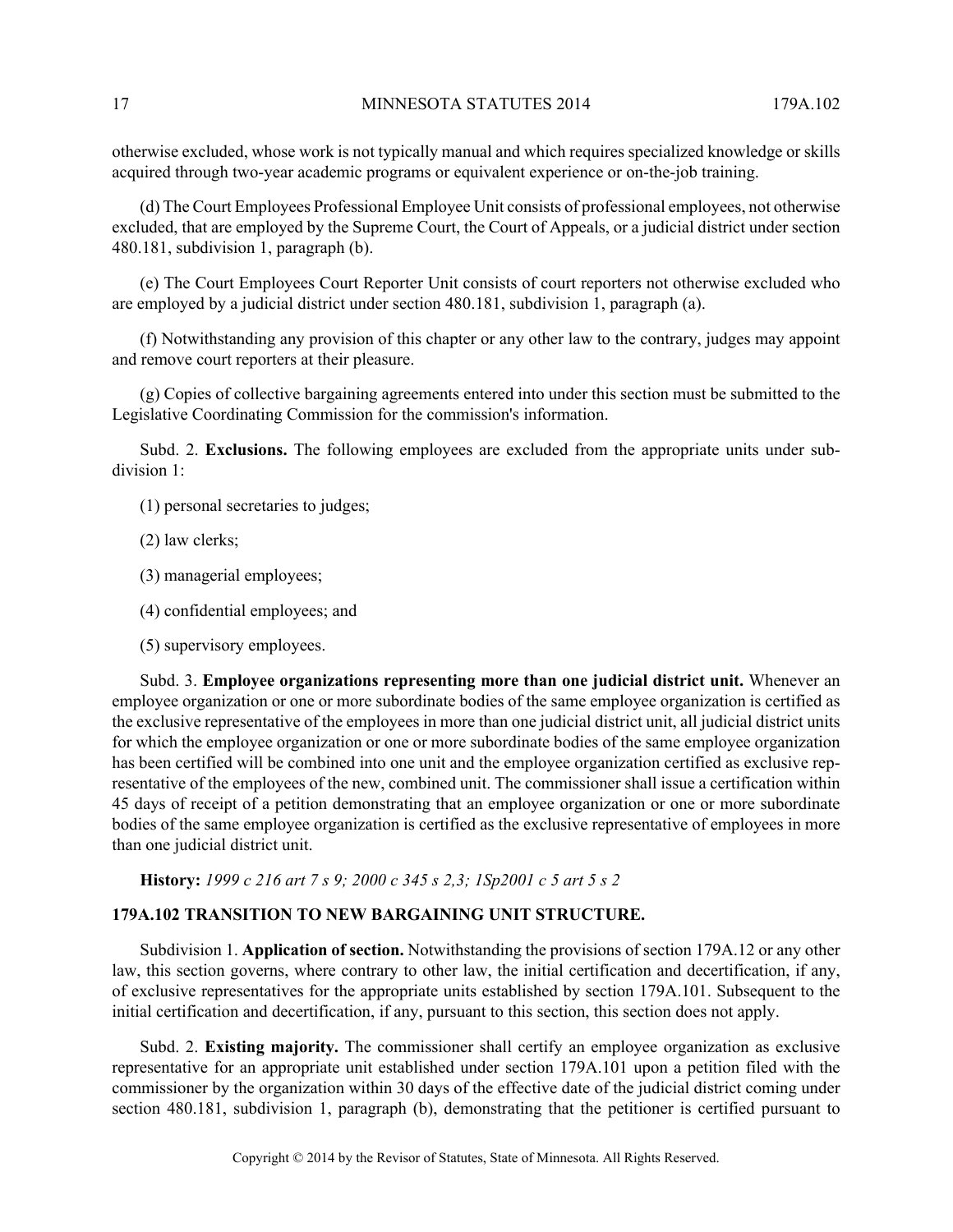section 179A.12 as the exclusive representative of a majority of the employees included within the unit established by section 179A.101 as of that effective date. Two or more employee organizations that represent the employees in a unit established by section 179A.101 may petition jointly under this subdivision, provided that any organization may withdraw from a joint certification in favor of the remaining organizations on 30 days' notice to the remaining organizations, the employer, and the commissioner, without affecting the rights and obligations of the remaining organizations or the employer. The commissioner shall make a determination on a timely petition within 45 days of its receipt.

Subd. 3. **No existing majority.** (a) If no exclusive representative is certified under subdivision 2, the commissioner shall certify an employee organization as exclusive representative for an appropriate unit established under section 179A.101 upon a petition filed by the organization within the time period provided in subdivision 2 demonstrating that the petitioner is certified under section 179A.12 as the exclusive representative of fewer than a majority of the employees included within the unit established by section 179A.101, if no other employee organization so certified has filed a petition within the time period provided in subdivision 2 and a majority of the employees in the unit established by section 179A.101 are represented by employee organizations under section 179A.12 on the effective date of the judicial district coming under section 480.181, subdivision 1, paragraph (b). Two or more employee organizations, each of which represents employees included in the unit established by section 179A.101, may petition jointly under this paragraph, provided that any organization may withdraw from a joint certification in favor of the remaining organizations on 30 days' notice to the remaining organizations, the employer, and the commissioner without affecting the rights and obligations of the remaining organizations or the employer. The commissioner shall make a determination on a timely petition within 45 days of its receipt.

(b) If no exclusive representative is certified under subdivision 2 or paragraph (a), and an employee organization petitions the commissioner within 90 days of the effective date of the judicial district coming under section 480.181, subdivision 1, paragraph (b), demonstrating that a majority of the employees included within a unit established by section 179A.101 wish to be represented by the petitioner, where this majority is evidenced by current dues deduction rights, signed statements from court employees in counties within the district that are not currently represented by any employee organization plainly indicating that the signatories wish to be represented for collective bargaining purposes by the petitioner rather than by any other organization, or a combination of those, the commissioner shall certify the petitioner as exclusive representative of the employees in the unit established by section 179A.101. The commissioner shall make a determination on a timely petition within 45 days of its receipt.

(c) If no exclusive representative is certified under subdivision 2 or paragraph (a) or (b), and an employee organization petitions the commissioner subsequent to the effective date of the judicial district coming under section 480.181, subdivision 1, paragraph (b), demonstrating that at least 30 percent of the employees included within a unit established by section 179A.101 wish to be represented by the petitioner, where this 30 percent is evidenced by current dues deduction rights, signed statements from court employees in counties within the district that are not currently represented by any employee organization plainly indicating that the signatories wish to be represented for collective bargaining purposes by the petitioner rather than by any other organization, or a combination of those, the commissioner shall conduct a secret ballot election to determine the wishes of the majority. The election must be conducted within 45 days of receipt or final decision on any petitions filed pursuant to subdivision 2, whichever is later. The election is governed by section 179A.12, where not inconsistent with other provisions of this section.

Subd. 4. **Decertification.** The commissioner may not consider a petition for decertification of an exclusive representative certified under this section for one year after certification. After that time a petition must be considered under the provisions of section 179A.12.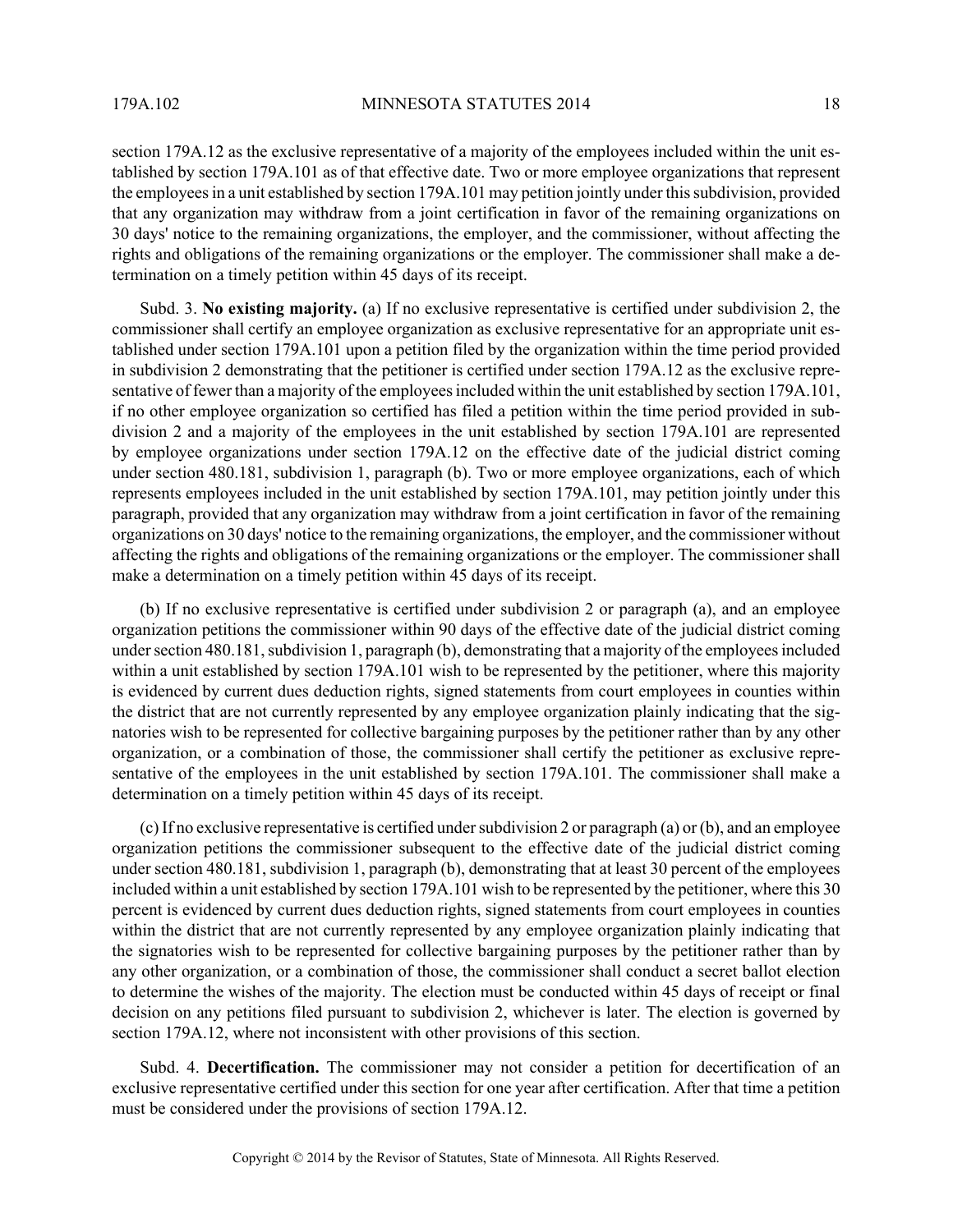Subd. 5. **Existing collective bargaining agreements.** The terms and conditions of collective bargaining agreements covering judicial district employees in districts that come under section 480.181, subdivision 1, paragraph (b), remain in effect until a successor agreement becomes effective.

Subd. 6. **Contract and representation responsibilities.** (a) Notwithstanding the provisions of section 179A.101, the exclusive representatives of units of court employees certified prior to the effective date of the judicial district coming under section 480.181, subdivision 1, paragraph (b), remain responsible for administration of their contracts and for other contractual duties and have the right to dues and fair share fee deduction and other contractual privileges and rights until a contract is agreed upon with the state court administrator for a new unit established under section 179A.101. Exclusive representatives of court employees certified after the effective date of Laws 1999, chapter 216, article 7, section 10, in the judicial district are immediately upon certification responsible for bargaining on behalf of employees within the unit. They are also responsible for administering grievances arising under previous contracts covering employees included within the unit which remain unresolved upon agreement with the state court administrator on a contract for a new unit established under section 179A.101. Where the employer does not object, these responsibilities may be varied by agreement between the outgoing and incoming exclusive representatives. All other rights and duties of representation begin on July 1 of the year in which the state assumes the funding of court administration in the judicial district, except that exclusive representatives certified after the effective date of Laws 1999, chapter 216, article 7, section 10, shall immediately, upon certification, have the right to all employer information and all forms of access to employees within the bargaining unit which would be permitted to the current contract holder, including the rights in section 179A.07, subdivision 6. This section does not affect an existing collective bargaining contract. Incoming exclusive representatives of court employees from judicial districts that come under section 480.181, subdivision 1, paragraph (b), are immediately, upon certification, responsible for bargaining on behalf of all previously unrepresented employees assigned to their units. All other rights and duties of exclusive representatives begin on July 1 of the year in which the state assumes the funding of court administration in the judicial district.

(b) Nothing in Laws 2001, First Special Session chapter 5, or Laws 1999, chapter 216, article 7, sections 3 to 15, prevents an exclusive representative certified after the effective dates of those provisions from assessing fair share or dues deductions immediately upon certification for employees in a unit established under section 179A.101 if the employees were unrepresented for collective bargaining purposes before that certification.

**History:** *1999 c 216 art 7 s 10; 1Sp2001 c 5 art 5 s 3*

## **179A.103 GENERAL PROVISIONS FOR COURT EMPLOYEES.**

Subdivision 1. **Contracts.** Contracts for the period commencing July 1 of the year in which the state assumes the cost of court administration in the judicial district for the judicial district court employees must be negotiated with the state court administrator. Negotiations for those contracts may begin any time after July 1 of the year before the state assumes the cost, and may be initiated by either party notifying the other of the desire to begin the negotiating process. Negotiations are subject to this chapter.

Subd. 2. **Date of employment.** The date of first employment by the state court system is the date on which services were first performed by the employee for the employer from which the employee is being transferred.

Subd. 3. **Probationary periods.** Except as otherwise provided in a successor contract, probationary periods are not affected by the transfer of employees to the state court system.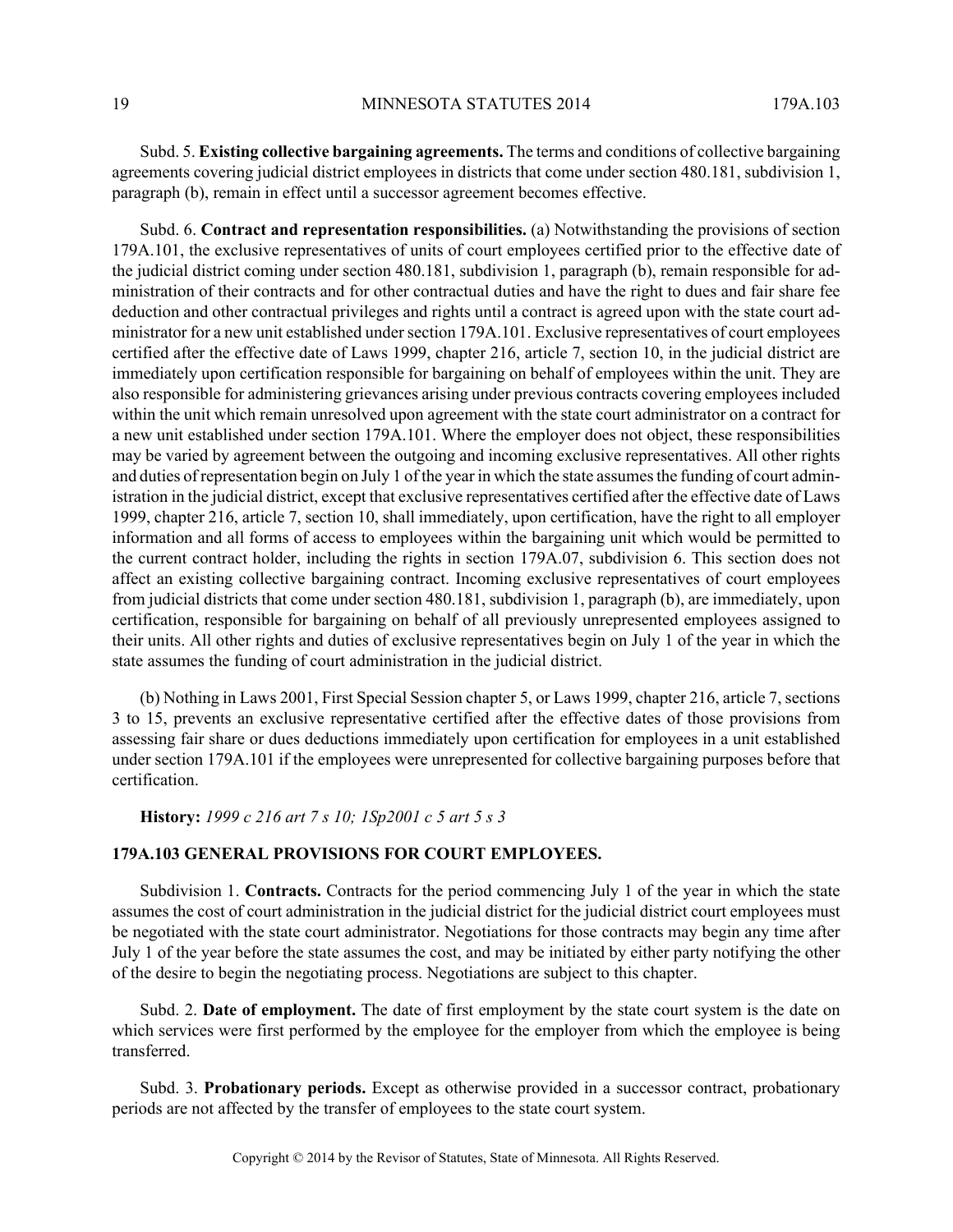179A.103 MINNESOTA STATUTES 2014 20

Subd. 4. **Wage protection.** Court employees in judicial districts coming under section 480.181, subdivision 1, paragraph (b), may not have a decrease in wages as a result of their transfer to state employment. Wage scales negotiated in a judicial district contract are not to be applied to a court employee of a judicial district who was a court employee of a county within the judicial district at the time the judicial district came under section 480.181, subdivision 1, paragraph (b), until the wage for the employee under the scale is equal to or greater than the wage the employee was receiving on the date the judicial district came under section 480.181, subdivision 1, paragraph (b).

**History:** *1999 c 216 art 7 s 11; 1Sp2001 c 5 art 5 s 4*

## **179A.104 BOARD OF PUBLIC DEFENSE.**

Subdivision 1. **Board of Public Defense employee units.** The state Board of Public Defense shall meet and negotiate with the exclusive representative of each of the statewide units specified in this section. The units provided in this section are the only appropriate statewide units for state employees of the board. Employees of the state Board of Public Defense, unless otherwise excluded, are included within the units which include the classifications to which they are assigned for purposes of compensation. The following are the appropriate statewide units of state employees of the board:

(1) Assistant District and Assistant State Public Defender Unit; and

(2) Clerical and Support Staff Unit.

Each unit consists of the classifications or positions assigned to it in the schedule of job classifications and positions maintained by the state Board of Public Defense.

Subd. 2. **Exclusions.** The following employees are excluded from the appropriate statewide units under subdivision 1:

(1) the positions of state public defender, deputy state public defender, and chief district public defender;

(2) the positions of managing attorney and managing legal secretary in judicial district public defender offices and in the state Public Defender's Office;

(3) positions of all employees in the administrative services office of the state Board of Public Defense;

(4) positions of all part-time and temporary employees as defined under section 179A.03, subdivision 14, paragraph (a), clauses  $(5)$  and  $(6)$ .

**History:** *1999 c 216 art 7 s 12*

#### **179A.11 UNIVERSITY OF MINNESOTA.**

Subdivision 1. **Units.** The following are the appropriate units of University of Minnesota employees. All units shall exclude managerial and confidential employees. Supervisory employees shall only be assigned to unit 13. No additional units of University of Minnesota employees shall be recognized for the purpose of meeting and negotiating.

(1) The Law Enforcement Unit consists of the positions of all employees with the power of arrest.

(2) The Craft and Trades Unit consists of the positions of all employees whose work requires specialized manual skills and knowledge acquired through formal training or apprenticeship or equivalent on-the-job training or experience.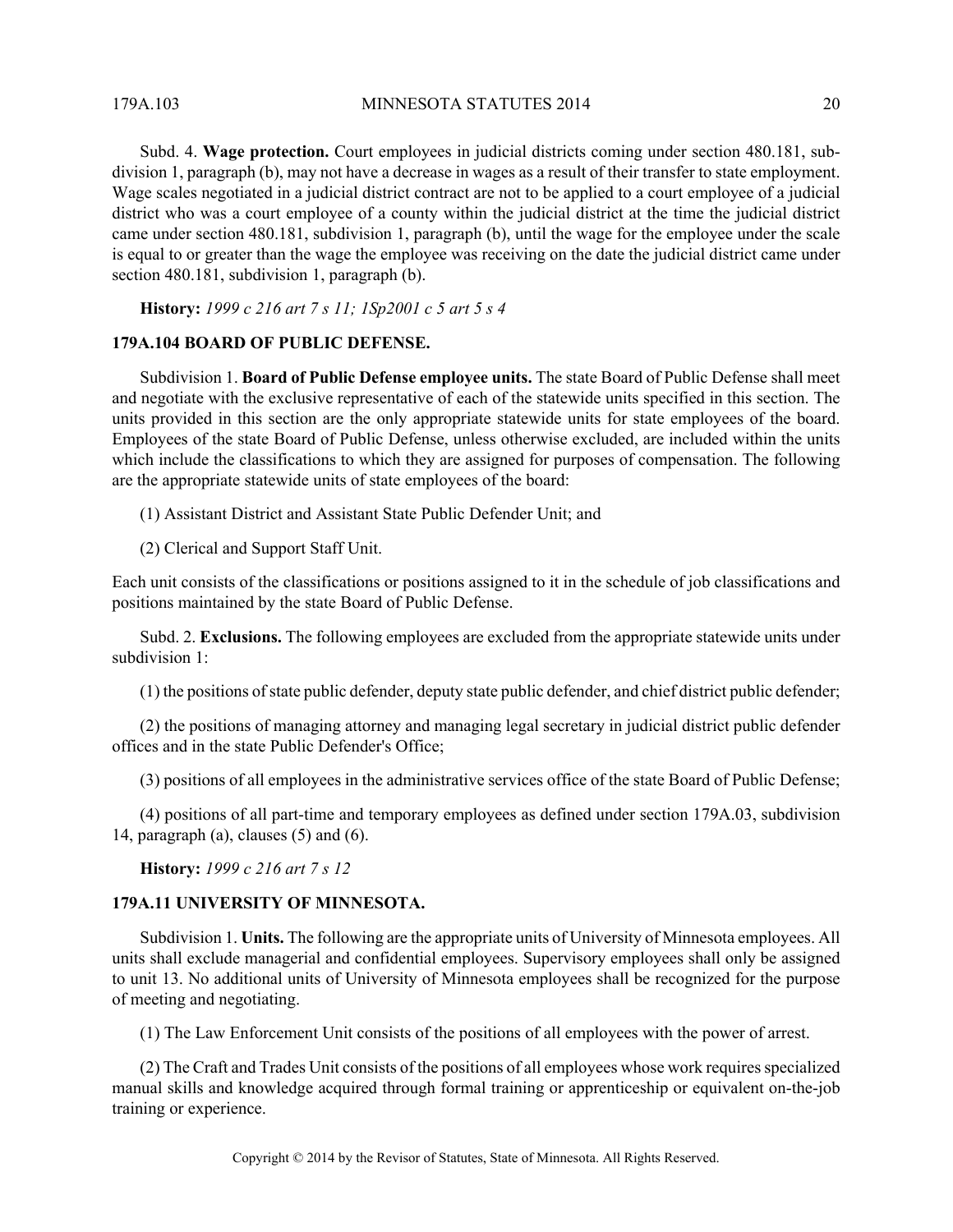(3) The Service, Maintenance, and Labor Unit consists of the positions of all employees whose work is typically that of maintenance, service, or labor and which does not require extensive previous training or experience, except as provided in unit 4.

(4) The Health Care Nonprofessional and Service Unit consists of the positions of all nonprofessional employees of the University of Minnesota hospitals, dental school, and health service whose work is unique to those settings, excluding labor and maintenance employees as defined in unit 3.

(5) The Nursing Professional Unit consists of all positions which are required to be filled by registered nurses.

(6) The Clerical and Office Unit consists of the positions of all employees whose work is typically clerical or secretarial, including nontechnical data recording and retrieval and general office work, except as provided in unit 4.

(7) The Technical Unit consists of the positions of all employees whose work is not typically manual and which requires specialized knowledge or skills acquired through two-year academic programs or equivalent experience or on-the-job training, except as provided in unit 4.

(8) The Twin Cities Instructional Unit consists of the positions of all instructional employees with the rank of professor, associate professor, assistant professor, including research associate or instructor, including research fellow, located on the Twin Cities campuses.

(9) The Outstate Instructional Unit consists of the positions of all instructional employees with the rank of professor, associate professor, assistant professor, including research associate or instructor, including research fellow, located at the Duluth campus, provided that the positions of instructional employees of the same ranks at the Morris, Crookston, or Waseca campuses shall be included within this unit if a majority of the eligible employees voting at a campus so vote during an election conducted by the commissioner, provided that the election shall not be held until the Duluth campus has voted in favor of representation. The election shall be held when an employee organization or group of employees petitions the commissioner stating that a majority of the eligible employees at one of these campuses wishes to join the unit and this petition is supported by a showing of at least 30 percent support from eligible employees at that campus and is filed between September 1 and November 1.

Should both units 8 and 9 elect exclusive bargaining representatives, those representatives may by mutual agreement jointly negotiate a contract with the regents, or may negotiate separate contracts with the regents. If the exclusive bargaining representatives jointly negotiate a contract with the regents, the contract shall be ratified by each unit.

(10) The Graduate Assistant Unit consists of the positions of all graduate assistants who are enrolled in the graduate school and who hold the rank of research assistant, teaching assistant, teaching associate I or II, project assistant, or administrative fellow I or II.

(11) The Academic Professional and Administrative Staff Unit consists of all academic professional and administrative staff positions that are not defined as included in an instructional unit, the supervisory unit, the clerical unit, or the technical unit.

(12) The Noninstructional Professional Unit consists of the positions of all employees meeting the requirements of section 179A.03, subdivision 13, clause (1) or (2), which are not defined as included within an instructional unit, the Academic Professional and Administrative Staff Unit, or the supervisory unit.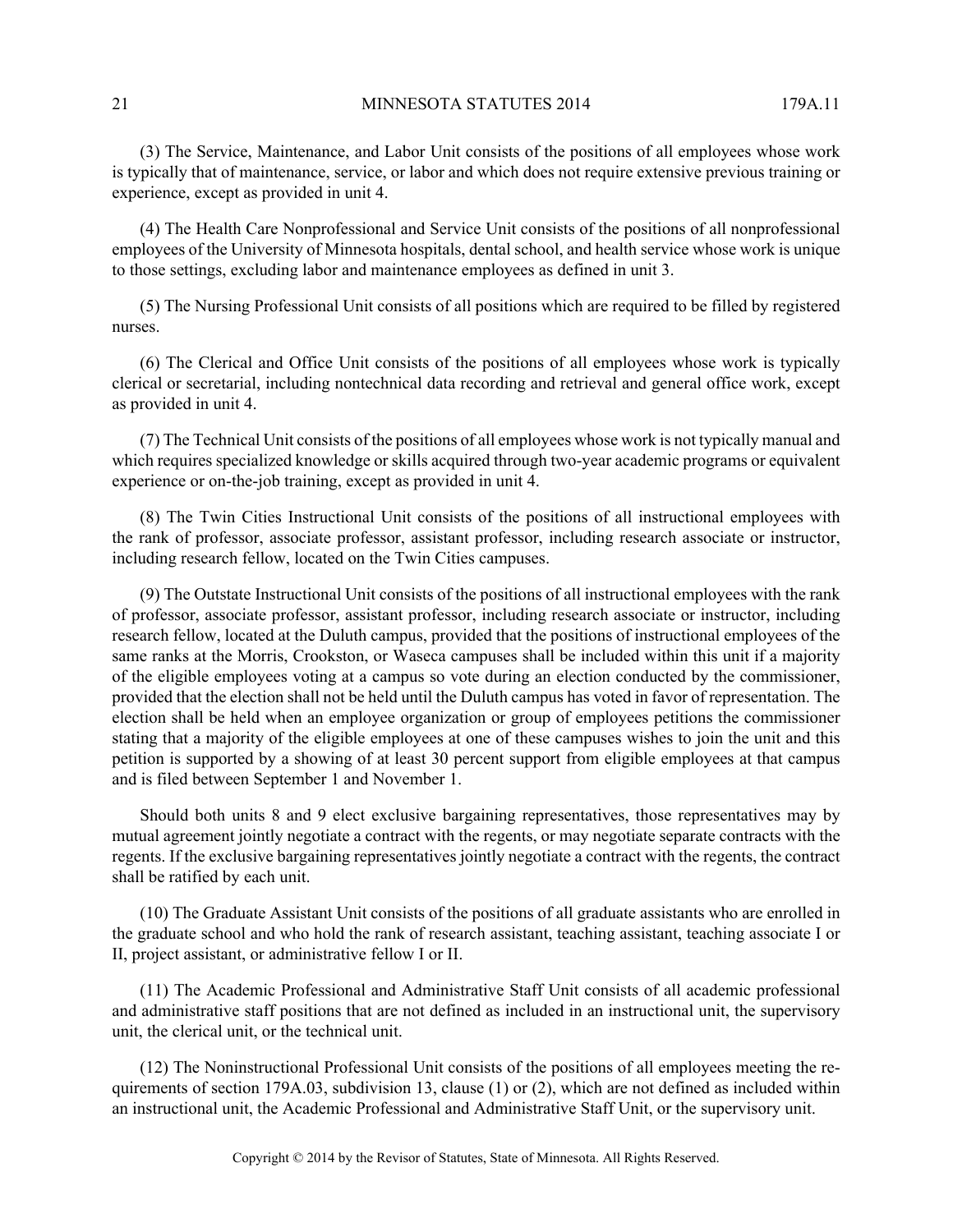(13) The Supervisory Employees Unit consists of the positions of all supervisory employees.

Subd. 2. **University of Minnesota employee severance.** Each of the following groups of University of Minnesota employees has the right, as specified in this subdivision, to separate from the instructional and supervisory units: (1) health sciences instructional employees at all campuses with the rank of professor, associate professor, assistant professor, including research associate, or instructor, including research fellow, (2) instructional employees of the law school with the rank of professor, associate professor, assistant professor, including research associate, or instructor, including research fellow, (3) instructional supervisors, (4) noninstructional professional supervisors, and (5) academic professional and administrative staff supervisors. This right may be exercised by petition between September 1 and November 1. If a group separates from its unit, it has no right to meet and negotiate, but retains the right to meet and confer with the appropriate officials on any matter of concern to the group. The right to separate must be exercised as follows: An employee organization or group of employees claiming that a majority of any one of these groups of employees on a statewide basis wish to separate from their unit may petition the commissioner for an election during the petitioning period. If the petition is supported by a showing of at least 30 percent support from the employees, the commissioner shall hold an election on the separation issue. This election must be conducted within 30 days of the close of the petition period. If a majority of votes cast endorse severance from their unit, the commissioner shall certify that result. Where not inconsistent with other provisions of this section, the election is governed by section 179A.12. If a group of employees severs, it may rejoin that unit by following the procedures for severance during the periods for severance.

**History:** *1984 c 462 s 12; 1987 c 186 s 15; 1991 c 77 s 1,2; 1997 c 156 s 5*

## **179A.12 EXCLUSIVE REPRESENTATION; ELECTIONS; DECERTIFICATION.**

Subdivision 1. **Certification continued.** Any employee organization holding formal recognition by order of the commissioner or by employer voluntary recognition on the effective date of Extra Session Laws 1971, chapter 33, under any law that is repealed by Extra Session Laws 1971, chapter 33, is certified as the exclusive representative until it is decertified or another representative is certified in its place.

Any teacher organization as defined by Minnesota Statutes 1969, section 125.20, subdivision 3, which on the effective date of Extra Session Laws 1971, chapter 33, has a majority of its members on a teacher's council in a school district as provided in Minnesota Statutes 1969, section 125.22 is certified as the exclusive representative of all teachers of that school district until the organization is decertified or another organization is certified in its place.

Subd. 2. **Certification upon joint request.** The commissioner may certify an employee organization as an exclusive representative in an appropriate unit upon the joint request of the employer and the organization if, after investigation, the commissioner finds that no unfair labor practice was committed in initiating and submitting the joint request and that the employee organization represents over 50 percent of the employees in the appropriate unit. This subdivision does not reduce the time period or nullify any bar to the employee organization's certification existing at the time of the filing of the joint request.

Subd. 3. **Obtaining elections.** Any employee organization may obtain a certification election upon petition to the commissioner stating that at least 30 percent of the employees of a proposed appropriate unit wish to be represented by the petitioner. Any employee organization may obtain a representation election upon petition to the commissioner stating that the currently certified representative no longer represents the majority of employees in an established unit and that at least 30 percent of the employees in the established unit wish to be represented by the petitioner rather than by the currently certified representative.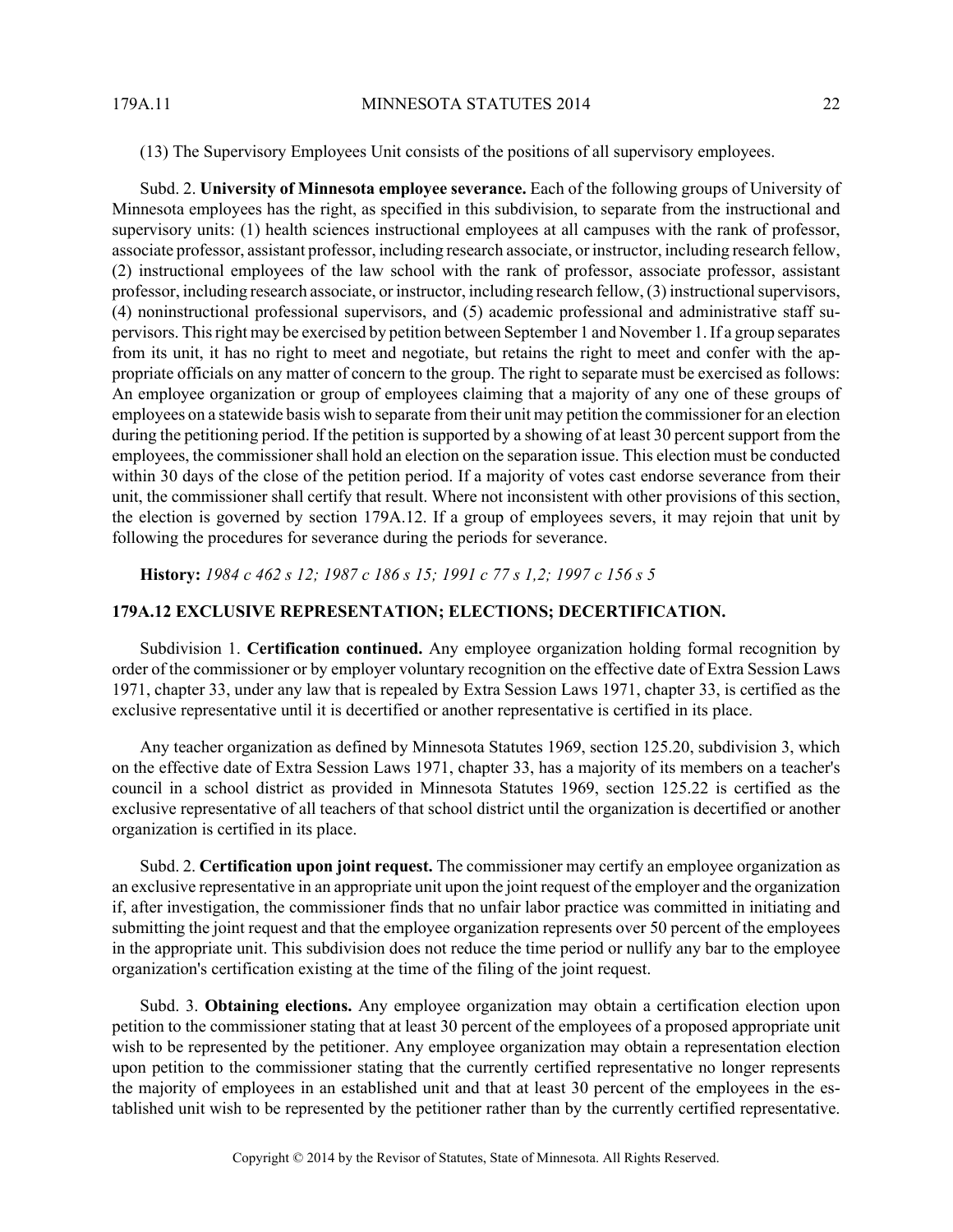An individual employee or group of employees in a unit may obtain a decertification election upon petition to the commissioner stating the certified representative no longer represents the majority of the employees in an established unit and that at least 30 percent of the employees wish to be unrepresented.

Subd. 4. **State unit elections.** The commissioner shall not consider a petition for a decertification election during the term of a contract covering employees of the executive or judicial branches of the state of Minnesota except for a period from not more than 270 to not less than 210 days before its date of termination.

Subd. 5. **Commissioner to investigate.** The commissioner shall, upon receipt of an employee organization's petition to the commissioner under subdivision 3, investigate to determine if sufficient evidence of a question of representation exists and hold hearings necessary to determine the appropriate unit and other matters necessary to determine the representation rights of the affected employees and employer.

Subd. 6. **Authorization signatures.** In determining the numerical status of an employee organization for purposes of this section, the commissioner shall require dated representation authorization signatures of affected employees as verification of the statements contained in the joint request or petitions. These authorization signatures shall be privileged and confidential information available to the commissioner only.

Subd. 7. **Election order.** The commissioner shall issue an order providing for a secret ballot election by the employees in a designated appropriate unit. The election must be held on one or more sites where those voting are employed or by a mail ballot, as determined by the commissioner. In making this determination, the commissioner shall strive for an election process that provides for maximum participation by the affected employees. The parties affected by this determination may request reconsideration of it by the commissioner under bureau rules.

Subd. 8. **Ballot.** The ballot in a certification election may contain as many names of representative candidates as have demonstrated that 30 percent of the employees in the unit desire them as their exclusive representative. The ballots shall contain a space for employees to indicate that no representation is desired. The commissioner shall provide and count absentee ballots in all elections.

Subd. 9. **Runoff election.** If no choice on the ballot receives a majority of those votes cast in the unit, the commissioner shall conduct a runoff election between the two choices receiving the most votes.

Subd. 10. **Certification.** Upon a representative candidate receiving a majority of those votes cast in an appropriate unit, the commissioner shall certify that candidate as the exclusive representative of all employees in the unit.

Subd. 11. **Unfair labor practices.** If the commissioner finds that an unfair labor practice was committed by an employer or representative candidate or an employee or group of employees, and that the unfair labor practice affected the result of an election, or that procedural or other irregularities in the conduct of the election may have substantially affected its results, the commissioner may void the election result and order a new election.

Subd. 12. **Bar to reconsideration.** When the commissioner certifies an exclusive representative, the commissioner shall not consider the question again for a period of one year, unless the exclusive representative is decertified by a court of competent jurisdiction, or by the commissioner.

**History:** *1984 c 462 s 13; 1986 c 444; 1987 c 186 s 15; 1987 c 384 art 2 s 46; 1990 c 546 s 5,6; 1992 c 582 s 10; 1999 c 216 art 7 s 13*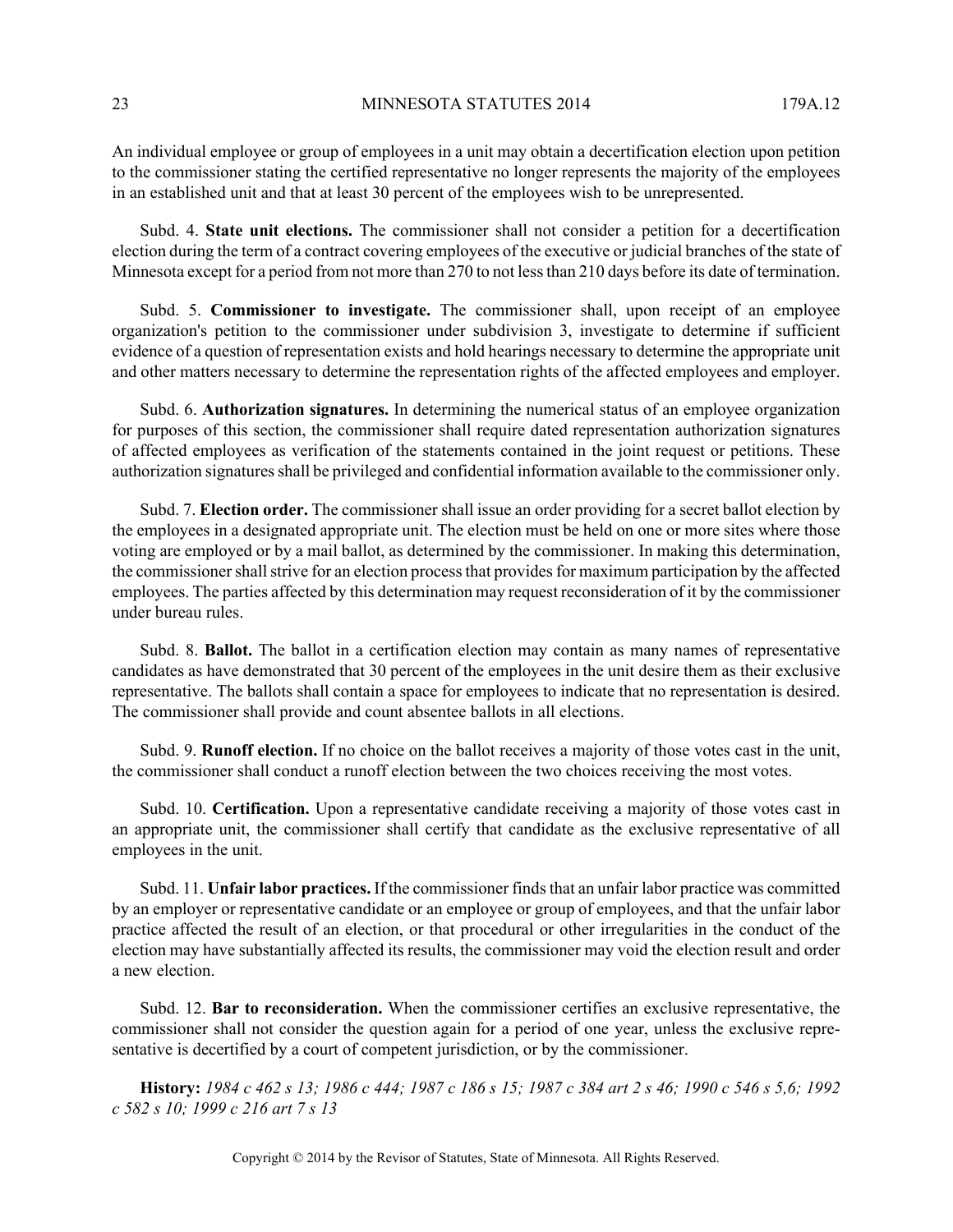#### **179A.13 UNFAIR LABOR PRACTICES.**

Subdivision 1. **Actions.** (a) The practices specified in this section are unfair labor practices. Any employee, employer, employee or employer organization, exclusive representative, or any other person or organization aggrieved by an unfair labor practice as defined in this section may file an unfair labor practice charge with the board.

(b) Whenever it is charged that any party has engaged in or is engaging in any unfair labor practice, an investigator designated by the board shall promptly conduct an investigation of the charge. Unless after the investigation the board finds that the charge has no reasonable basis in law or fact, the board shall promptly issue a complaint and cause to be served upon the party a complaint stating the charges, accompanied by a notice of hearing before a qualified hearing officer designated by the board at the offices of the bureau or other location as the board deems appropriate, not less than five days nor more than 20 days after serving the complaint, provided that no complaint shall be issued based upon any unfair labor practice occurring more than six months prior to the filing of a charge. A complaint issued under this subdivision may be amended by the board at any time prior to the issuance of an order based thereon. The party who is the subject of the complaint has the right to file an answer to the original or amended complaint prior to hearing and to appear in person or by a representative and give testimony at the place and time fixed in the complaint. In the discretion of the hearing officer conducting the hearing or the board, any other party may be allowed to intervene in the proceeding and to present testimony. The board or designated hearing officers shall not be bound by the rules of evidence applicable to courts, except as to the rules of privilege recognized by law.

(c) Designated investigators must conduct the investigation of charges.

(d) Hearing officers must be licensed to practice law in the state of Minnesota and must conduct the hearings and issue recommended decisions and orders.

(e) The board or its designees shall have the power to issue subpoenas and administer oaths. If any party willfully fails or neglects to appear or testify or to produce books, papers, and records pursuant to the issuance of a subpoena, the board may apply to a court of competent jurisdiction to request that the party be ordered to appear to testify or produce the requested evidence.

(f) A full and complete record shall be kept of all proceedings before the board or designated hearing officer and shall be transcribed by a reporter appointed by the board.

(g) The party on whom the burden of proof rests shall be required to sustain the burden by a preponderance of the evidence.

(h) At any time prior to the close of a hearing, the parties may by mutual agreement request referral to mediation, at which time the commissioner shall appoint a mediator, and the hearing shall be suspended pending the results of the mediation.

(i) If, upon a preponderance of the evidence taken, the hearing officer determines that any party named in the charge has engaged in or is engaging in an unfair labor practice, then a recommended decision and order shall be issued stating findings of fact and conclusions, and requiring the party to cease and desist from the unfair labor practice, to post a cease-and-desist notice in the workplace, and ordering any appropriate relief to effectuate the policies of this section, including but not limited to reinstatement, back pay, and any other remedies that make a charging party whole. If back pay is awarded, the award must include interest at the rate of seven percent per annum. The order further may require the party to make reports from time to time, and demonstrate the extent to which the party has complied with the order.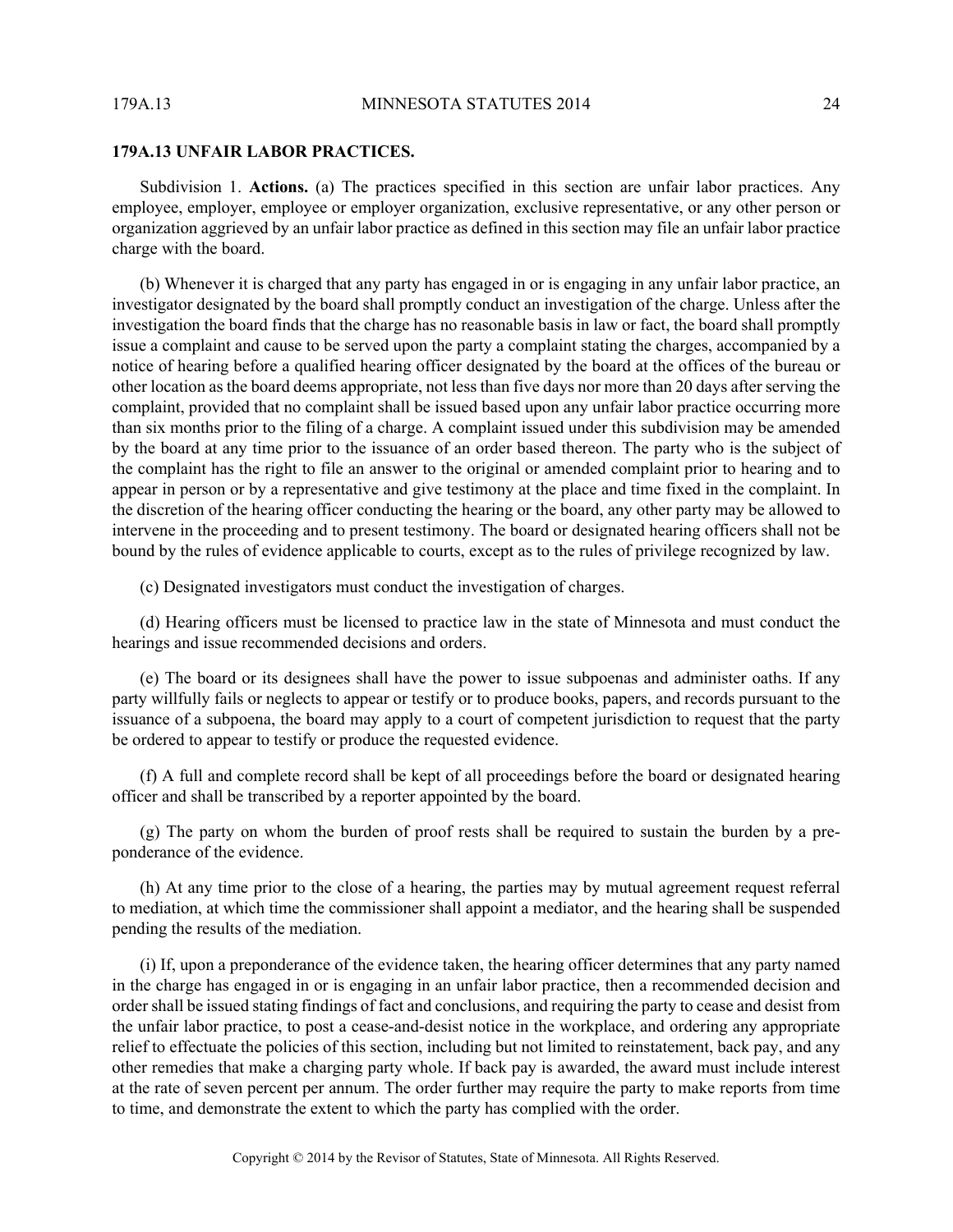(j) If there is no preponderance of evidence that the party named in the charge has engaged in or is engaging in the unfair labor practice, then the hearing officer shall issue a recommended decision and order stating findings of fact and dismissing the complaint.

(k) Parties may file exceptions to the hearing officer's recommended decision and order with the board no later than 30 days after service of the recommended decision and order. The board shall review the recommended decision and order upon timely filing of exceptions or upon its own motion. If no timely exceptions have been filed, the parties must be deemed to have waived their exceptions. Unless the board reviews the recommended decision and order upon its own motion, it must not be legal precedent and must be final and binding only on the parties to the proceeding as issued in an order issued by the board. If the board does review the recommended decision and order, the board may adopt all, part, or none of the recommended decision and order, depending on the extent to which it is consistent with the record and applicable laws. The board shall issue and serve on all parties its decision and order. The board shall retain jurisdiction over the case to ensure the parties' compliance with the board's order. Unless overturned by the board, the parties must comply with the recommended decision and order.

(l) Until the record has been filed in the court of appeals or district court, the board at any time, upon reasonable notice and in a manner it deems appropriate, may modify or set aside, in whole or in part, any finding or order made or issued by it.

(m) Upon a final order that an unfair labor practice has been committed, the board or the charging party may petition the district court for the enforcement of the order and for appropriate temporary relief or a restraining order. When the board petitions the court, the charging party may intervene as a matter of right.

(n) Whenever it appears that any party has violated a final order of the board issued pursuant to this section, the board must petition the district court for an order directing the party and its officers, agents, servants, successors, and assigns to comply with the order of the board. The board shall be represented in this action by its general counsel, who has been appointed by the board. The court may grant or refuse, in whole or in part, the relief sought, provided that the court also may stay an order of the board pending disposition of the proceedings. The court may punish a violation of its order as in civil contempt.

(o) The board shall have power, upon issuance of an unfair labor practice complaint alleging that a party has engaged in or is engaging in an unfair labor practice, to petition the district court for appropriate temporary relief or a restraining order. Upon the filing of any such petition, the court shall cause notice thereof to be served upon such parties, and thereupon shall have jurisdiction to grant to the board or commissioner temporary relief or a restraining order as it deems appropriate. Nothing in this paragraph precludes a charging party from seeking injunctive relief in district court after filing the unfair labor practice charge.

(p) The proceedings in paragraphs (m), (n), and (o) shall be commenced in the district court for the county in which the unfair labor practice which is the subject of the order or administrative complaint was committed, or where a party alleged to have committed the unfair labor practice resides or transacts business.

Subd. 2. **Employers.** Public employers, their agents and representatives are prohibited from:

(1) interfering, restraining, or coercing employees in the exercise of the rights guaranteed in sections 179A.01 to 179A.25;

(2) dominating or interfering with the formation, existence, or administration of any employee organization or contributing other support to it;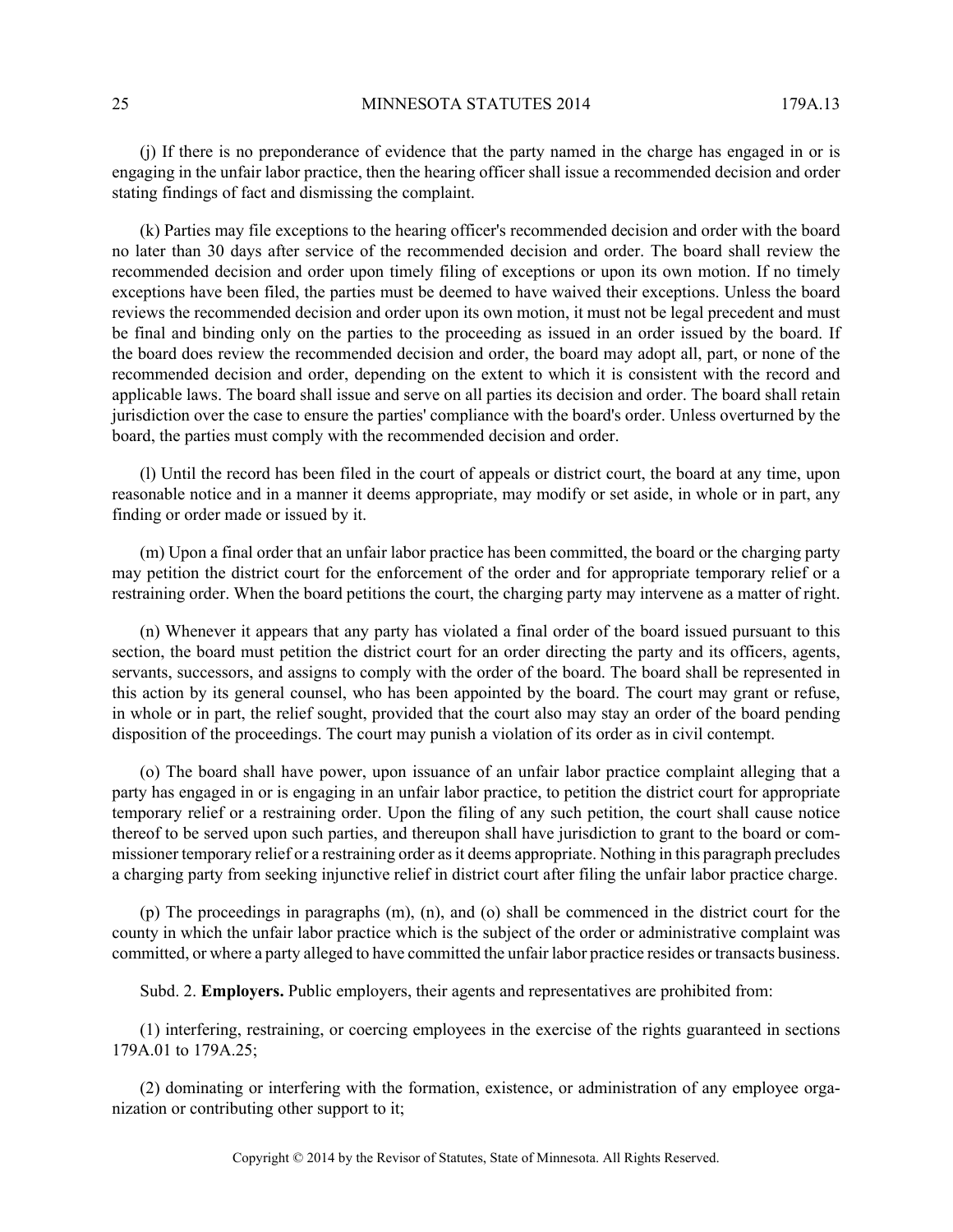(3) discriminating in regard to hire or tenure to encourage or discourage membership in an employee organization;

(4) discharging or otherwise discriminating against an employee because the employee has signed or filed an affidavit, petition, or complaint or given information or testimony under sections 179A.01 to 179A.25;

(5) refusing to meet and negotiate in good faith with the exclusive representative of its employees in an appropriate unit;

(6) refusing to comply with grievance procedures contained in an agreement;

(7) distributing or circulating a blacklist of individuals exercising a legal right or of members of a labor organization for the purpose of preventing blacklisted individuals from obtaining or retaining employment;

(8) violating rules established by the commissioner regulating the conduct of representation elections;

(9) refusing to comply with a valid decision of a binding arbitration panel or arbitrator;

(10) violating or refusing to comply with any lawful order or decision issued by the commissioner or the board;

(11) refusing to provide, upon the request of the exclusive representative, all information pertaining to the public employer's budget both present and proposed, revenues, and other financing information provided that in the executive branch of state government this clause may not be considered contrary to the budgetary requirements of sections 16A.10 and 16A.11; or

(12) granting or offering to grant the status of permanent replacement employee to a person for performing bargaining unit work for the employer during a lockout of employees in an employee organization or during a strike authorized by an employee organization that is an exclusive representative.

Subd. 3. **Employees.** Employee organizations, their agents or representatives, and public employees are prohibited from:

(1) restraining or coercing employees in the exercise of rights provided in sections 179A.01 to 179A.25;

(2) restraining or coercing a public employer in the election of representatives to be employed to meet and negotiate or to adjust grievances;

(3) refusing to meet and negotiate in good faith with a public employer, if the employee organization is the exclusive representative of employees in an appropriate unit;

(4) violating rules established by the commissioner regulating the conduct of representation elections;

(5) refusing to comply with a valid decision of an arbitration panel or arbitrator;

(6) calling, instituting, maintaining, or conducting a strike or boycott against any public employer on account of any jurisdictional controversy;

(7) coercing or restraining any person with the effect to: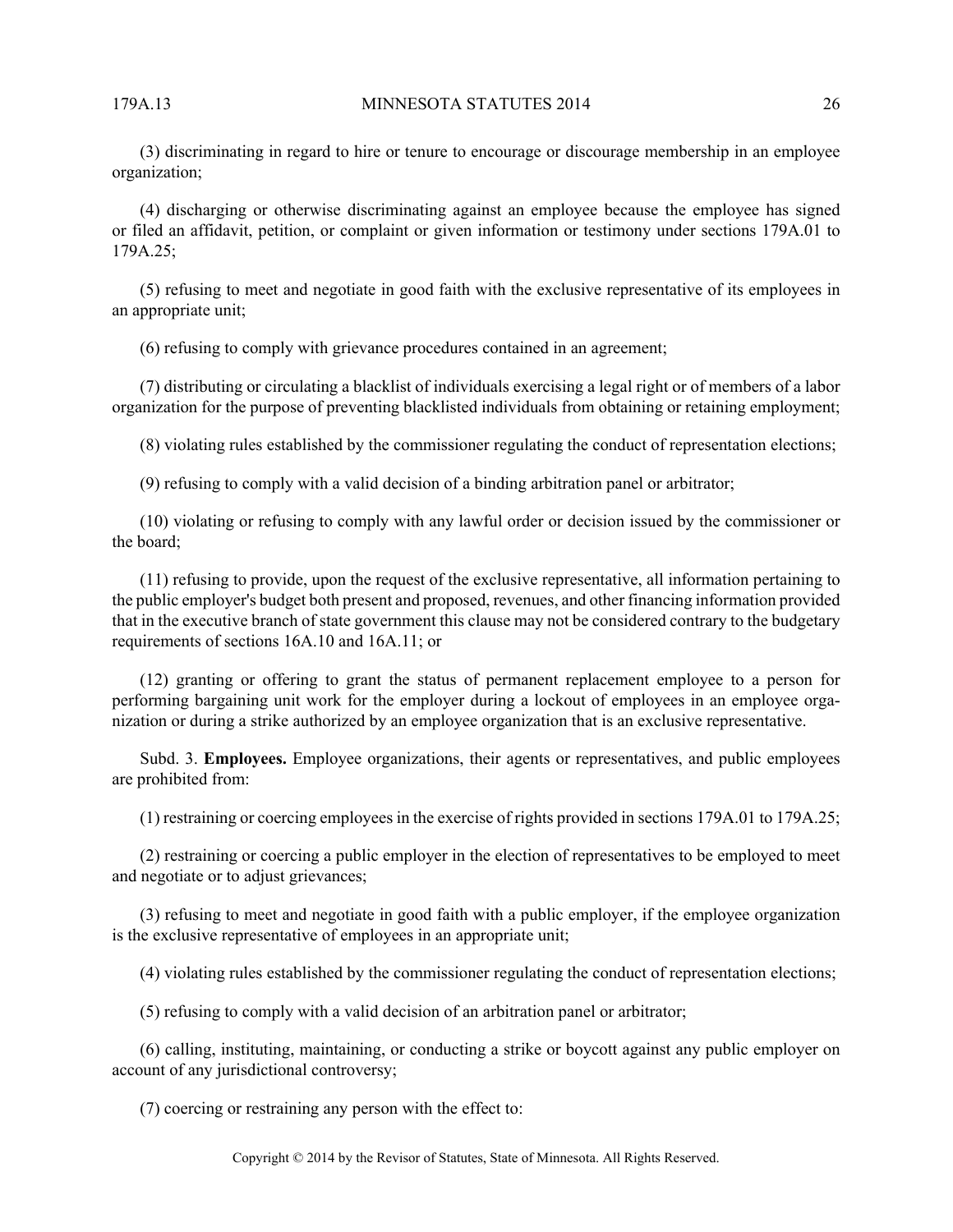(i) force or require any public employer to cease dealing or doing business with any other person;

(ii) force or require a public employer to recognize for representation purposes an employee organization not certified by the commissioner;

(iii) refuse to handle goods or perform services; or

(iv) prevent an employee from providing services to the employer;

(8) committing any act designed to damage or actually damaging physical property or endangering the safety of persons while engaging in a strike;

(9) forcing or requiring any employer to assign particular work to employees in a particular employee organization or in a particular trade, craft, or class rather than to employees in another employee organization or in another trade, craft, or class;

(10) causing or attempting to cause a public employer to pay or deliver or agree to pay or deliver any money or other thing of value, in the nature of an exaction, for services which are not performed or not to be performed;

(11) engaging in an unlawful strike;

(12) picketing which has an unlawful purpose such as secondary boycott;

(13) picketing which unreasonably interferes with the ingress and egress to facilities of the public employer;

(14) seizing or occupying or destroying property of the employer;

(15) violating or refusing to comply with any lawful order or decision issued by the commissioner or the board.

**History:** *1984 c 462 s 14; 1986 c 444; 1987 c 186 s 15; 1989 c 255 s 5; 1991 c 239 s 2; 1992 c 582 s 11,12; 2014 c 211 s 10,13*

**NOTE:** The amendment to this section by Laws 2014, chapter 211, section 10, is effective July 1, 2015. Laws 2014, chapter 211, section 13.

## **179A.135 UNFAIR LABOR PRACTICES INVOLVING CHARITABLE HOSPITALS.**

Any charitable hospital as defined in section 179.35, subdivision 2, any hospital employee as defined in section 179.35, subdivision 3, any labor organization as defined in section 179.01, subdivision 6, or any other person or organization connected with a charitable hospital, who is aggrieved by an unfair labor practice as defined in sections 179.11 and 179.12, may file an unfair labor practice charge with the Public Employment Relations Board that will be processed in accordance with the provisions of sections 179A.051, 179A.052, and 179A.13.

**History:** *2014 c 211 s 11,13*

**NOTE:** This section, as added by Laws 2014, chapter 211, section 11, is effective July 1, 2015. Laws 2014, chapter 211, section 13.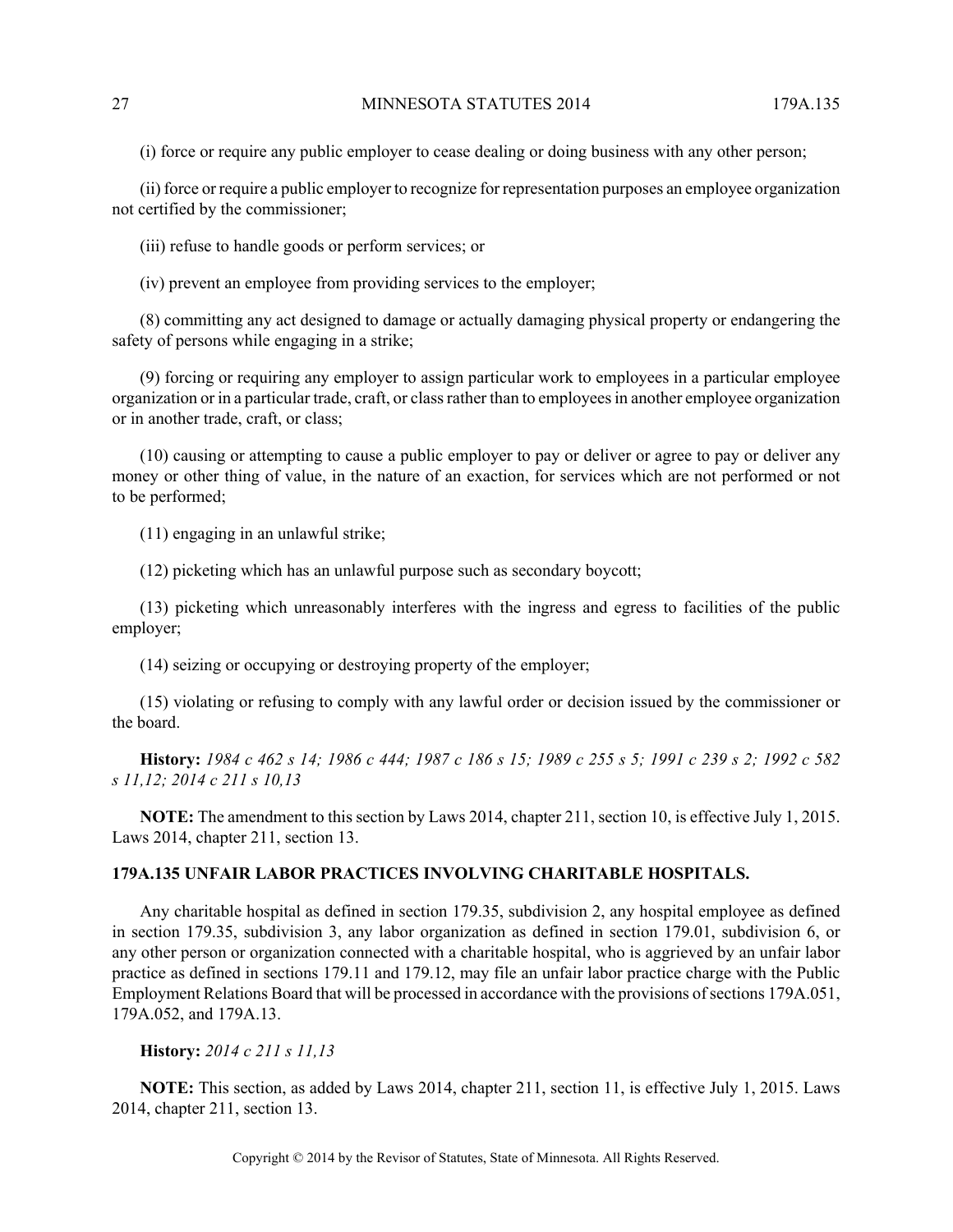#### **179A.14 NEGOTIATION PROCEDURES.**

Subdivision 1. **Initiation of negotiation.** (a) **First agreement.** When an exclusive representative desires to meet and negotiate an initial agreement establishing terms and conditions of employment, the exclusive representative shall give written notice to the employer and the commissioner. If the exclusive representative has not been certified by the commissioner under section 179A.12 within one year of such written notice, the employer has ten days from receipt of the notice to object to the demand to negotiate by petitioning the commissioner to investigate either the appropriateness of the unit or the question of representation that the employer believes is raised by the demand, or both. If the employer does not object within ten days, the employer accepts the obligations of section 179A.07, subdivision 2, and the balance of this chapter with regard to such exclusive representative. If the employer does object by filing a petition under this section, the commissioner shall investigate the petition under section 179A.12, subdivision 5.

(b) **Subsequent agreement.** When a party to a contract desires to meet and negotiate an agreement subsequent to the initial agreement, the party shall give written notice to the other party and to the commissioner at least 60 days before the termination date of the existing contract. If a party fails to give the required 60-day notice, the party is subject to a fine of \$10 per day for each day the notice is late. The fine for late notice may be waived at the discretion of the commissioner if the commissioner finds that the failure to give timely notice did not prejudice the commissioner or the other party in the fulfillment of their responsibilities and duties. The fine for late notice is the only penalty for late notice under this paragraph.

Subd. 2. **Joint negotiations.** Public employers and exclusive representatives of employees may voluntarily participate in joint negotiations in similar or identical appropriate units. It is the policy of sections 179A.01 to 179A.25 to encourage areawide negotiations, and the commissioner shall encourage it when possible.

Subd. 3. **Public meetings.** All negotiations, mediation sessions, and hearings between public employers and public employees or their respective representatives are public meetings except when otherwise provided by the commissioner.

**History:** *1984 c 462 s 15; 1985 c 157 s 3; 1987 c 186 s 15; 1989 c 255 s 6*

#### **179A.15 MEDIATION.**

Once notice has been given under section 179A.14, the employer or the exclusive representative may petition the commissioner for mediation services.

A petition by an employer shall be signed by the employer or an authorized officer or agent. A petition by an exclusive representative shall be signed by its authorized officer. All petitions shall be served on the commissioner in writing. The petition shall state briefly the nature of the disagreement of the parties. Upon receipt of a petition and upon concluding that mediation would be useful, the commissioner shall fix a time and place for a conference with the parties to negotiate the issues not agreed upon, and shall then take the most expedient steps to bring about a settlement, including assisting in negotiating and drafting an agreement.

If the commissioner determines that mediation would be useful in resolving a dispute, the commissioner may mediate the dispute even if neither party has filed a petition for mediation. In these cases, the commissioner shall proceed as if a petition had been filed.

The commissioner shall not furnish mediation services to any employee or employee representative who is not certified as an exclusive representative.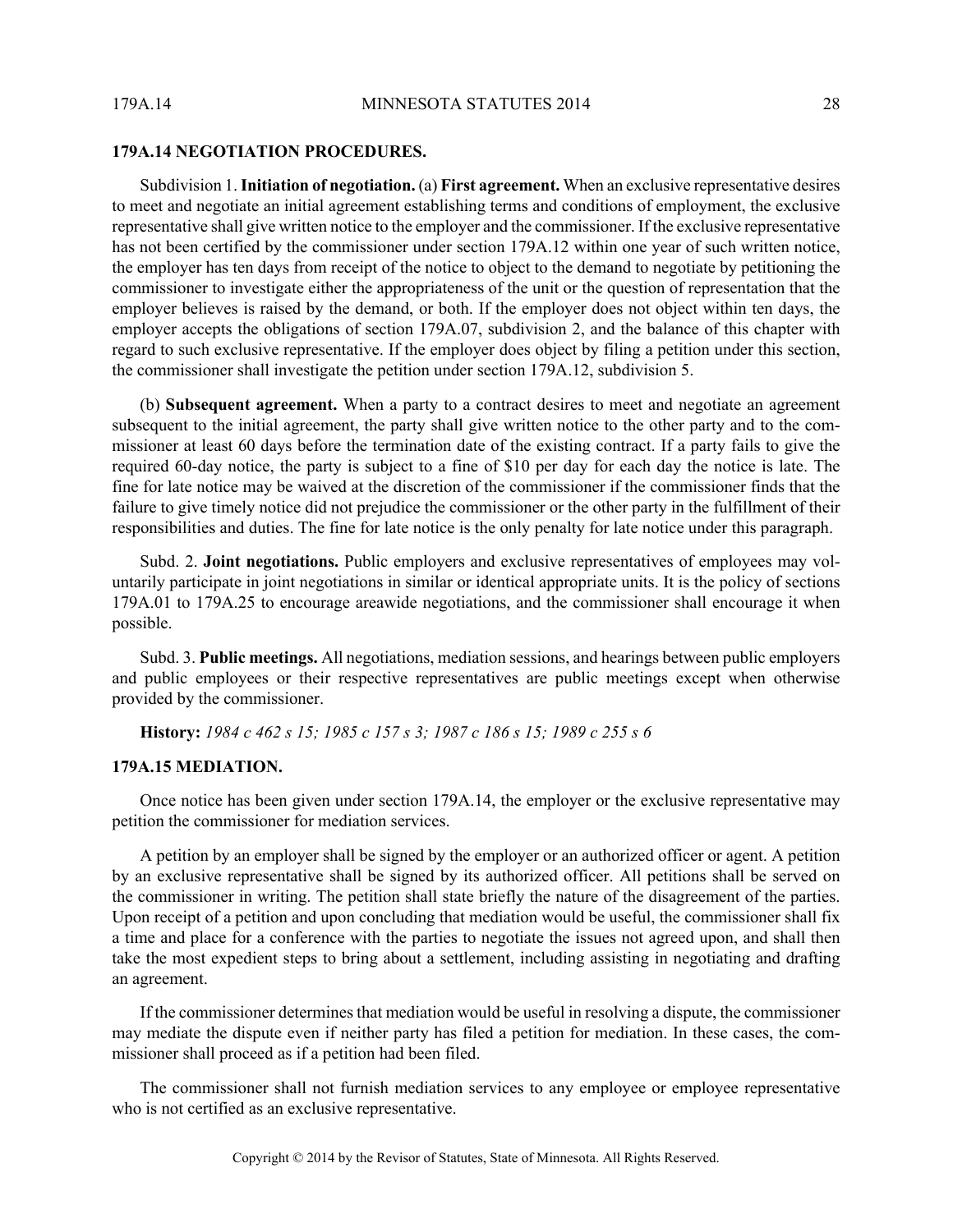All parties shall respond to the summons of the commissioner for conferences and shall continue in conference until excused by the commissioner.

**History:** *1984 c 462 s 16; 1985 c 157 s 4; 1987 c 186 s 15; 1Sp2001 c 10 art 2 s 61*

#### **179A.16 INTEREST ARBITRATION.**

Subdivision 1. **Nonessential employees.** An exclusive representative or an employer of a unit of employees other than essential employees may request interest arbitration by providing written notice of the request to the other party and the commissioner. The written request for arbitration must specify the items to be submitted to arbitration and whether conventional, final-offer total-package, or final-offer item-byitem arbitration is contemplated by the request.

The items to be submitted to arbitration and the form of arbitration to be used are subject to mutual agreement. If an agreement to arbitrate is reached, it must be reduced to writing and a copy of the agreement filed with the commissioner. A failure to respond, or to reach agreement on the items or form of arbitration, within 15 days of receipt of the request to arbitrate constitutes a rejection of the request.

Subd. 2. **Essential employees.** An exclusive representative or employer of a unit of essential employees may petition for binding interest arbitration by filing a written request with the other party and the commissioner. The written request must specify the items which that party wishes to submit to binding arbitration. Within 15 days of the request, the commissioner shall determine whether further mediation of the dispute would be appropriate and shall only certify matters for arbitration in cases where the commissioner believes that both parties have made substantial, good faith bargaining efforts and that an impasse has occurred.

Subd. 3. **Procedure.** Within 15 days from the time the commissioner has certified a matter to be ready for binding arbitration because of an agreement under subdivision 1 or in accordance with subdivision 2, both parties shall submit their final positions on the items in dispute. In the event of a dispute over the items to be submitted to binding arbitration involving essential employees, the commissioner shall determine the items to be decided by arbitration based on the efforts to mediate the dispute and the positions submitted by the parties during the course of those efforts. The parties may stipulate items to be excluded from arbitration.

Subd. 4. **Selection of arbitrator or panel of arbitrators.** The parties may select persons who are members of the arbitration roster maintained by the bureau to act as the arbitrator or panel in their dispute by mutual agreement. In the event of a mutual agreement on the arbitrator or panel, the commissioner shall advise in writing the arbitrator or panel. If the parties do not mutually agree upon the arbitrator or panel, the commissioner shall provide the parties to the interest arbitration a list of seven arbitrators. The commissioner shall mail the list of arbitrators to the parties within five working days. The parties shall alternately strike names from the list of arbitrators until only a single arbitrator remains, unless the parties request and mutually agree to utilize a panel of three arbitrators. If the parties are unable to agree on who shall strike the first name, the question must be decided by the flip of a coin. The arbitrator or arbitrators remaining after the striking procedure shall constitute the arbitrator or panel.

Subd. 5. **Jurisdiction of arbitrator or panel.** The arbitrator or panel selected by the parties has jurisdiction over the items of dispute certified to and submitted by the commissioner. However, the arbitrator or panel has no jurisdiction or authority to entertain any matter or issue that is not a term and condition of employment, unless the matter or issue was included in the employer's final position. Any decision or part of a decision issued which determines a matter or issue which is not a term or condition of employment and was not included in the employer's final position is void and of no effect. A decision which violates, is in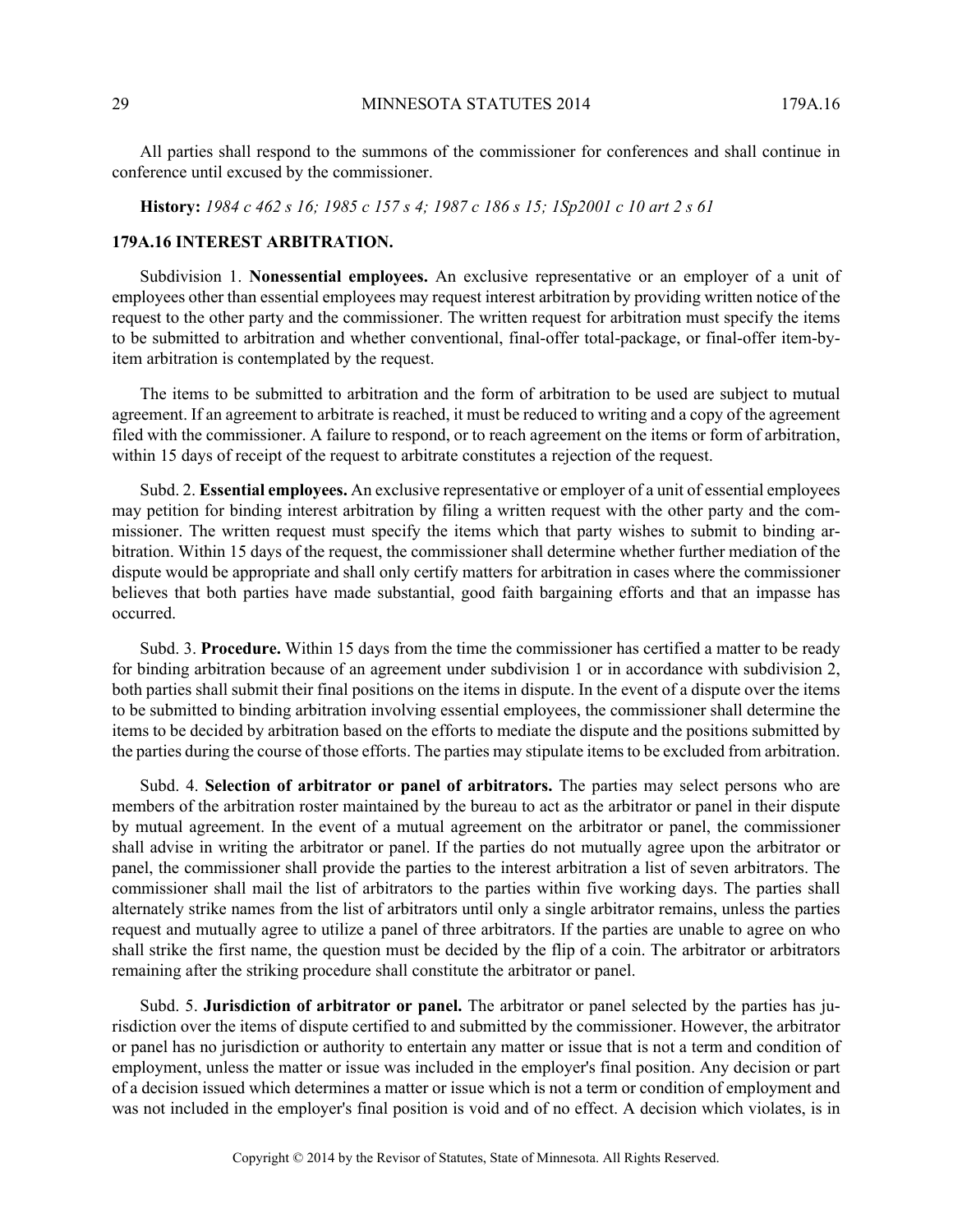conflict with, or causes a penalty to be incurred under: (1) the laws of Minnesota; or (2) rules promulgated under law, or municipal charters, ordinances, or resolutions, provided that the rules, charters, ordinances, and resolutions are consistent with this chapter, has no force or effect and shall be returned to the arbitrator or panel to make it consistent with the laws, rules, charters, ordinances, or resolutions.

Subd. 6. **Powers of arbitrator or panel.** The arbitrator or panel may issue subpoenas requiring the attendance and testimony of witnesses and the production of evidence that relates to any matter involved in any dispute before it. The arbitrator or panel may administer oaths and affidavits and may examine witnesses. Attendance of witnesses and the production of evidence may be required from any place in the state at any hearing. However, any hearing must be held in the county where the principal administrative offices of the employer are located, unless another location is selected by agreement of the parties. In case of refusal to obey a subpoena issued under this section, the district court of the state for the county where the proceeding is pending or where the person who refuses to obey is found, or resides, or transacts business, on application of the arbitrator or panel, has jurisdiction to issue an order requiring the person to appear before the panel, to produce evidence, or to give testimony. Failure to obey the order may be punished by the court as a contempt. Posthearing briefs, if any, must be received by the arbitrator within 14 days of the hearing.

Subd. 7. **Decision by arbitrator or panel.** The decision must be issued by the arbitrator or a majority vote of the panel. The decision must resolve the issues in dispute between the parties as submitted by the commissioner. For principals and assistant principals, the arbitrator or panel is restricted to selecting between the final offers of the parties on each impasse item. For other employees, if the parties agree in writing, the arbitrator or panel is restricted to selecting between the final offers of the parties on each impasse item, or the final offer of one or the other parties in its entirety. In considering a dispute and issuing its decision, the arbitrator or panel shall consider the statutory rights and obligations of public employers to efficiently manage and conduct their operations within the legal limitations surrounding the financing of these operations. The decision is final and binding on all parties.

The arbitrator or panel shall render its decision within 30 days from the date that all arbitration proceedings have concluded. The arbitrator or panel may not request that the parties waive their right to have the decision rendered within 30 days, unless the commissioner grants an extension of the deadline. The commissioner shall remove from the roster for six months the name of any arbitrator who does not render the decision within 30 days or within the extension granted by the commissioner. The commissioner shall adopt rules establishing criteria to be followed in determining whether an extension should be granted. The decision must be for the period stated in the decision, except that decisions determining contracts for teacher units are effective to the end of the contract period determined by section 179A.20.

The arbitrator or panel shall send its decision to the commissioner, the appropriate representative of the public employer, and the employees. If any issues submitted to arbitration are settled voluntarily before the arbitrator or panel issues a decision, the arbitrator or panel shall report the settlement to the commissioner.

The parties may, at any time before or after issuance of a decision of the arbitrator or panel, agree upon terms and conditions of employment regardless of the terms and conditions of employment determined by the decision. The parties shall, if so agreeing, execute a written contract or memorandum of contract.

### Subd. 7a. [Repealed, 2008 c 267 s 1]

Subd. 8. **Database; fees, charges, and per diems.** The commissioner shall maintain a database of all fees, charges, and per diems charged by each arbitrator. The database must include the total charges imposed by the arbitrator in the previous six interest arbitration cases. For each arbitration decision rendered by an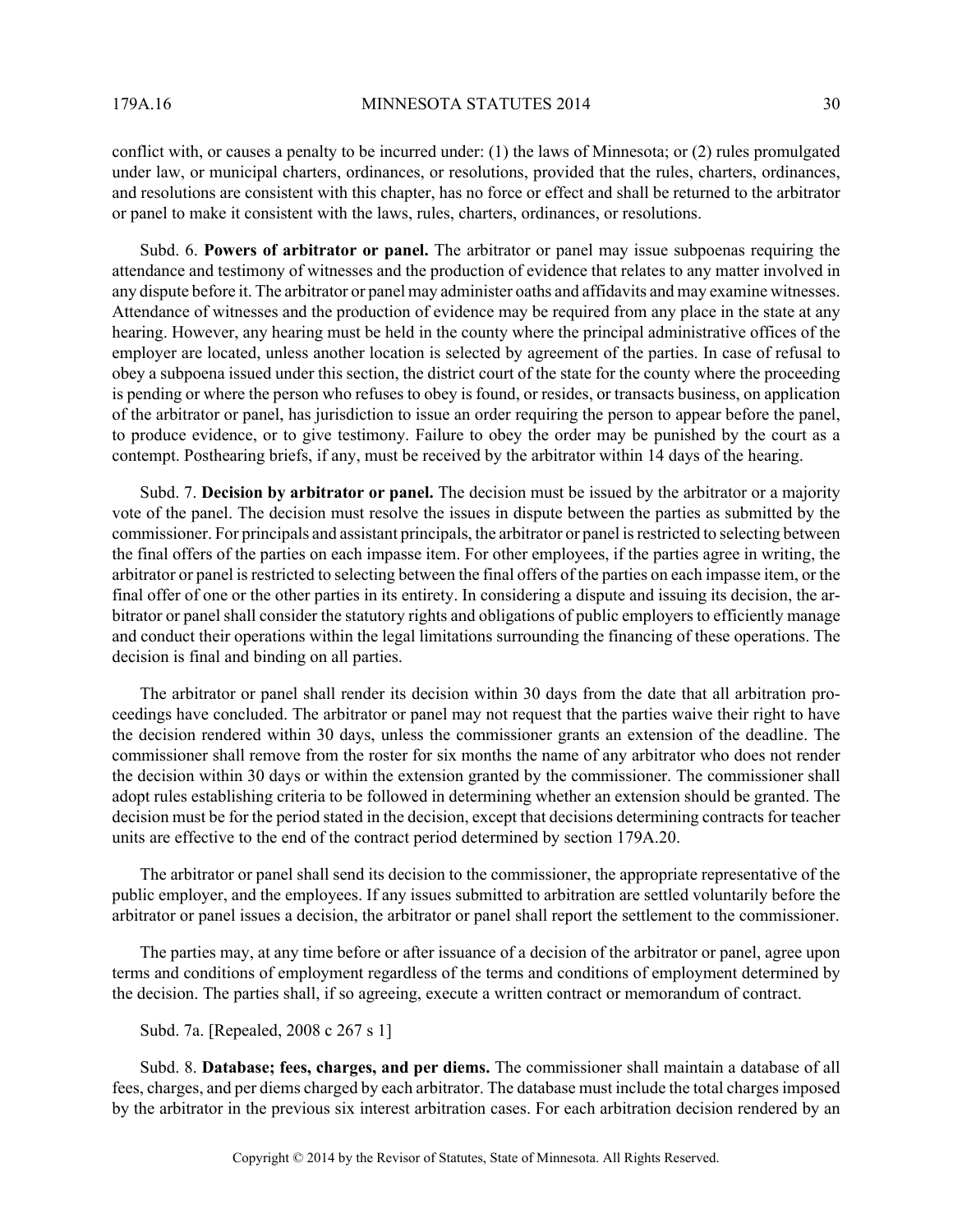arbitrator, the arbitrator shall submit a copy of the award and a description of all fees, charges, and per diems assessed to the parties to the commissioner. Data from this database must be available to the public. All costs of the panel must be shared equally by the parties to the dispute.

Subd. 9. **No arbitration.** Failure to reach agreement on employer payment of, or contributions toward, premiums for group insurance coverage of retired employees is not subject to interest arbitration procedures under this section, except for units of essential employees.

**History:** *1984 c 462 s 17; 1985 c 157 s 5; 1986 c 444; 1987 c 186 s 15; 1988 c 605 s 6; 1989 c 255 s 7-10; 1990 c 546 s 7; 1991 c 238 art 2 s 2-4; 1992 c 582 s 13-18; 1993 c 149 s 1; 1995 c 239 s 3-5; 1999 c 166 s 1; 1999 c 221 s 8; 2002 c 337 s 1; 2006 c 182 s 1*

#### **179A.17 NEW EXCLUSIVE REPRESENTATIVES.**

Subdivision 1. **For teachers.** If a new or different exclusive representative of teachers employed by a local school district is certified by the commissioner at any time other than the period between 120 days before the termination date of a contract and the termination date of the contract, or if on July 1 of any oddnumbered year a representation proceeding involving the employer and the employer's teachers is before the commissioner, section 179A.18, subdivision 2, clause (1), shall apply. In those cases, however, the employer and the exclusive representative of the teachers shall execute a written contract or memorandum of contract no later than 60 days after a certification by the commissioner of a new or different exclusive representative or the resolution by the commissioner of a representation proceeding. Either party may petition the commissioner for assistance in reaching an agreement. If the employer and the exclusive representative of the teachers fail to execute a contract by 60 days after the certification of a new or different exclusive representative or the resolution by the commissioner of a representation proceeding, they shall be conclusively presumed to be at an impasse after having participated in mediation as specified in section 179A.18, subdivision 2, clause  $(1)(ii)$ .

Subd. 2. **Nonteachers.** If a new or different exclusive representative of employees other than teachers employed by a local school district is certified by the commissioner, or if on the expiration date of an existing contract a representation proceeding is before the commissioner, section 179A.18, subdivision 1, clause (1), shall apply. In those cases, however, the employer and the exclusive representative of the employees shall execute a written contract or memorandum of contract no later than 45 days after a certification by the commissioner of a new or different exclusive representative or the resolution by the commissioner of a representation proceeding. Either party may petition the commissioner for assistance in reaching an agreement. If the employer and the exclusive representative fail to execute a contract by 45 days after the certification of a new or different exclusive representative or the resolution by the commissioner of a representation proceeding, they shall be conclusively presumed to be at an impasse after having participated for a period of no less than 45 days in mediation sessions.

**History:** *1984 c 462 s 18; 1985 c 157 s 6; 1987 c 186 s 15; 1992 c 582 s 19*

## **179A.18 STRIKES AUTHORIZED.**

Subdivision 1. **When authorized.** Essential employees may not strike. Except as otherwise provided by subdivision 2 and section 179A.17, subdivision 2, other public employees may strike only under the following circumstances:

 $(1)(i)$  the collective bargaining agreement between their exclusive representative and their employer has expired or, if there is no agreement, impasse under section 179A.17, subdivision 2, has occurred; and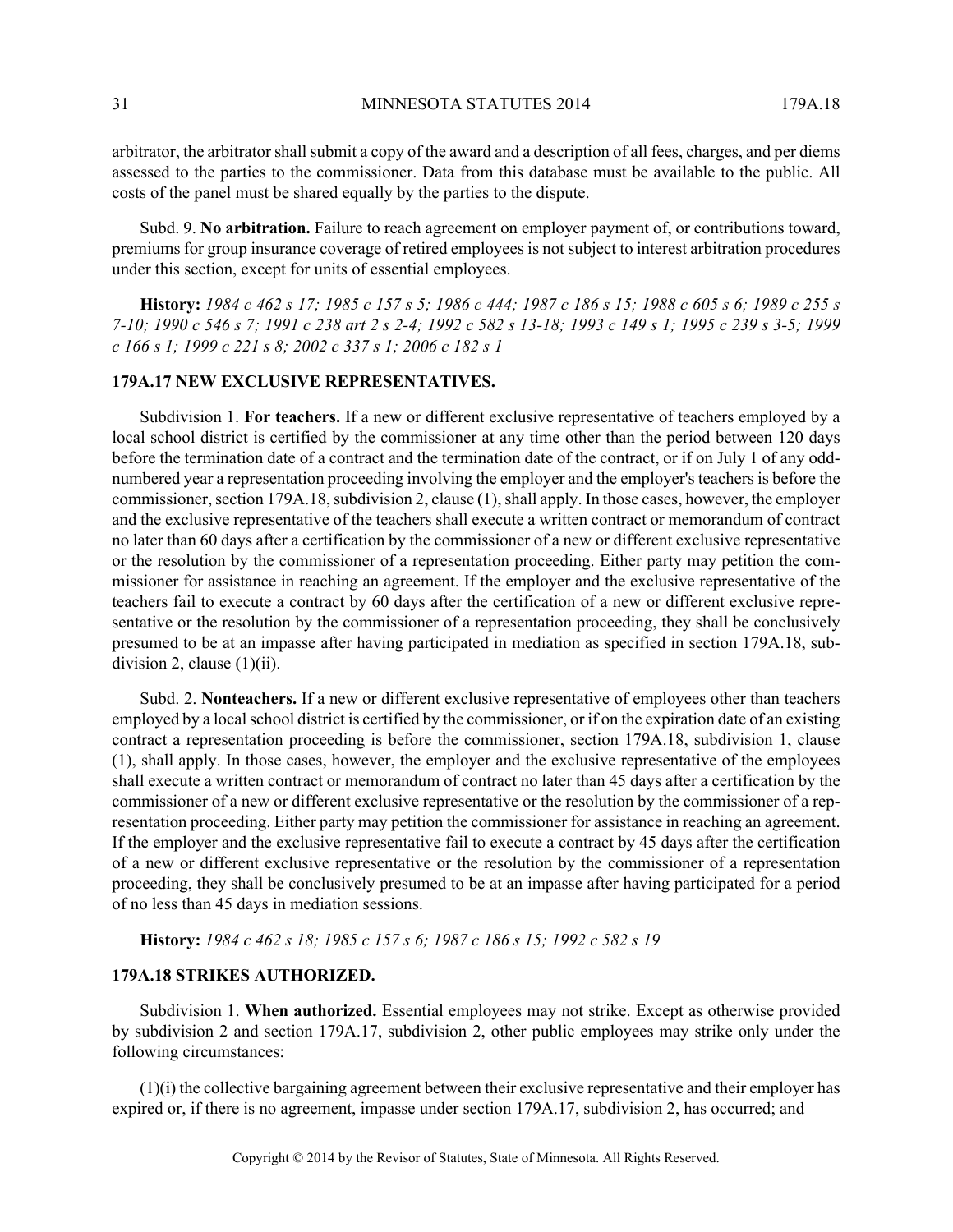179A.18 MINNESOTA STATUTES 2014 32

(ii) the exclusive representative and the employer have participated in mediation over a period of at least 45 days, provided that the mediation period established by section 179A.17, subdivision 2, governs negotiations under that section, and provided that for the purposes of this item the mediation period commences on the day following receipt by the commissioner of a request for mediation; or

(2) the employer violates section 179A.13, subdivision 2, clause (9); or

(3) in the case of state employees, (i) the Legislative Coordinating Commission has rejected a negotiated agreement or arbitration decision during a legislative interim; or (ii) the entire legislature rejects or fails to ratify a negotiated agreement or arbitration decision, which has been approved during a legislative interim by the Legislative Coordinating Commission, at a special legislative session called to consider it, or at its next regular legislative session, whichever occurs first.

Subd. 2. **School district requirements.** Except as otherwise provided by section 179A.17, subdivision 1, teachers employed by a local school district, other than principals and assistant principals, may strike only under the following circumstances:

 $(1)(i)$  the collective bargaining agreement between their exclusive representative and their employer has expired or, if there is no agreement, impasse under section 179A.17, subdivision 1, has occurred; and

(ii) the exclusive representative and the employer have participated in mediation over a period of at least 30 days. For the purposes of this item the mediation period commences on the day that a mediator designated by the commissioner first attends a conference with the parties to negotiate the issues not agreed upon; and

(iii) neither party has requested interest arbitration or a request for binding interest arbitration has been rejected; or

(2) the employer violates section 179A.13, subdivision 2, clause (9).

Subd. 3. **Notice.** In addition to the other requirements of this section, no employee may strike unless written notification of intent to strike is served on the employer and the commissioner by the exclusive representative at least ten days prior to the commencement of the strike. For all employees other than teachers, if more than 30 days have expired after service of a notification of intent to strike, no strike may commence until ten days after service of a new written notification. For teachers, no strike may commence more than 25 days after service of notification of intent to strike unless, before the end of the 25-day period, the exclusive representative and the employer agree that the period during which a strike may commence shall be extended for an additional period not to exceed five days. Teachers are limited to one notice of intent to strike for each contract negotiation period, provided, however, that a strike notice may be renewed for an additional ten days, the first five of which shall be a notice period during which no strike may occur, if the following conditions have been satisfied:

(1) an original notice was provided pursuant to this section; and

(2) a tentative agreement to resolve the dispute was reached during the original strike notice period; and

(3) such tentative agreement was rejected by either party during or after the original strike notice period.

The first day of the renewed strike notice period shall commence on the day following the expiration of the previous strike notice period or the day following the rejection of the tentative agreement, whichever is later. Notification of intent to strike under subdivisions 1, clause (1); and 2, clause (1), may not be served until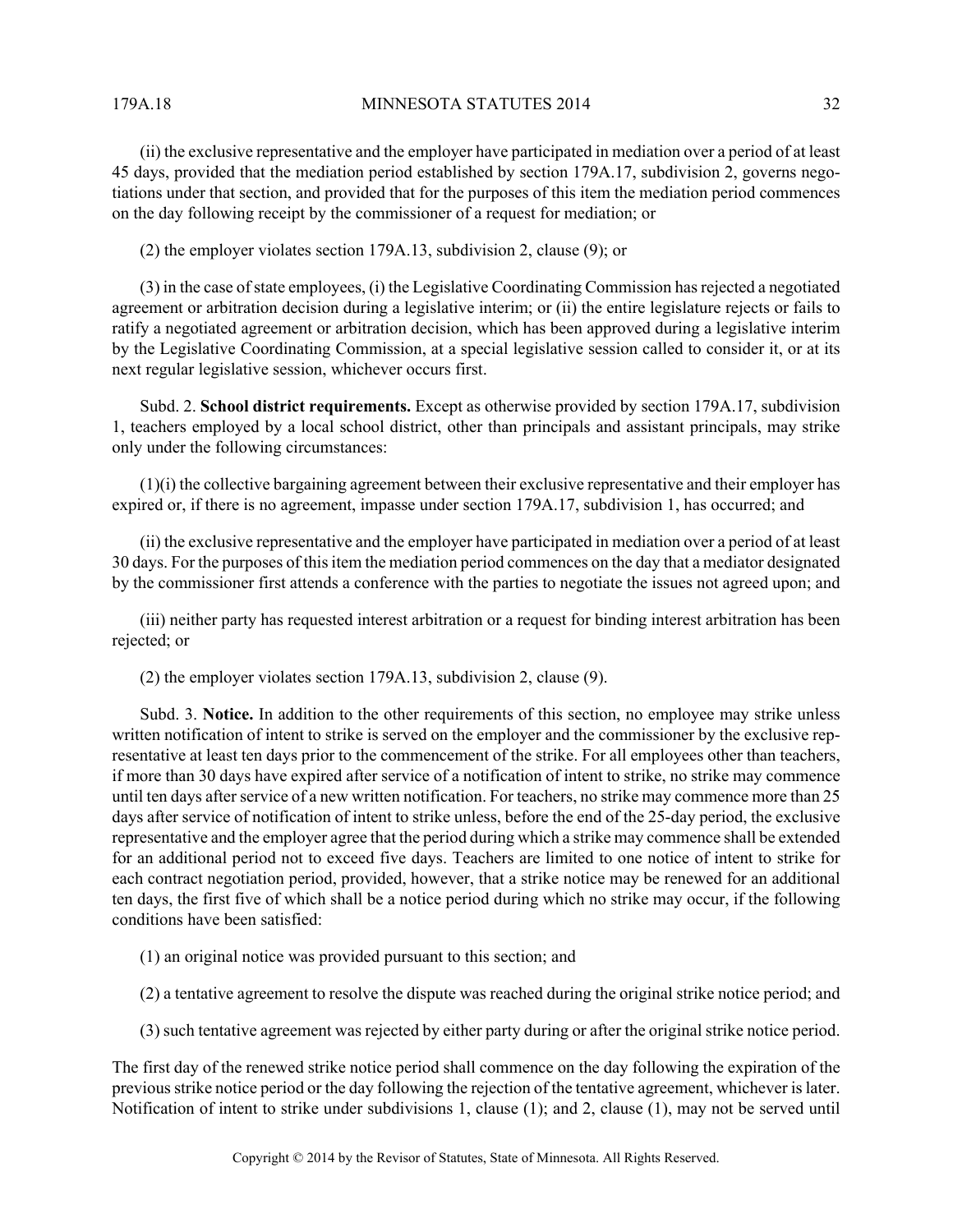the collective bargaining agreement has expired, or if there is no agreement, on or after the date impasse under section 179A.17 has occurred.

**History:** *1984 c 462 s 19; 1985 c 157 s 7,8; 1987 c 186 s 15; 1992 c 582 s 20; 1994 c 560 art 2 s 19; 2000 c 501 s 5*

## **179A.19 ILLEGAL STRIKES.**

Subdivision 1. **Other strikes illegal.** Except as authorized by section 179A.18, all strikes by public employees are illegal. Except as provided in this section, no unfair labor practice or violation of sections 179A.01 to 179A.25 by a public employer gives public employees a right to strike. Those factors may be considered, however, by the court in mitigation of or retraction of any penalties provided by this section.

Subd. 2. **Individual penalties.** Notwithstanding any other law, public employees who strike in violation of this section may have their appointment or employment terminated by the employer effective the date the violation first occurs. The termination shall be made by serving written notice upon the employee. Service may be made by certified mail.

Subd. 3. **Presumption of strike.** For purposes of this section, an employee who is absent from any portion of a work assignment without permission, or who abstains wholly or in part from the full performance of duties without permission from the employer on a day when a strike not authorized by this section occurs is prima facie presumed to have engaged in an illegal strike on that day.

Subd. 4. **Reappointment.** A public employee who knowingly participates in a strike in violation of this section and whose employment has been terminated under this section may subsequently be appointed or reappointed, employed or reemployed, but the employee shall be on probation for two years with respect to the civil service status, tenure of employment, or contract of employment to which the employee was previously entitled.

Subd. 5. **Compensation.** No employee is entitled to any daily pay, wages, reimbursement of expenses, or per diem for the days on which the employee engaged in a strike.

Subd. 6. **Hearings.** Any public employee is entitled to request the opportunity to establish that the employee did not violate this section. The request shall be filed in writing with the officer or body having the power to remove the employee, within ten days after notice of termination is served upon the employee. The employing officer or body shall within ten days commence a proceeding at which the employee shall be entitled to be heard for the purpose of determining whether the provisions of this section have been violated by the public employee. If there are contractual grievance procedures, laws or rules establishing proceedings to remove the public employee, the hearing shall be conducted in accordance with whichever procedure the employee elects. The election shall be binding and shall terminate any right to the alternative procedures. The same proceeding may include more than one employee's employment status if the employees' defenses are identical, analogous, or reasonably similar. The proceedings shall be undertaken without unnecessary delay.

Any person whose termination is sustained in the administrative or grievance proceeding may appeal in accordance with chapter 14.

Subd. 7. **Employee organization penalties.** An employee organization which has been found pursuant to section 179A.13 to have violated this section: (1) shall lose its status, if any, as exclusive representative;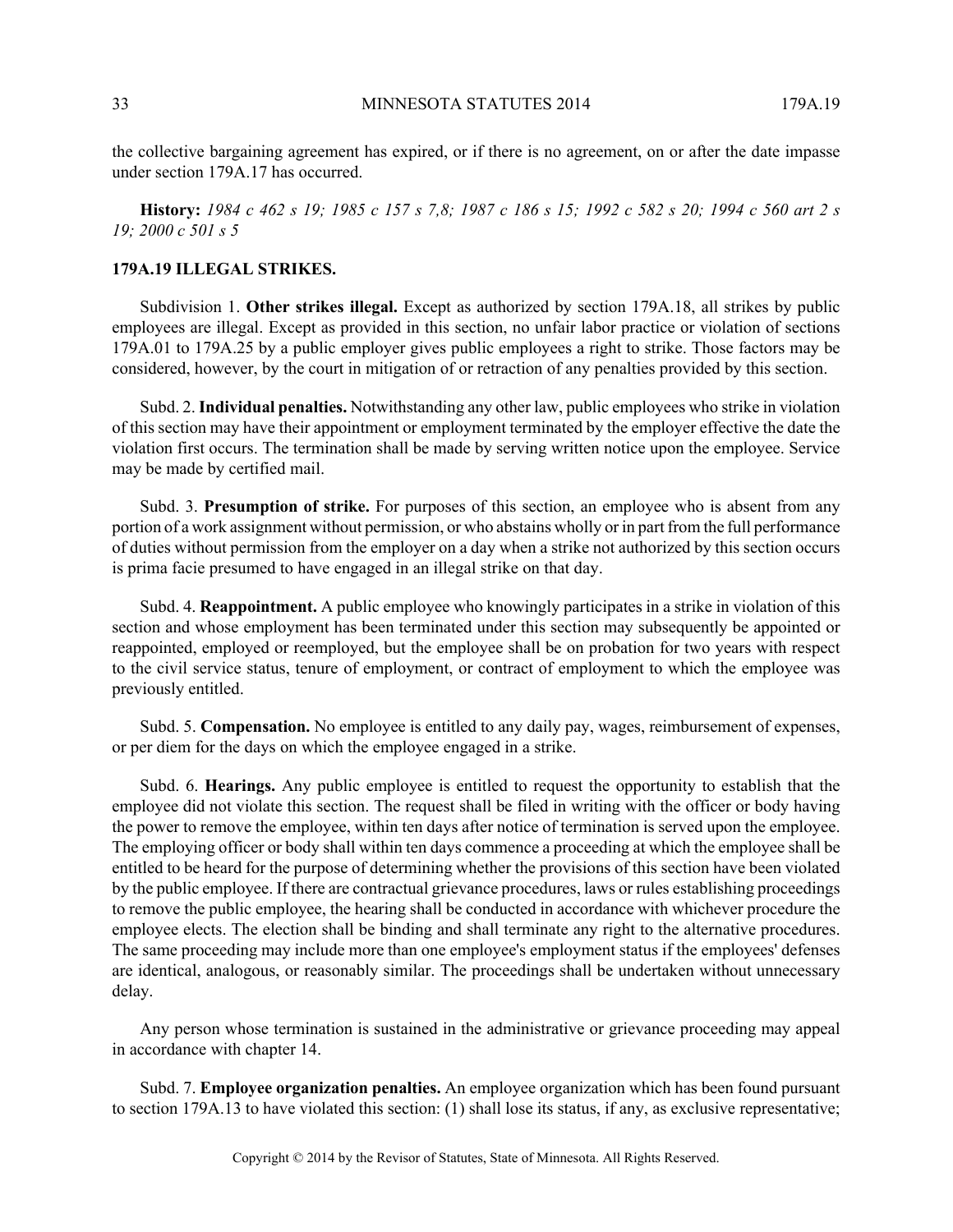and (2) may not be so certified by the commissioner for a period of two years following the finding. No employer may deduct employee payments to any such organization for a period of two years.

**History:** *1984 c 462 s 20; 1986 c 444; 1987 c 186 s 15*

#### **179A.20 CONTRACTS.**

Subdivision 1. **Written contract.** The exclusive representative and the employer shall execute a written contract or memorandum of contract containing the terms of the negotiated agreement or interest arbitration decision and any terms established by law.

Subd. 2. **No contract provisions contrary to law.** No provision of a contract shall be in conflict with:

(1) the laws of Minnesota; or

(2) rules promulgated under law, or municipal charters, ordinances, or resolutions, provided that the rules, charters, ordinances, and resolutions are consistent with this chapter.

Subd. 2a. **Former employee benefits.** A contract may not obligate an employer to fund all or part of the cost of health care benefits for a former employee beyond the duration of the contract, subject to section 179A.20, subdivision 6. A personnel policy may not obligate an employer to fund all or part of health care benefits for a former employee beyond the duration of the policy. A policy may not extend beyond the termination of the contract of longest duration covering other employees of the employer or, if none, the termination of the budgetary cycle during which the policy is adopted.

Subd. 3. **Duration.** The duration of the contract is negotiable but shall not exceed three years. Any contract between a school board and an exclusive representative of teachers shall be for a term of two years, beginning on July 1 of each odd-numbered year. A contract between a school board and an exclusive representative of teachers shall contain the teachers' compensation including fringe benefits for the entire two-year term and shall not contain a wage reopening clause or any other provision for the renegotiation of the teachers' compensation.

Subd. 4. **Grievance procedure.** (a) All contracts must include a grievance procedure providing for compulsory binding arbitration of grievances including all written disciplinary actions. If the parties cannot agree on the grievance procedure, they are subject to the grievance procedure promulgated by the commissioner under section 179A.04, subdivision 3, clause (h).

(b) Notwithstanding any home rule charter to the contrary, after the probationary period of employment, any disciplinary action is subject to the grievance procedure and compulsory binding arbitration.

(c) Employees covered by civil service systems created under chapter 43A, 44, 375, 387, 419, or 420, by a home rule charter under chapter 410, or by Laws 1941, chapter 423, may pursue a grievance through the procedure established under this section. When the grievance is also within the jurisdiction of appeals boards or appeals procedures created by chapter 43A, 44, 375, 387, 419, or 420, by a home rule charter under chapter 410, or by Laws 1941, chapter 423, the employee may proceed through the grievance procedure or the civil service appeals procedure, but once a written grievance or appeal has been properly filed or submitted by the employee or on the employee's behalf with the employee's consent the employee may not proceed in the alternative manner.

(d) A teacher who elects a hearing before an arbitrator under section 122A.40, subdivision 15, or 122A.41, subdivision 13, or who elects or acquiesces to a hearing before the school board may not later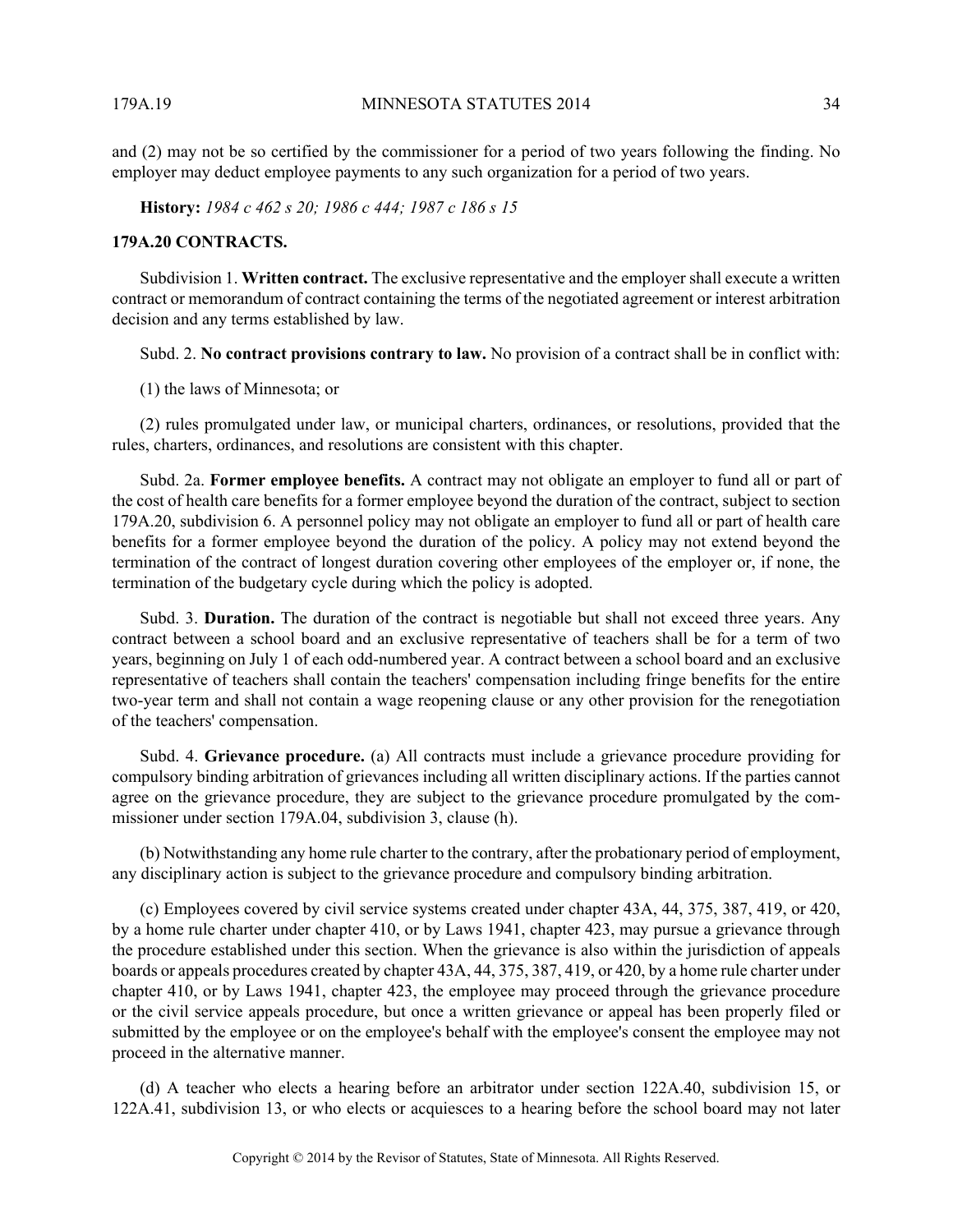proceed in the alternative manner nor challenge the termination or discharge through a grievance procedure required by this subdivision.

(e) This section does not require employers or employee organizations to negotiate on matters other than terms and conditions of employment.

Subd. 5. **Implementation.** Upon execution of the contract, the employer shall implement it in the form of an ordinance or resolution. If implementation of the contract requires adoption of a law, ordinance, or charter amendment, the employer shall make every reasonable effort to propose and secure the enactment of this law, ordinance, resolution, or charter amendment.

Subd. 6. **Contract in effect.** During the period after contract expiration and prior to the date when the right to strike matures, and for additional time if the parties agree, the terms of an existing contract shall continue in effect and shall be enforceable upon both parties.

**History:** *1984 c 462 s 21; 1986 c 444; 1987 c 186 s 15; 1988 c 605 s 7; 1989 c 255 s 11; 1991 c 196 s 6; 1992 c 582 s 21; 1998 c 397 art 11 s 3*

### **179A.21 GRIEVANCE ARBITRATION.**

Subdivision 1. **Definition.** For purposes of this section, "grievance" means a dispute or disagreement as to the interpretation or application of any term or terms of any contract required by section 179A.20.

Subd. 2. **Selection.** If the parties to a contract cannot agree upon an arbitrator or panel of arbitrators as provided by the contract grievance procedures or the procedures established by the commissioner, the parties shall alternately strike names from a list of arbitrators selected by the commissioner until only one name remains. This arbitrator shall decide the grievance and the decision is binding upon the parties. The parties shall share equally the costs and fees of the arbitrator.

Subd. 3. **Limits.** Arbitration decisions authorized or required by a grievance procedure are subject to the limitations contained in section 179A.16, subdivision 5. The arbitrator shall send the commissioner a copy of each grievance arbitration decision and any written explanation. If any issues submitted to arbitration are settled voluntarily before the arbitrator issues a decision, the arbitrator shall report the settlement to the commissioner.

**History:** *1984 c 462 s 22; 1987 c 186 s 15; 1992 c 582 s 22,23*

## **179A.22 STATE AND ITS EMPLOYEES; NEGOTIATIONS.**

Subdivision 1. **Appointing authority.** For purposes of this section the term "appointing authority" has the meaning given it by section 43A.02, subdivision 5.

Subd. 2. **Employer.** The employer of state executive branch employees shall be, for purposes of sections 179A.01 to 179A.25, the commissioner of management and budget or the commissioner's representative.

Subd. 3. **Duties.** In all negotiations between the executive branch of the state and exclusive representatives, the state executive branch shall be represented by the commissioner of management and budget or the commissioner's representative. The attorney general, and each appointing authority shall cooperate with the commissioner of management and budget in conducting negotiations and shall make available any personnel and other resources necessary to enable the commissioner to conduct effective negotiations.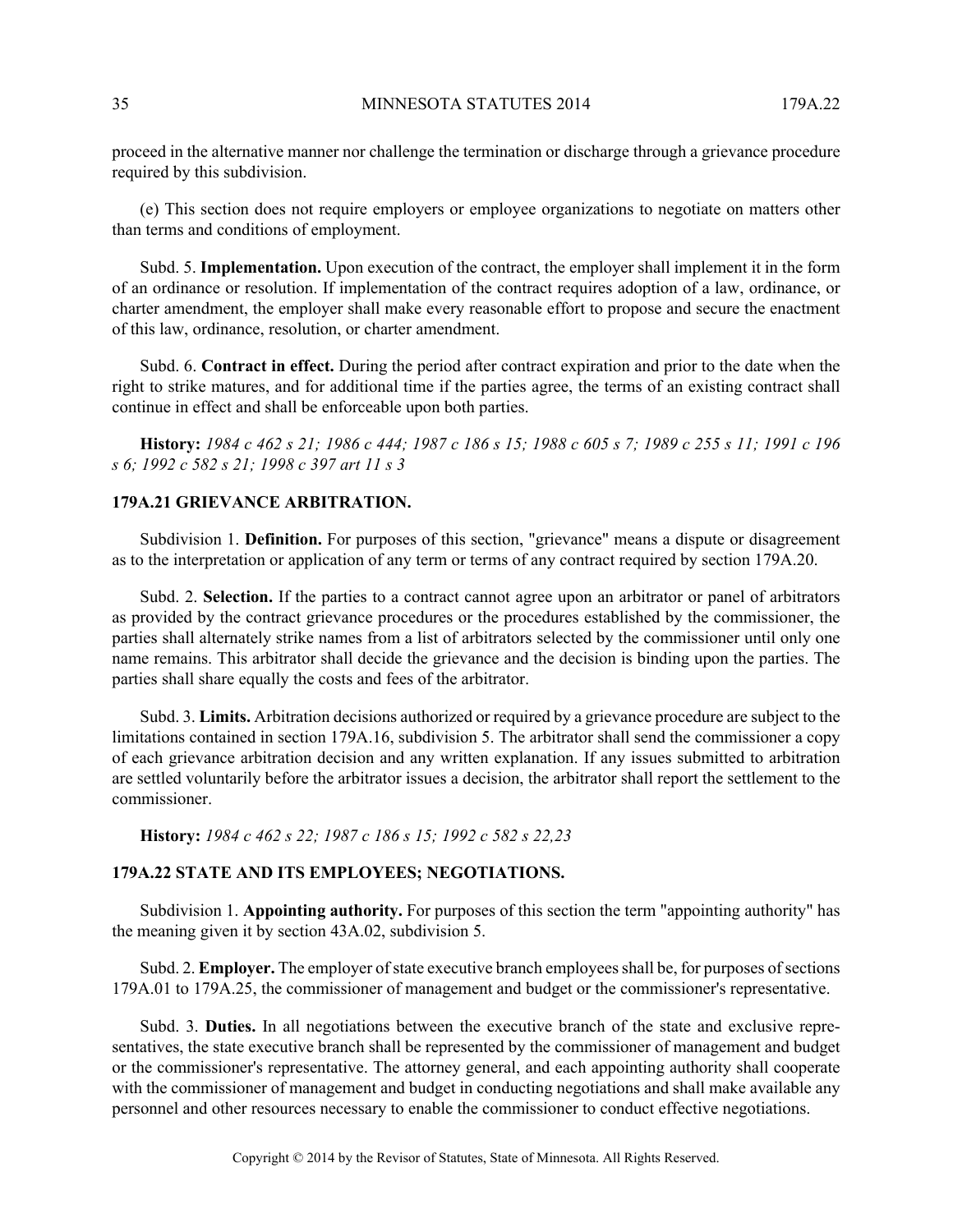179A.22 MINNESOTA STATUTES 2014 36

Subd. 4. **Agreements.** The commissioner of management and budget is authorized to enter into agreements with exclusive representatives. The negotiated agreements and arbitration decision must be submitted to the legislature to be accepted or rejected in accordance with this section and section 3.855.

**History:** *1984 c 462 s 23; 1986 c 444; 1992 c 582 s 24; 1994 c 560 art 2 s 20; 1999 c 216 art 7 s 14,15; 2008 c 204 s 42; 2009 c 101 art 2 s 109*

## **179A.225 COURT EMPLOYEES; NEGOTIATIONS.**

Subdivision 1. **Employer.** The employer of court employees is, for purposes of sections 179A.01 to 179A.25, the state court administrator or designated representative.

Subd. 2. **Duties.** In all negotiations between the state court system and exclusive representatives of court employees, the state court system must be represented by the state court administrator or designated representative. All judges and managerial, confidential, and supervisory personnel of the Supreme Court, the Court of Appeals, and the judicial districts that are under section 480.181, subdivision 1, paragraph (b), shall cooperate with the designated representative of the state court administrator in conducting negotiations and shall make available any personnel and other resources necessary to enable the representative of the state court administrator to conduct effective negotiations.

Subd. 3. **Agreements.** The state court administrator is authorized to enter into agreements with exclusive representatives.

**History:** *1999 c 216 art 7 s 16*

### **179A.226 BOARD OF PUBLIC DEFENSE EMPLOYEES; NEGOTIATIONS.**

Subdivision 1. **Duties.** In all negotiations between the state Board of Public Defense and exclusive representatives, the board must be represented by the chief administrator of the board or the chief administrator's designee. Each appointing authority shall cooperate with the chief administrator in conducting negotiations and shall make available any personnel and other resources necessary to enable the chief administrator to conduct effective negotiations. For purposes of this subdivision, "appointing authority" means the state public defender, the deputy state public defender, or the chief public defender of the judicial district, as appropriate.

Subd. 2. **Agreements.** The state Board of Public Defense is authorized to enter into agreements with exclusive representatives.

**History:** *1999 c 216 art 7 s 17*

## **179A.23 LIMITATION ON CONTRACTING-OUT OF SERVICES PROVIDED BY MEMBERS OF A STATE OF MINNESOTA OR UNIVERSITY OF MINNESOTA BARGAINING UNIT.**

Any contract entered into after March 23, 1982, by the state of Minnesota or the University of Minnesota involving services, any part of which, in the absence of the contract, would be performed by members of a unit provided in sections 179A.10 and 179A.11, shall be subject to section 16C.06 and shall provide for the preferential employment by a party of members of that unit whose employment with the state of Minnesota or the University of Minnesota is terminated as a result of that contract.

Contracts entered into by the state of Minnesota for the purpose of providing court reporter services or transcription of the record of a hearing which was recorded by means of an audio magnetic recording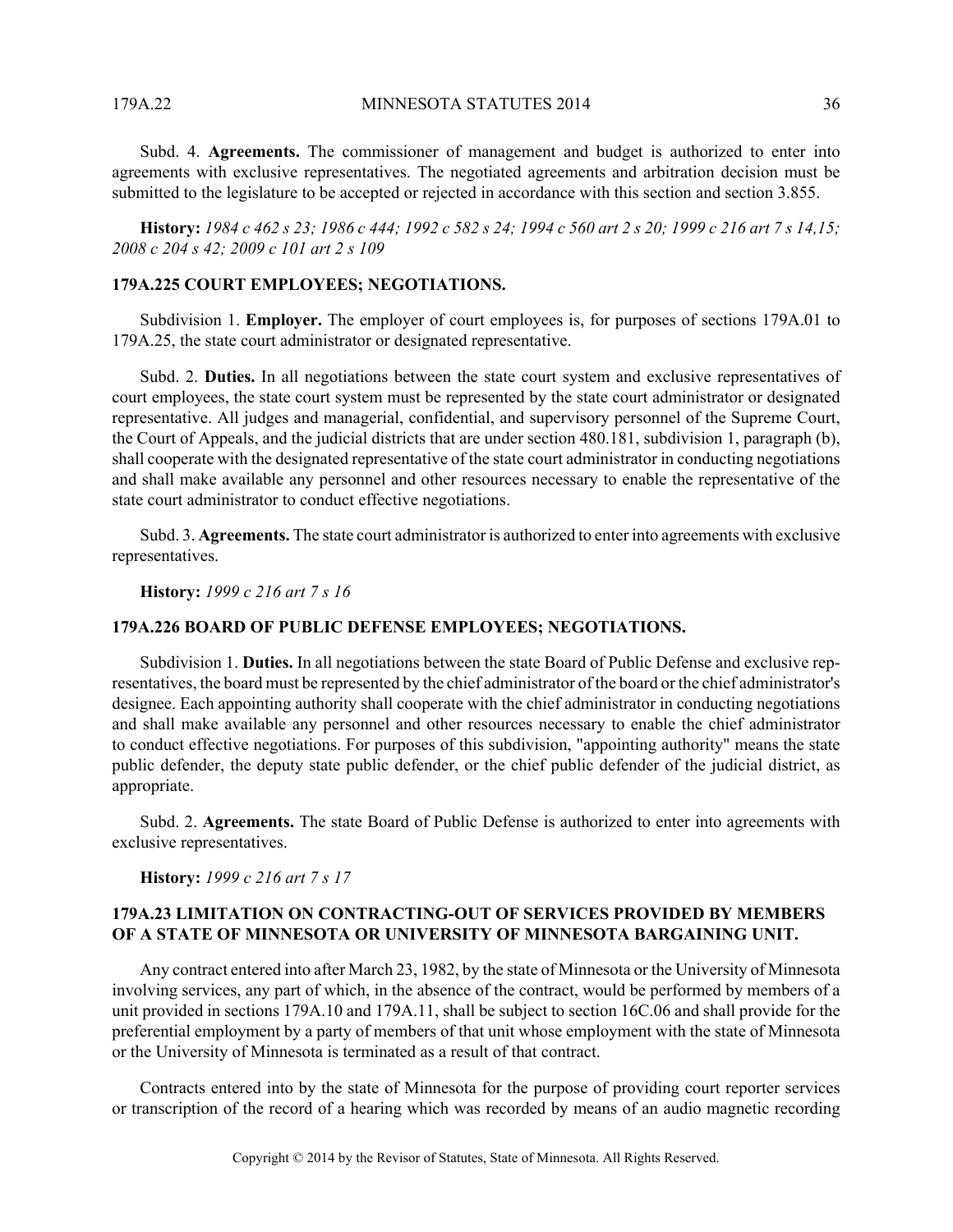37 MINNESOTA STATUTES 2014 179A.40

device shall be subject to section 16C.08 and the preferential employment provisions enumerated in this section. Any court reporter seeking a contract pursuant to the preferential employment provisions of this section shall be given preference when the services are needed only if that court reporter's charges for the services requested are no greater than the average of the charges made for the identical services by other court reporters in the same locality who are also under contract with the state for those services.

**History:** *1984 c 462 s 24; 1987 c 384 art 2 s 1; 1998 c 386 art 2 s 66*

#### **179A.24 APPLICATION OF SECTIONS 185.07 TO 185.19.**

Sections 185.07 to 185.19, apply to all public employees, including those specifically excepted from the definition of public employee in section 179A.03, subdivision 14, except as sections 185.07 to 185.19 are inconsistent with section 179A.13.

**History:** *1984 c 462 s 25*

#### **179A.25 INDEPENDENT REVIEW.**

It is the public policy of the state of Minnesota that every public employee should be provided with the right of independent review, by a disinterested person or agency, of any grievance arising out of the interpretation of or adherence to terms and conditions of employment. When such review is not provided under statutory, charter, or ordinance provisions for a civil service or merit system, the governmental agency may provide for such review consistent with the provisions of law or charter. If no other procedure exists for the independent review of such grievances, the employee may present the grievance to the commissioner under procedures established by the commissioner.

**History:** *1984 c 462 s 26; 1986 c 444; 1992 c 582 s 25*

## **179A.30 REGIONAL TREATMENT CENTER, NURSING HOME, AND COMMUNITY-BASED FACILITY EMPLOYEES.**

Subdivision 1. **Exclusive representative.** The exclusive representative of employees may meet and negotiate with the commissioner of management and budget, in consultation with the commissioner of human services, concerning possible changes in hours or work schedules that could produce cost reductions in the regional treatment centers.

Subd. 2. **Commissioner of management and budget.** The commissioner of management and budget shall meet and negotiate in accordance with this chapter with the appropriate exclusive representative of the regional treatment center employees concerning the terms and conditions of employment that result from state-operated, community-based residential programs established under section 252.50.

**History:** *1988 c 689 art 2 s 62; 2008 c 204 s 42; 2009 c 101 art 2 s 109*

## **179A.40 HENNEPIN HEALTHCARE SYSTEM, INC.**

Subdivision 1. **Units.** The following are the appropriate employee units of the Hennepin Healthcare System, Inc. All units shall exclude supervisors, managerial employees, and confidential employees. No additional units of Hennepin Healthcare System, Inc., shall be eligible to be certified for the purpose of meeting and negotiating with an exclusive representative. The units include all:

(1) registered nurses;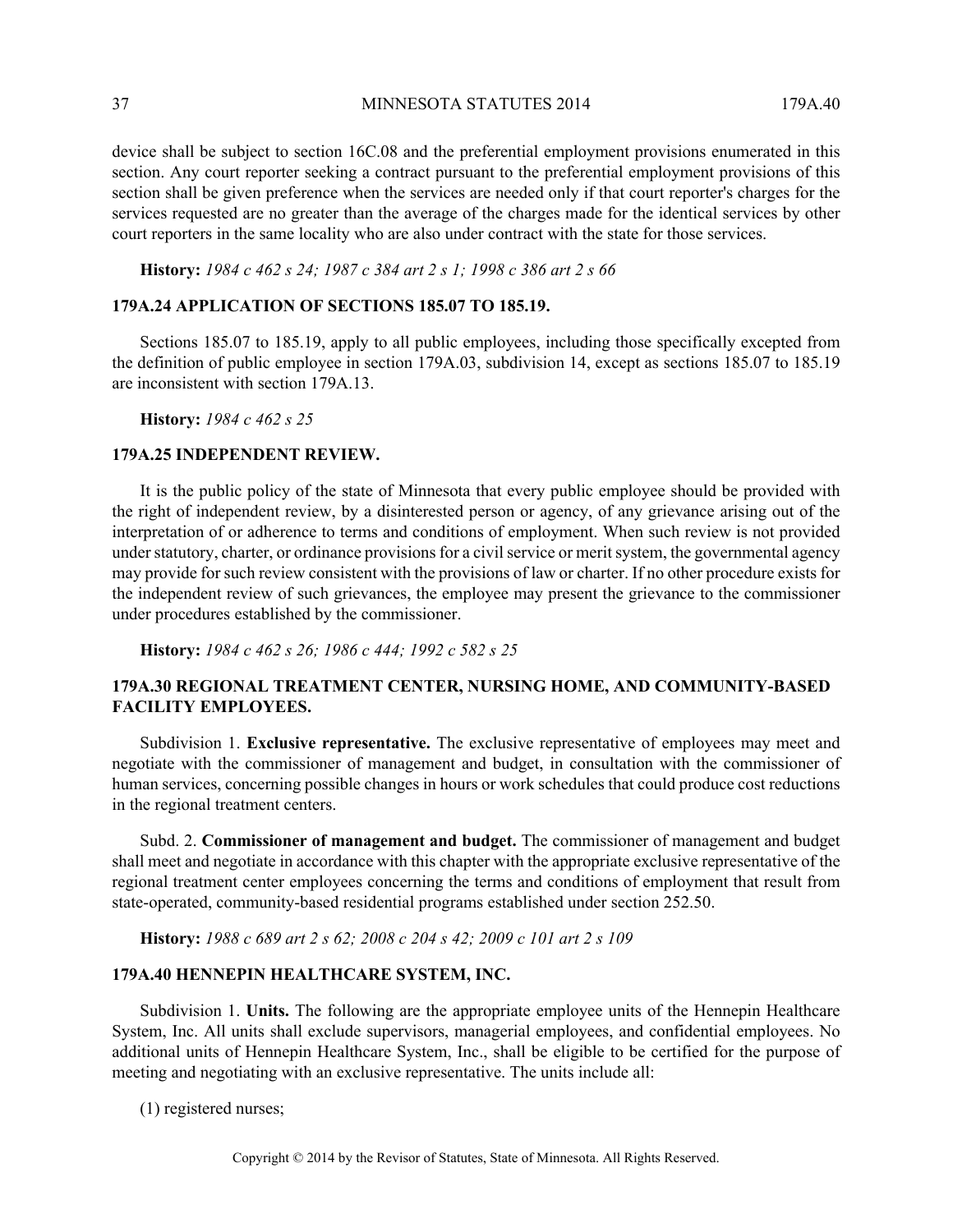- (2) physicians;
- (3) professionals except for registered nurses and physicians;
- (4) technical and paraprofessional employees;
- (5) carpenters, electricians, painters, and plumbers;
- (6) health general service employees;
- (7) interpreters;
- (8) emergency medical technicians/emergency medical dispatchers (EMT/EMD), and paramedics;
- (9) bioelectronics specialists, bioelectronics technicians, and electronics technicians;
- (10) skilled maintenance employees; and
- (11) clerical employees.

Subd. 2. **Nonconforming units.** Preexisting Hennepin County Medical Center bargaining units covered by existing labor agreements on June 3, 2005, that do not conform to one of the 11 units described in subdivision 1 shall continue to be appropriate. If an employee representative seeks to represent employees who are residual to an existing nonconforming unit, then all of the employees who are residual to that unit shall be eligible to vote in an election conducted by the commissioner. An election shall be held when an employee organization or group of employees files a petition for an election and the petition is supported by a showing of interest from 30 percent or more of the employees who are residual to an existing nonconforming unit. The employees who are residual to an existing nonconforming unit shall be included within the existing nonconforming unit if a majority of the eligible employees who vote cast their ballots in favor of representation during an election conducted by the commissioner. Nothing shall preclude an exclusive representative and Hennepin Healthcare System, Inc., or prior to the formation of the corporation Hennepin County, from agreeing to an election conducted by the commissioner or other appropriate procedure by which less than all of the employees who are residual to an existing nonconforming unit may be added to the unit.

**History:** *2005 c 125 art 1 s 29; art 2 s 5,10; 1Sp2005 c 7 s 34*

## **179A.50 REPRESENTATION OF FAMILY CHILD CARE PROVIDERS.**

Sections 179A.50 to 179A.52 shall be known as the Family Child Care Providers Representation Act.

#### **History:** *2013 c 128 art 1 s 1*

**NOTE:** This section, as added by Laws 2013, chapter 128, article 1, section 1, expires June 30, 2017, if an exclusive representative has not been certified under section 179A.52, subdivision 6, by that date, provided that the commissioner of the Bureau of Mediation Services shall process any petition under section 179A.52, subdivision 5, pending as of June 30, 2017, and any certification of an exclusive representative resulting from a petition pending as of June 30, 2017, shall, for the purposes of this section, be treated as having occurred on the date the petition was initially filed. Laws 2013, chapter 128, article 1, section 6.

### **179A.51 DEFINITIONS.**

Subdivision 1. **Scope.** For the purposes of sections 179A.50 to 179A.52, the terms in this section have the meanings given them.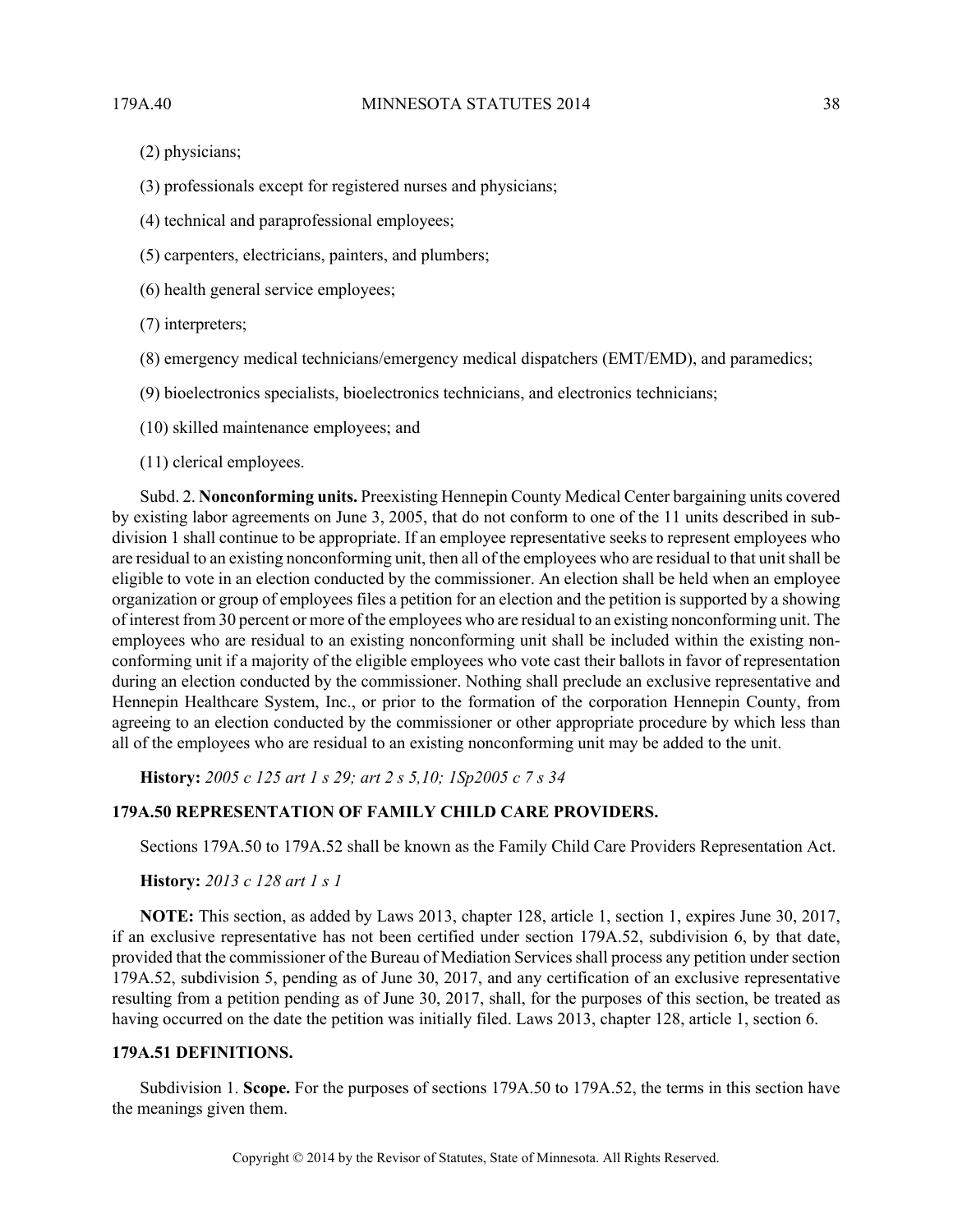Subd. 2. **Commissioner.** "Commissioner" means the commissioner of mediation services.

Subd. 3. **Exclusive representative.** "Exclusive representative" means an employee organization that has been elected and certified under section 179A.52, thereby maintaining the right to represent family child care providers in their relations with the state.

Subd. 4. **Family child care provider.** "Family child care provider" means an individual, either licensed or unlicensed, who provides legal child care services as defined under section 245A.03, except for providers licensed under Minnesota Rules, chapter 9503, or excluded from licensure under section 245A.03, subdivision 2, paragraph (a), clause (5), and who receives child care assistance to subsidize child care services for a child or children currently in the individual's care, under sections 119B.03; 119B.05; and 119B.011, subdivisions 20 and 20a.

#### **History:** *2013 c 128 art 1 s 2*

**NOTE:** This section, as added by Laws 2013, chapter 128, article 1, section 2, expires June 30, 2017, if an exclusive representative has not been certified under section 179A.52, subdivision 6, by that date, provided that the commissioner of the Bureau of Mediation Services shall process any petition under section 179A.52, subdivision 5, pending as of June 30, 2017, and any certification of an exclusive representative resulting from a petition pending as of June 30, 2017, shall, for the purposes of this section, be treated as having occurred on the date the petition was initially filed. Laws 2013, chapter 128, article 1, section 6.

## **179A.52 RIGHT TO ORGANIZE.**

Subdivision 1. **Rights of individual providers and participants.** For the purposes of the Public Employment Labor Relations Act, under chapter 179A, family child care providers shall be considered, by virtue of this section, executive branch state employees employed by the commissioner of management and budget or the commissioner's representative. This section does not require the treatment of family child care providers as public employees for any other purpose. Family child care providers are not state employees for purposes of section 3.736. Chapter 179A shall apply to family child care providers except as otherwise provided in this section. Notwithstanding section 179A.03, subdivision 14, paragraph (a), clause (5), chapter 179A shall apply to family child care providers regardless of part-time or full-time employment status. Family child care providers shall not have the right to strike.

Subd. 2. **Appropriate unit.** The only appropriate unit under this section shall be a statewide unit of all family child care providers who meet the definition in section 179A.51, and who have had an active registration under chapter 119B within the previous 12 months. The unit shall be treated as an appropriate unit under section 179A.10, subdivision 2.

Subd. 3. **Compilation of list.** The commissioner of human services shall, by July 1, 2013, and monthly thereafter, compile and maintain a list of the names and addresses of all family child care providers who meet the definition in section 179A.51, and who have had an active registration under chapter 119B within the previous 12 months. The list shall not include the name of any participant, or indicate that an individual provider is a relative of a participant or has the same address as a participant. The commissioner of human services shall share the lists with others as needed for the state to meet its obligations under chapter 179A as modified and made applicable to family child care providers under this section, and to facilitate the representational processes under this section.

Subd. 4. **List access.** Beginning July 1, 2013, upon a showing made to the commissioner of the Bureau of Mediation Services by any employee organization wishing to represent the appropriate unit of family child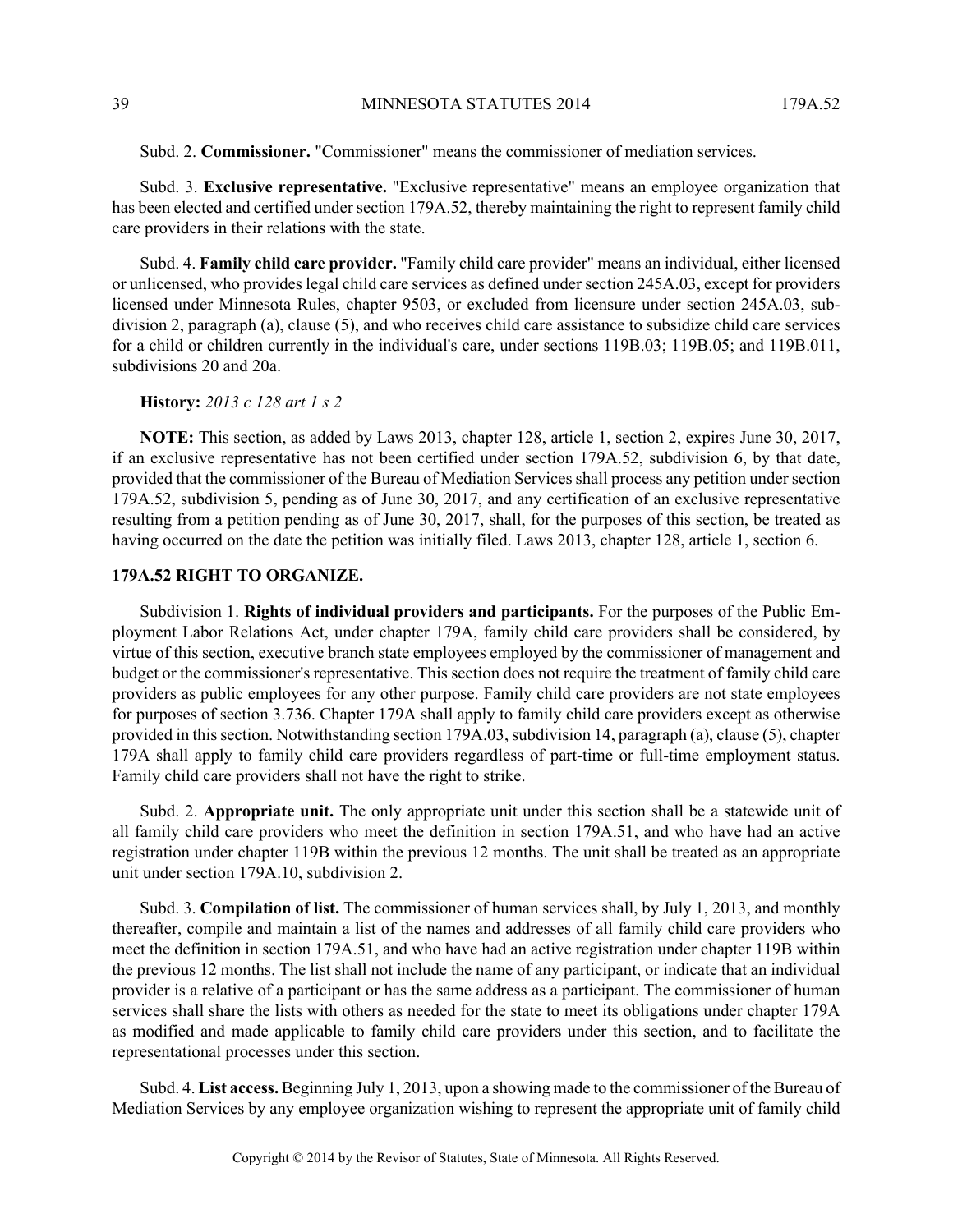care providers that at least 500 family child care providers support such representation, the commissioner of human services shall provide to such organization within seven days the most recent list of actively registered family child care providers compiled under subdivision 3, and subsequent monthly lists upon request for an additional three months. When the list is made available to an employee organization under this subdivision, the list must be made publicly available.

Subd. 5. **Elections for exclusive representative.** After July 31, 2013, any employee organization wishing to represent the appropriate unit of family child care providers may seek exclusive representative status pursuant to section 179A.12. Certification elections for family child care providers shall be conducted by mail ballot, and such election shall be conducted upon an appropriate petition stating that at least 30 percent of the appropriate unit wishes to be represented by the petitioner. The family child care providers eligible to vote in any such election shall be those family child care providers on the monthly list of family child care providers compiled under this section, most recently preceding the filing of the election petition. Except as otherwise provided, elections under this subdivision shall be conducted in accordance with section 179A.12.

Subd. 6. **Meet and negotiate.** If the commissioner certifies an employee organization as the majority exclusive representative, the state, through the governor or the governor's designee, shall meet and negotiate in good faith with the exclusive representative of the family child care provider unit regarding grievance issues, child care assistance reimbursement rates under chapter 119B, and terms and conditions of service, but this obligation does not compel the state or its representatives to agree to a proposal or require the making of a concession. The governor or the governor's designee is authorized to enter into agreements with the exclusive representative. Negotiated agreements and arbitration decisions must be submitted to the legislature to be accepted or rejected in accordance with sections 3.855 and 179A.22.

Subd. 7. **Meet and confer.** The state has an obligation to meet and confer under chapter 179A with family child care providers to discuss policies and other matters relating to their service that are not terms and conditions of service.

Subd. 8. **Terms and conditions of service.** For purposes of this section, "terms and conditions of service" has the same meaning as given in section 179A.03, subdivision 19.

Subd. 9. **Rights.** Nothing in this section shall be construed to interfere with:

(1) parental rights to select and deselect family child care providers or the ability of family child care providers to establish the rates they charge to parents;

(2) the right or obligation of any state agency to communicate or meet with any citizen or organization concerning family child care legislation, regulation, or policy; or

(3) the rights and responsibilities of family child care providers under federal law.

Subd. 10. **Membership status and eligibility for subsidies.** Membership status in an employee organization shall not affect the eligibility of a family child care provider to receive payments under, or serve a child who receives payments under, chapter 119B.

## **History:** *2013 c 128 art 1 s 3*

**NOTE:** This section, as added by Laws 2013, chapter 128, article 1, section 3, expires June 30, 2017, if an exclusive representative has not been certified under section 179A.52, subdivision 6, by that date, provided that the commissioner of the Bureau of Mediation Services shall process any petition under section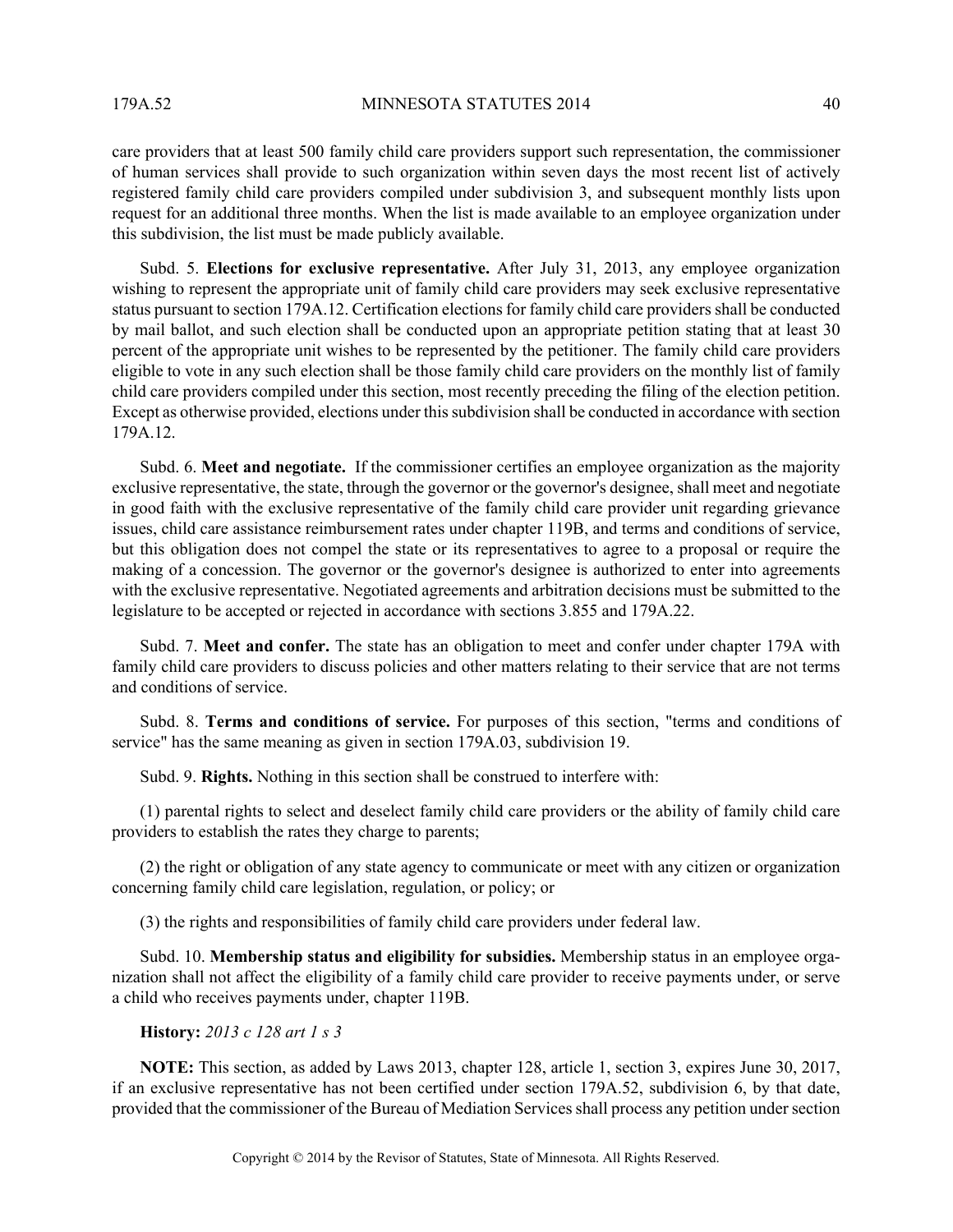41 MINNESOTA STATUTES 2014 179A.54

179A.52, subdivision 5, pending as of June 30, 2017, and any certification of an exclusive representative resulting from a petition pending as of June 30, 2017, shall, for the purposes of this section, be treated as having occurred on the date the petition was initially filed. Laws 2013, chapter 128, article 1, section 6.

## **179A.53 NO USE OF SCHOLARSHIPS FOR DUES OR FEES.**

Early learning scholarships shall not be applied, through state withholding or otherwise, toward payment of dues or fees that are paid to exclusive representatives of family child care providers.

#### **History:** *2013 c 128 art 1 s 4*

**NOTE:** This section, as added by Laws 2013, chapter 128, article 1, section 4, is effective the day following final enactment of Senate File No. 481 of the 88th legislature. This section expires June 30, 2017, if an exclusive representative has not been certified under section 179A.52, subdivision 6, by that date, provided that the commissioner of the Bureau of Mediation Services shall process any petition under section 179A.52, subdivision 5, pending as of June 30, 2017, and any certification of an exclusive representative resulting from a petition pending as of June 30, 2017, shall, for the purposes of this section, be treated as having occurred on the date the petition was initially filed. Laws 2013, chapter 128, article 1, section 6.

## **179A.54 INDIVIDUAL PROVIDERS OF DIRECT SUPPORT SERVICES.**

Subdivision 1. **Definitions.** For the purposes of this section:

(a) "Direct support services" has the meaning given to it under section 256B.0711, subdivision 1, paragraph (c).

(b) "Individual provider" has the meaning given to it under section 256B.0711, subdivision 1, paragraph (d).

(c) "Participant" has the meaning given to it under section 256B.0711, subdivision 1, paragraph (e).

(d) "Participant's representative" has the meaning given to it under section 256B.0711, subdivision 1, paragraph (f).

Subd. 2. **Rights of individual providers and participants.** For the purposes of the Public Employment Labor Relations Act, under chapter 179A, individual providers shall be considered, by virtue of this section, executive branch state employees employed by the commissioner of management and budget or the commissioner's representative. This section does not require the treatment of individual providers as public employees for any other purpose. Individual providers are not state employees for purposes of section 3.736. Chapter 179A shall apply to individual providers except as otherwise provided in this section. Notwithstanding section 179A.03, subdivision 14, paragraph (a), clause (5), chapter 179A shall apply to individual providers regardless of part-time or full-time employment status.

Subd. 3. **Scope of meet and negotiate obligation.** If an exclusive representative is certified pursuant to this section, the mutual rights and obligations of the state and an exclusive representative of individual providers to meet and negotiate regarding terms and conditions shall extend to the subjects covered under section 256B.0711, subdivision 4, paragraph (c), but shall not include those subjects reserved to participants or participants' representatives by subdivision 4.

Subd. 4. **Rights of covered program participants.** No provision of any agreement reached between the state and any exclusive representative of individual providers, nor any arbitration award, shall interfere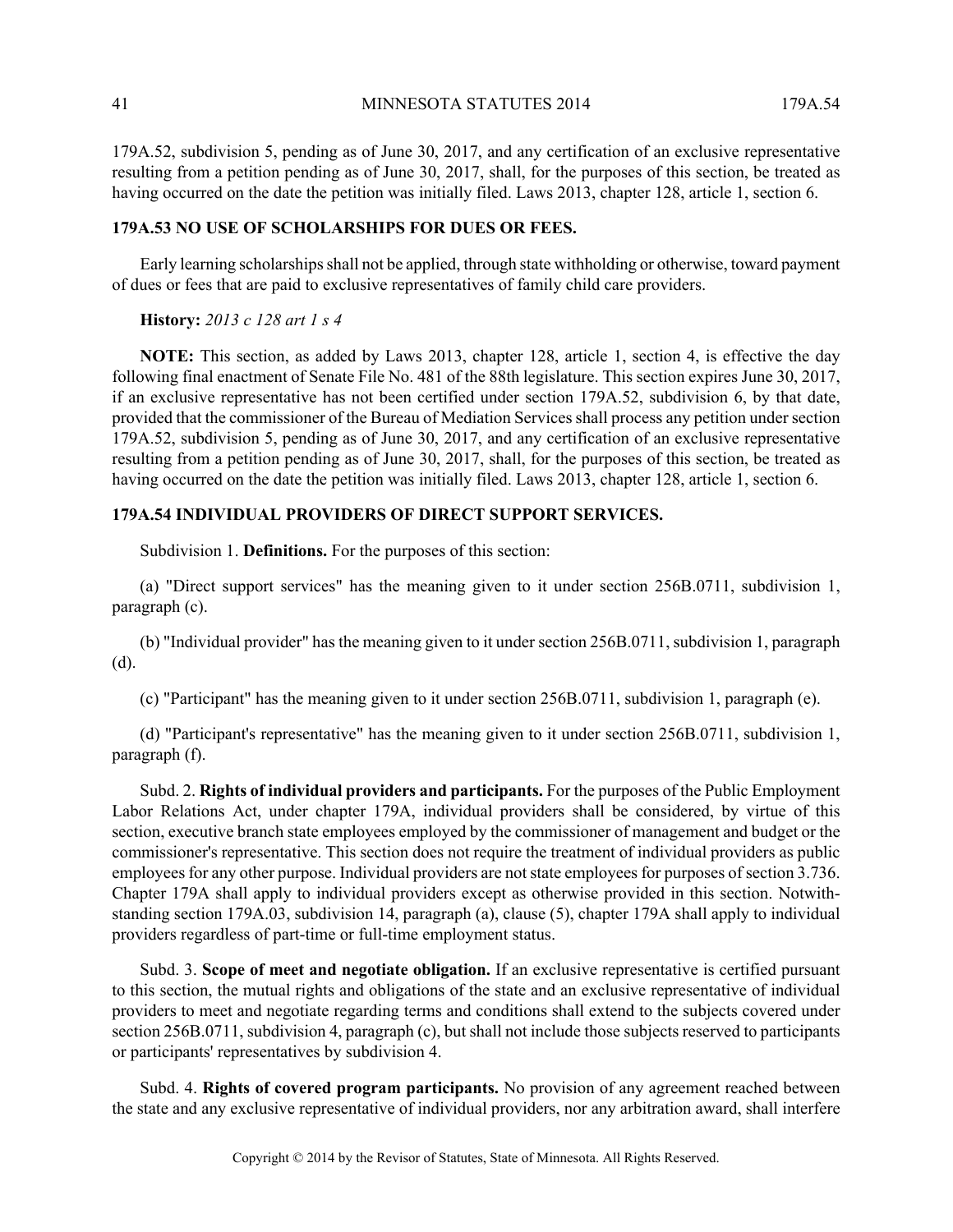179A.54 MINNESOTA STATUTES 2014 42

with the rights of participants or participants' representatives to select, hire, direct, supervise, and terminate the employment of their individual providers; to manage an individual service budget regarding the amounts and types of authorized goods or services received; or to receive direct support services from individual providers not referred to them through a state registry.

Subd. 5. **Legislative action on agreements.** Any agreement reached between the state and the exclusive representative of individual providers under chapter 179A shall be submitted to the legislature to be accepted or rejected in accordance with sections 3.855 and 179A.22.

Subd. 6. **Strikes prohibited.** Individual providers shall be subject to the prohibition on strikes applied to essential employees under section 179A.18.

Subd. 7. **Interest arbitration.** Individual providers shall be subject to the interest arbitration procedures applied to essential employees under section 179A.16.

Subd. 8. **Appropriate unit.** The only appropriate unit for individual providers shall be a statewide unit of all individual providers. The unit shall be treated as an appropriate unit under section 179A.10, subdivision 2. Individual providers who are related to their participant or their participant's representative shall not for such reason be excluded from the appropriate unit.

Subd. 9. **List access.** Beginning September 1, 2013, upon a showing made to the commissioner of the Bureau of Mediation Services by any employee organization wishing to represent the appropriate unit of individual providers that at least 500 individual providers support such representation, the commissioner of the Bureau of Mediation Services shall provide to such organization within seven days the most recent list of individual providers compiled under section 256B.0711, subdivision 4, paragraph (f), and three subsequent monthly lists upon request. The commissioner of the Bureau of Mediation Services shall provide lists compiled under section 256B.0711, subdivision 4, paragraph (f), upon request, to any exclusive representative of individual providers. To facilitate operation of this section, the commissioner of human services shall provide all lists to the commissioner of the Bureau of Mediation Services, upon the request of the commissioner of the Bureau of Mediation Services. When the list is available to an employee organization under this subdivision, the list must be made publicly available.

Subd. 10. **Representation and election.** Beginning October 1, 2013, any employee organization wishing to represent the appropriate unit of individual providers may seek exclusive representative status pursuant to section 179A.12. Certification elections for individual providers shall be conducted by mail ballot, and such election shall be conducted upon an appropriate petition stating that among individual providers who have been paid for providing direct support services to participants within the previous 12 months, a number of individual providers equal to at least 30 percent of those eligible to vote wish to be represented by the petitioner. The individual providers eligible to vote in any such election shall be those individual providers on the monthly list of individual providers compiled under section 256B.0711, subdivision 4, paragraph (f), most recently preceding the filing of the election petition. Except as otherwise provided, elections under this section shall be conducted in accordance with section 179A.12.

**History:** *2013 c 128 art 2 s 1*

**NOTE:** This section, as added by Laws 2013, chapter 128, article 2, section 1, expires June 30, 2017, if an exclusive representative has not been certified under section 179A.54, subdivision 10, by that date; provided further that the commissioner of the Bureau of Mediation Services shall process any petition under section 179A.54, subdivision 10, pending as of June 30, 2017, and any certification of an exclusive representative resulting from a petition pending as of June 30, 2017, shall, for the purposes of this section,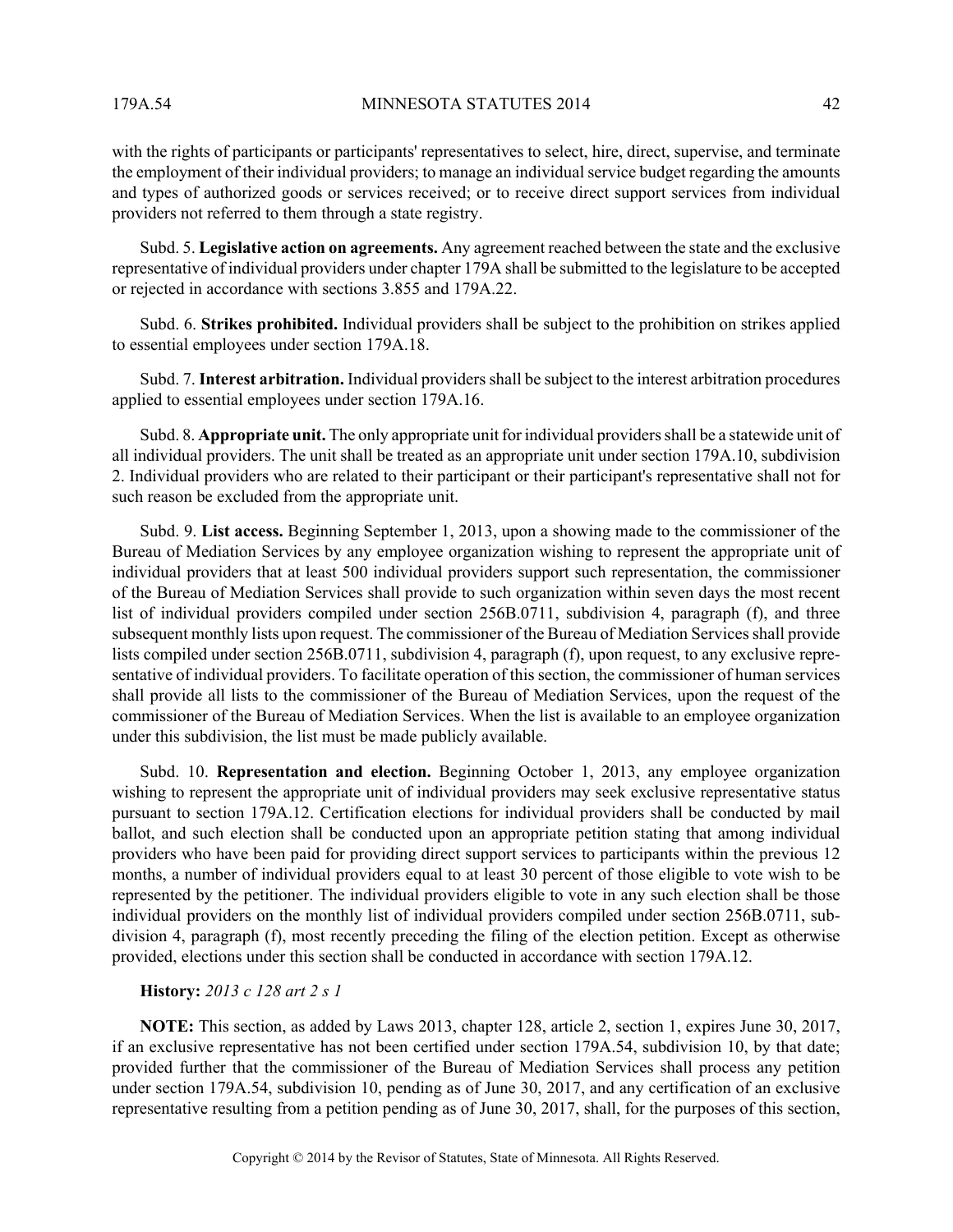be treated as having occurred on the date the petition was initially filed. Laws 2013, chapter 128, article 2, section 4.

#### **179A.60 JOINT POWERS AGREEMENTS.**

Subdivision 1. **Definition.** For purposes of this section, "entity" means an operating organization, established by agreement of two or more governmental units for the joint exercise of governmental powers, that has its own governing board with the authority to hire its own employees. For purposes of this section, entity does not include service delivery authorities created under section 402A.35.

Subd. 2. **Application.** Notwithstanding the provisions of section 179A.12 or any other law, this section governs the initial certification and decertification, if any, of exclusive representatives for an entity. Employees of an entity are public employees and joint powers entities are public employers under section 179A.03. After initial certification and decertification, if any, as provided in this section, this section does not apply.

Subd. 3. **Determination of appropriate bargaining unit.** For purposes of determining an appropriate unit, employees hired by, assigned to, or transferred to the joint powers entity shall be presumed to be the appropriate unit for all employees of the newly created joint powers entity, unless the commissioner determines it inappropriate under the standards established in section 179A.09. The commissioner may also approve an alternative bargaining unit structure agreed upon by all parties. The determination shall take effect as soon as practicable after filing of a petition, but not later than the date the joint powers entity is formally created.

Subd. 4. **Transition to new bargaining units and certification of exclusive representatives.** In certification of exclusive representatives for appropriate units of employees of newly created joint powers entities, the commissioner shall use the criterion set forth in section 179A.102.

Subd. 5. **Early unit determination and exclusive representative certification.** (a) Prior to the effective date of an agreement creating an entity, the commissioner may resolve questions of appropriate unit determination and provide for the certification of exclusive representatives if:

(1) all the governmental units creating the entity pass a resolution requesting the commissioner to do so; and

(2) the affected exclusive representatives agree.

(b) A new collective bargaining agreement may be negotiated under subdivision 7 prior to the effective date of an agreement creating an entity, so long as the collective bargaining agreement is approved by all of the governmental units creating the entity.

Subd. 6. **Interim collective bargaining agreements.** (a) This subdivision only applies if an exclusive representative is certified under subdivision 4.

(b) Until a successor contract is executed between the new joint powers entity and the exclusive representative of its employees, the board of the joint powers entity and the exclusive representatives of the employees may agree:

(1) to comply with the contract with the member of the entity that employed the largest portion of the new employees who are assigned to the new joint powers entity with respect to all of the employees assigned to the new joint powers entity; or